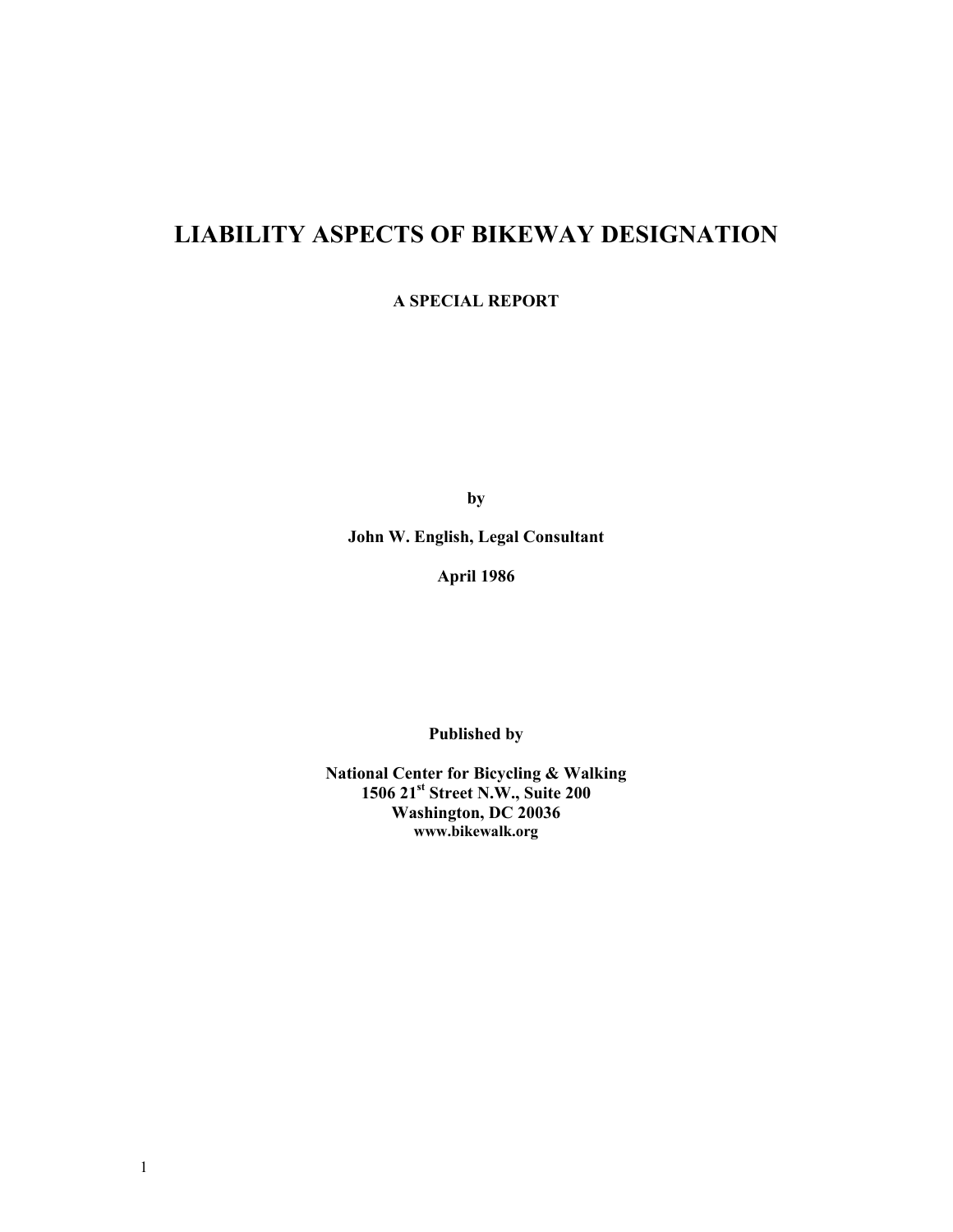### **FOREWORD**

This report on liability was prepared for the Bicycle Federation of America (now operating as the National Center for Bicycling & Walking) by Mr. John W. English, Legal Consultant. It was developed as part of a Federal Highway Administrationsponsored research study entitled, *Highway Route Designation Criteria for Bicycle Routes*. This one-year study, performed by the Bicycle Federation of America, included an extensive review of the literature related to bicycle route selection and designation, a review of selected case studies of current practices, development of a handbook on route selection and designation, and this report on liability.

The full results of this study were presented in a 320-page technical report (now out-ofprint). This Special Report on *Liability Aspects of Bikeway Designation* is taken from that report*.*

## **National Center for Bicycling & Walking**

The National Center for Bicycling & Walking (formerly the Bicycle Federation of America, Inc.) is a national, nonprofit organization working to make communities bicycle-friendly and walkable.

> National Center for Bicycling & Walking  $1506$   $21<sup>st</sup>$  Street N.W., Suite 200 Washington, DC 20036 [www.bikewalk.org](http://www.bikefed.org/)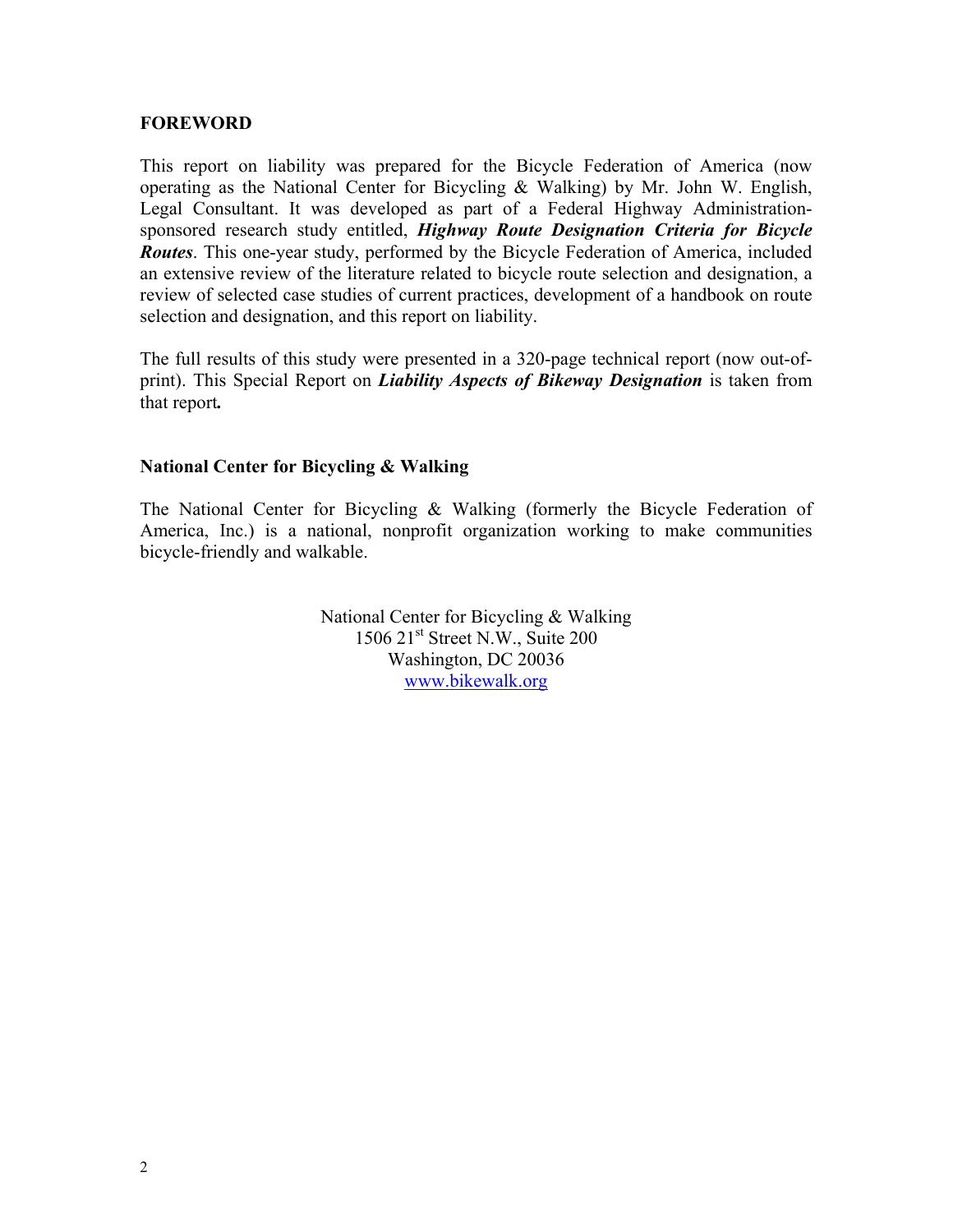# **LIABILITY ASPECTS OF BIKEWAY DESIGNATION**

### A SPECIAL REPORT

John W. English<br>Legal Consultant

### **CONTENTS**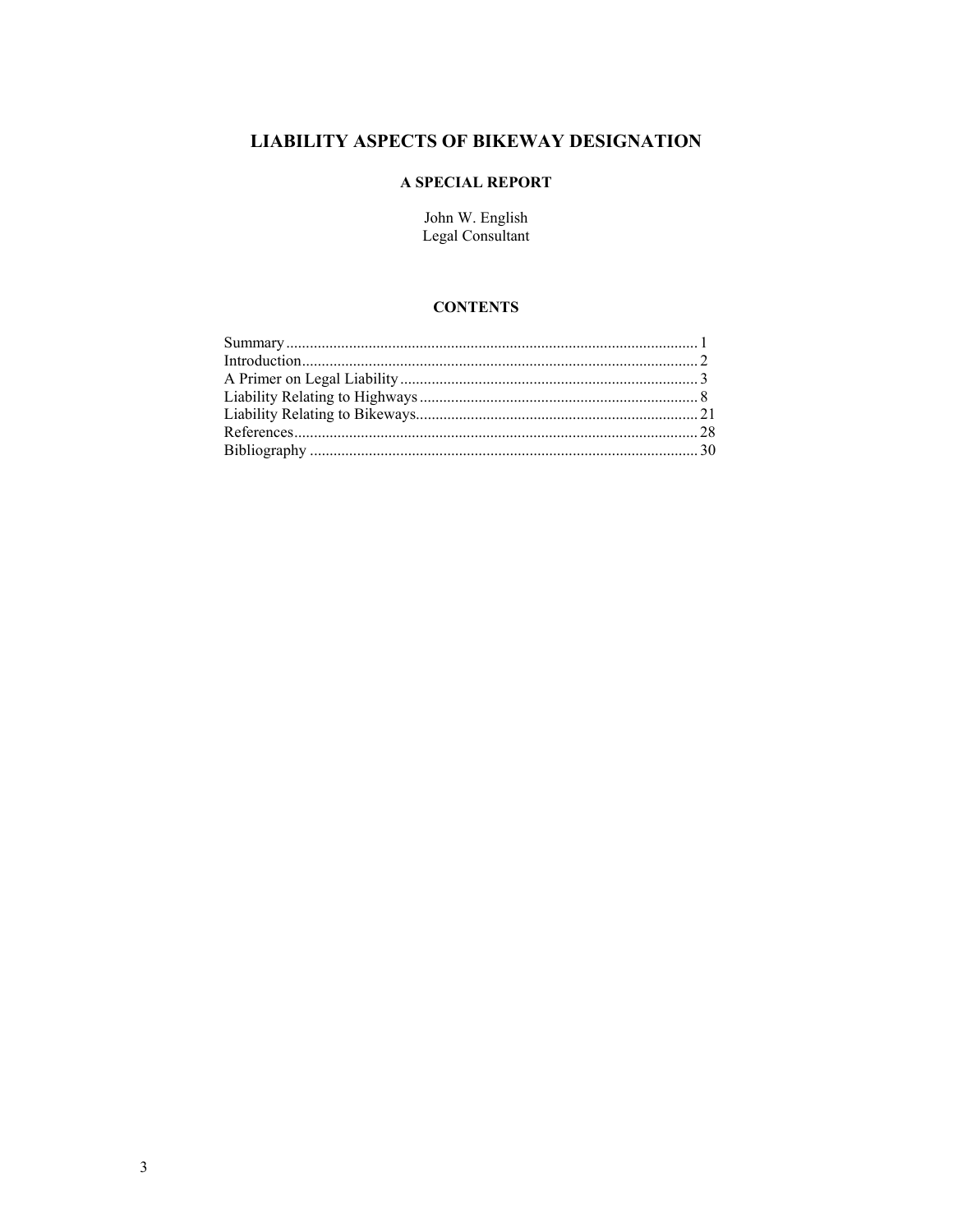### **Summary**

This is a study of the potential legal liability associated with the designation of bikeways by government entities. It begins with a brief introduction to basic concepts of legal liability, including tort law, negligence, duty and standard of conduct, negligence *per se*, proximate cause, contributory and comparative negligence, assumption of risk, and governmental immunity. Increased potential for governmental liability is noted in the recent steady abrogation of the protection of governmental immunity, and in the trend toward compensation of accident victims in ways which spread the burden to society.

The study assesses the current law regarding liability of government entities for injuries incurred by persons using the highways. Highway agencies have a duty to use ordinary care to provide highways which are reasonably safe for highway users who are themselves exercising ordinary care. This includes a duty in maintaining the highway to inspect for defects and hazards, and to either alleviate such hazards or give adequate warning to highway users. In most jurisdictions, government actions involved in highway design and construction are still protected by immunity, but government actions in operating and maintaining the highway are not.

The liability situation for bicyclists on the highway is the same as for other highway users. Bicyclists clearly have a right to use the highways, and the highway agency owes them the same duty of care. The standard of conduct required to meet that duty will necessarily recognize that bicycles are more susceptible than other highway users to some hazards, and that greater care may be required at some locations because the presence of bicycle traffic there is predictable.

The study concludes that designation of bikeways will not affect the government entity's potential liability because the liability already exists with respect to bicyclists on the highways. Careful attention by the highway agency to compliance with applicable laws, guidelines, and recommended procedures relating to the design, construction, operation, and maintenance of bikeways will greatly curtail the risk of liability. The most important step which any government entity can take to reduce potential liability is to reduce accidents on its bikeways.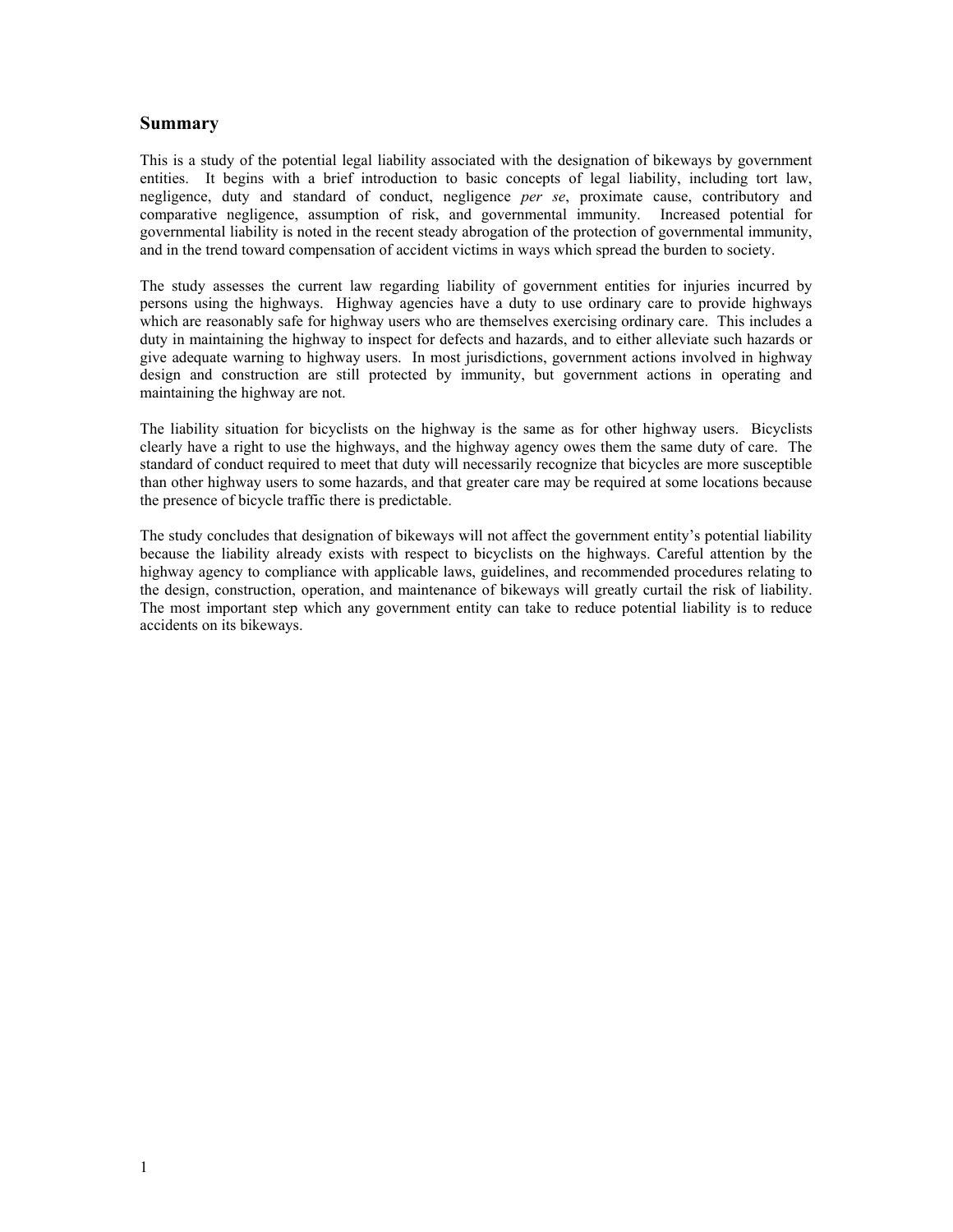### **Introduction**

During the preliminary stages of a project involving the development of a handbook of guidelines for bikeway designation, significant concerns were expressed regarding the potential legal liability associated with designation of such bicycle facilities. When a person using the designated bikeway is injured, will a lawsuit and significant legal liability be the reward for the agency which designated the route and has responsibility for it? Concern was also expressed about the handbook itself. Could the handbook and other guidelines like it be used as a weapon to help establish liability in a lawsuit?

Such concerns seem legitimate. We live in an age of substantial litigation. We regularly read of new record high judgements being rendered in favor of injured parties. Lawyers advertise to drum up more and more business. The wall of legal immunity which formerly protected the government from lawsuits is being dismantled, and what better party could there be to sue than the government, with its virtually unlimited resources.

We can understand the concern of the government employee who wonders whether designating bikeways will just bring a lot of legal trouble and a drain on the public treasury. But are such concerns reasonably based upon a thorough understanding of the liability problem, or are they simply unsubstantiated fears? If there is a serious problem with legal liability, what can be done about it? The purpose of this paper is to address these questions. The paper raises the following three issues:

- 1. How does designation of a bikeway affect the potential liability of the governmental entity which controls the facility?
- 2. What impact do the various laws, regulations, guidelines, and standards relating to bikeways have on the government entity's potential liability?
- 3. What can the government entity do to reduce the potential liability related to bikeway designation?

We will first explore the dimensions of the legal liability problem, and then we will provide some answers for these questions and for the concerns of would-be bikeway designators.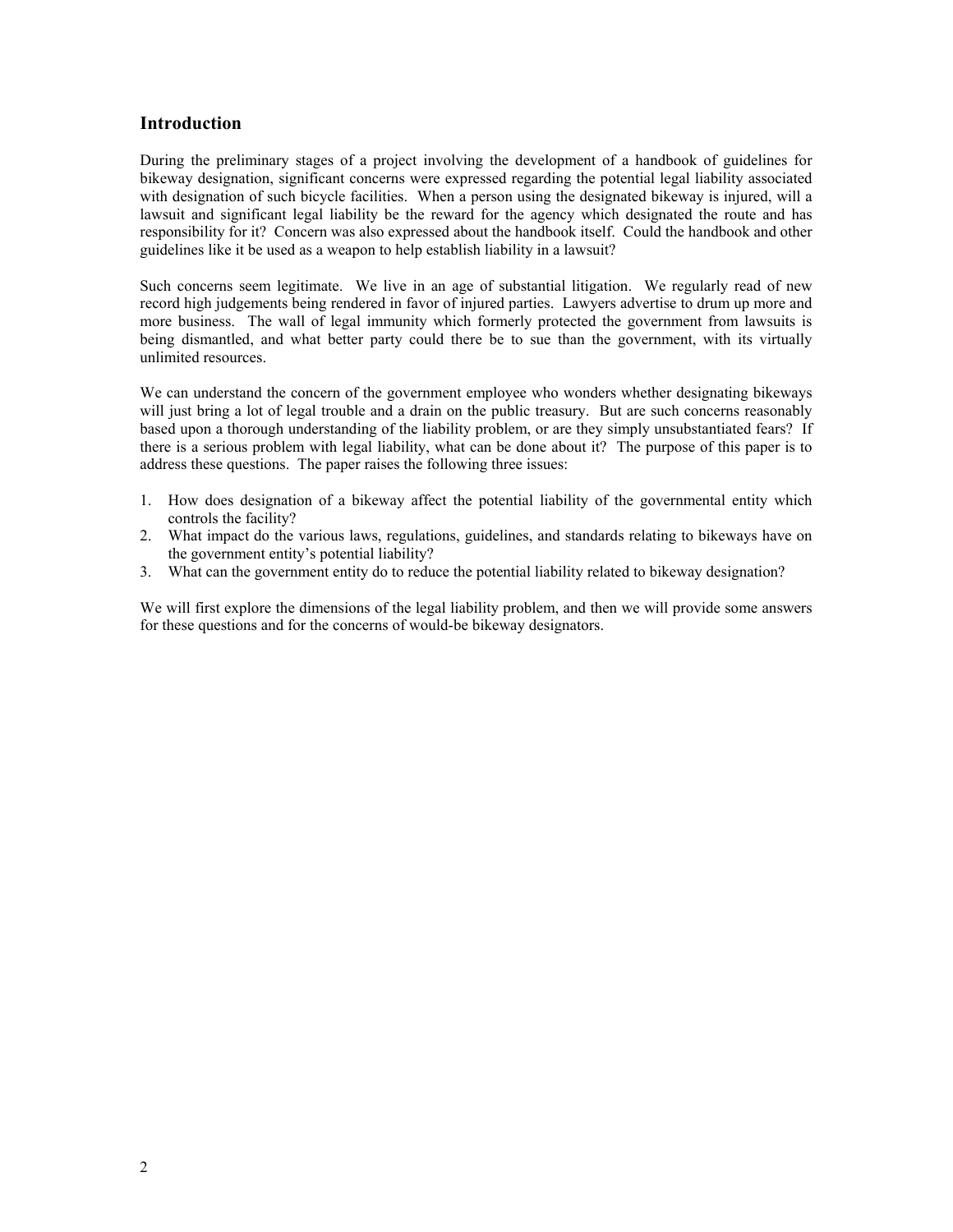## **A Primer on Legal Liability**

### **Tort Law**

For readers who are not lawyers, a brief introduction to legal liability, and especially to tort law, may be helpful. Those who already understand these concepts may wish to skip this section.

Where one party causes injury to another, our legal system generally provides a remedy intended to restore a proper balance of justice between the two. Depending upon the kind of law involved, the remedy may involve punishment of the wrongdoer, compensation of the injured party, a court order to the wrongdoer to stop doing the harm, or a combination of such remedies. In many cases, the remedy is provided by the system of law known as tort law.

Tort law is part of the **civil law**, as distinct from the **criminal law.** Civil law is concerned with the individual rights of the parties involved in a case. Criminal law, on the other hand, is concerned with the rights of the public as well as the rights of the accused wrongdoer. In a criminal law case, the public, represented by the government, is the injured party.

Tort law is also distinct from **contract law.** In a contract law case, the parties have made an agreement which affects their rights and duties toward each other. The injured party has suffered because the wrongdoer has failed to comply with the terms of the contract. In a tort law case, however, the rights and duties of the parties are established by law rather than by the terms of a contract.

**Tort law** is that body of law which is concerned with providing a remedy for a particular injured party, rather than for the public, in cases where the injured party does not rely upon rights and duties specified in a contract as the basis for seeking a remedy.<sup>1</sup>

The most common remedy afforded in tort law cases is a judicial judgement holding the **defendant,** the wrongdoer, liable to compensate the **plaintiff,** the injured party, for the monetary value of the plaintiff's injuries. This would be called a judgement of **tort liability.**

### **Negligence**

There are many different kinds of wrongdoing covered by tort law including assault, battery, trespass, libel, slander, nuisance, misrepresentation, and negligence, among others. Negligence is the most common kind of tort, and the only kind which will be discussed in this paper.

**Negligence** is conduct which creates an unreasonable risk of harm to others. In order for a defendant to be held liable to the plaintiff in a negligence action, each of the following four elements must be shown:

1. It must be shown that the defendant had a **duty** to conform to a particular **standard of conduct** for the protection of the plaintiff against **unreasonable risk.** In determining what risks are unreasonable, the courts will generally balance the magnitude and probability of the harm against the social value of the conduct which created the risk and the burden of protecting against it.<sup>[3](#page-5-2)</sup>

The standard of conduct to which the defendant must conform is called the **"reasonable person"** standard. This simply means that the defendant is required to do what a reasonable person would do under the same circumstances. The courts will consider the customary conduct of other persons in like circumstances as evidence of the standard of conduct which should be applied to a particular case.<sup>4</sup>

<span id="page-5-0"></span>

<span id="page-5-2"></span><span id="page-5-1"></span>

<sup>1</sup> *See generally* Keeton § 1 (1984). 2 *See generally* Keeton § 30 (1984). 3 *See generally* Keeton § 31 (1984). 4 *See generally* Keeton §§ 32, 33 (1984).

<span id="page-5-3"></span>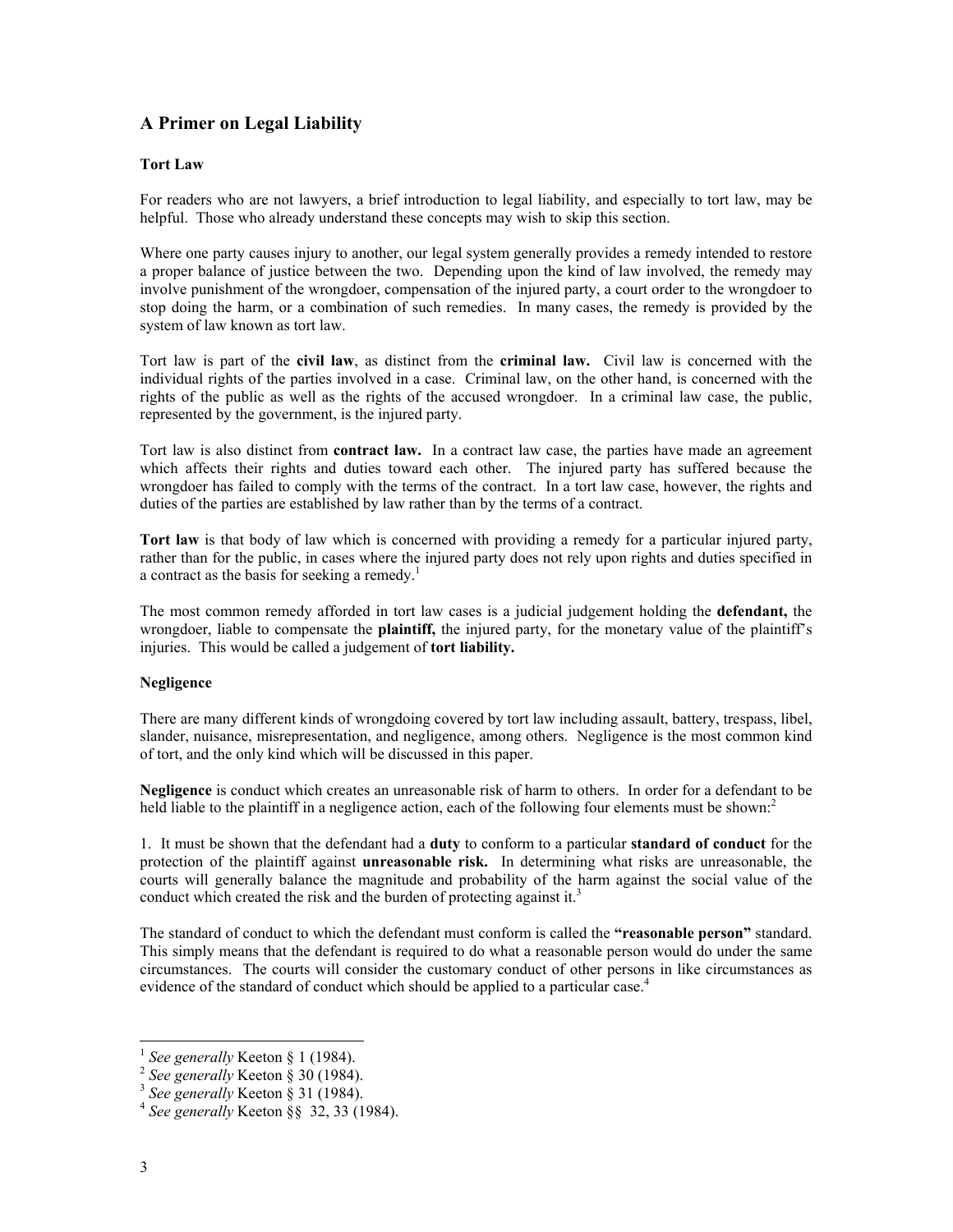If the conduct which is alleged to have been negligent is the kind of activity which requires some special knowledge or skill, and if the defendant is a person who possesses such special knowledge or skill, a higher standard of conduct will be imposed. An engineer, for example, may be required to exercise the knowledge and skill of a reasonable and competent engineer in dealing with an engineering problem. [5](#page-6-0)

In some cases, a law, ordinance, or regulation has been enacted to establish what reasonable people do. Where, for example, a law has been passed to protect people like the plaintiff, that law constitutes the applicable standard of conduct, and a reasonable person will not violate it. A violation by the defendant which causes the kind of injury to the plaintiff which the law was intended to prevent will be considered **negligence** *per se (*in itself)[.6](#page-6-1)

Guidelines or standards which are not laws but which reflect the customary or recommended practice in a particular area of conduct may be considered by some courts as evidence of the standard of conduct which should be required in a particular case.<sup>7</sup>

2. It must be shown that the defendant breached the duty owed to the plaintiff by failing to conform to the required standard of conduct. These first two elements, the existence of a duty and the breach of that duty, constitute negligence, but the negligence is not "actionable," that is, it cannot result in liability, unless the next two elements are also shown.

3. It must be shown that the plaintiff suffered some injury or **damage** due to the defendant's conduct. The plaintiff's injury may be in the form of property damage, monetary loss such as lost wages, bodily injury, death, pain and suffering, and mental anguish, or a combination of these. The term "damages" refers to the monetary value of the plaintiff's injury.

4. It must be shown that there was a reasonable causal connection between the defendant's conduct and the plaintiff's injury. This element is called **proximate causation.** A negligent defendant will be held liable to the plaintiff only if the negligence is found to be a proximate cause of the plaintiff's injury.

At the very least, the doctrine of proximate causation requires what lawyers call **but–for causation**. The defendant's negligence is considered to have caused the plaintiff's injury if the injury would not have occurred but for the negligence. To put it the other way around, if the plaintiff would have been injured even without the defendant's negligence, then the negligence is not a cause of the injury.<sup>[8](#page-6-3)</sup>

The doctrine of proximate cause requires more than a showing of but–for causation, however. Every accident has many but–for causes, but most are too remote or insignificant to serve as a just basis for the imposition of liability. The consequences of all of our actions go on to eternity, but at some point our responsibility for those consequences must be curtailed. This is the purpose of the proximate cause doctrine. The doctrine embraces all those considerations of justice, common sense, and sound public policy which determine whether, in a particular case, the defendant's negligence was such a cause of the plaintiff's injury that the defendant should be required to provide compensation. Issues which are typically addressed in this consideration include the nearness of the cause, the significance of the cause compared with other causes, whether the results were reasonably foreseeable, and whether some other significant cause intervened between the negligence and the injury.<sup>[9](#page-6-4)</sup>

A 1983 Florida bicycle case provides an excellent discussion of the proximate cause issue.<sup>10</sup> A thirteenyear-old child was riding a bicycle on an asphalt bicycle path which was separated from an adjacent roadway by a five-foot wide grass strip. The path had not received maintenance in the nine years since it was constructed, and was very bumpy in places due to tree roots growing underneath. In order to avoid a

<span id="page-6-0"></span>

<span id="page-6-1"></span>

<span id="page-6-2"></span>

<span id="page-6-3"></span>

<span id="page-6-5"></span><span id="page-6-4"></span>

<sup>&</sup>lt;sup>5</sup> See generally Keeton § 32 (1984).<br>
<sup>6</sup> See generally Keeton § 36 (1984).<br>
<sup>7</sup> See generally Keeton § 33 (1984).<br>
<sup>8</sup> See generally Keeton § 41 (1984).<br>
<sup>9</sup> See generally Keeton § 42, 43, 44 (1984).<br>
<sup>10</sup> Stahl v. Metr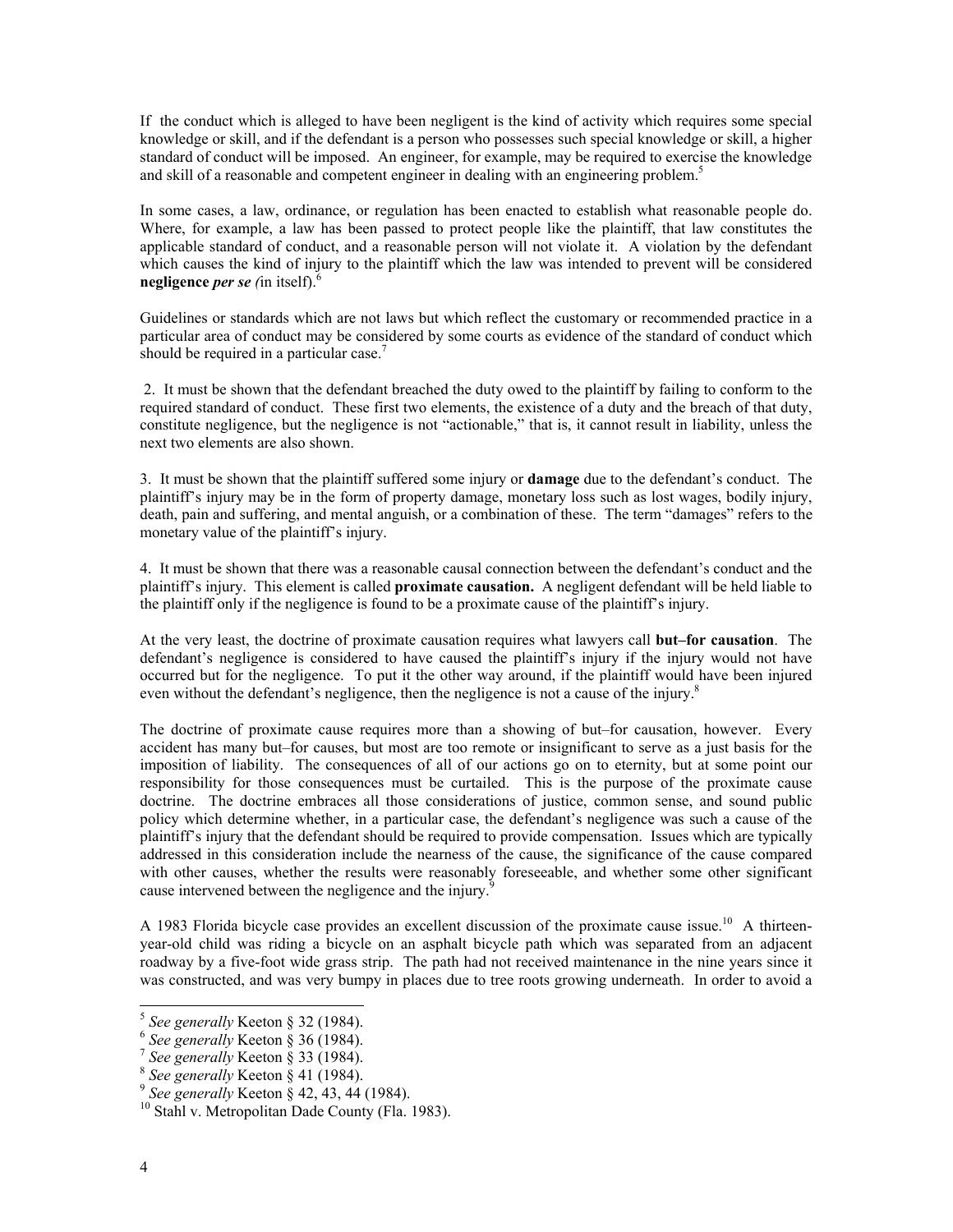bumpy location, the child rode onto the grass strip and then into the roadway because there were trees in the grass strip. The child was struck and killed by an oncoming car on the roadway. The county asserted that its alleged negligent failure to maintain the path was not a proximate cause of the child's death. The trial court agreed and granted judgement for the defendant, without letting the issue be decided by the jury. The appeals court noted that the failure to maintain the path was clearly a but–for cause of the accident, but that the child's action in riding into the roadway and the action of the approaching motorist could be considered intervening causes. The court held that if the intervening causes and the harm which resulted were reasonably foreseeable, then the failure to maintain the path could be a proximate cause of the child's death. The issue of reasonable foreseeability presented genuine issues of fact which should have been submitted to the jury. The case was remanded for a new trial.

#### **Defenses**

The defendant in a negligence action can assert certain affirmative defenses in order to avoid all or some of the liability. The principal defenses are contributory negligence and assumption of risk.

**Contributory negligence** is negligence on the part of the plaintiff which is a proximate cause of the plaintiff's own injuries. It is conduct which creates an unreasonable risk of harm to the self. Contributory negligence is governed by the same criteria as negligence. The same four elements must be shown.<sup>11</sup>

The rule for many years was that a plaintiff who was contributorily negligent was unable to recover compensation for any injuries. This was generally true even if the defendant's negligence was very great and the plaintiff's contributory negligence was relatively minor. A number of legal doctrines developed to avoid the harshness of this rule, the most important being the doctrine of **last clear chance.** Under this doctrine, the contributorily negligent plaintiff could still recover damages if it were shown that the defendant had the last clear chance to avoid the accident. This doctrine is considerably less important today because of the abrogation of the contributory negligence rule in most states, but the doctrine remains viable in the states which have retained the contributory negligence rule and even in a few states which have adopted comparative negligence.<sup>12</sup>

The great majority of states no longer prohibit any recovery by a contributorily negligent plaintiff. Instead, they have adopted some form of **comparative negligence** under which the damages suffered are apportioned according to the negligence attributed to each party. For example, if the jury determines that the plaintiff's negligence was 25 percent responsible, and the defendant's negligence was 74 percent responsible, then the plaintiff will be able to recover 75 percent of the damages. Many states still bar recovery if the plaintiff's negligence is equal to or greater than the defendant's.<sup>1</sup>

**Assumption of risk** is another affirmative defense which is similar to and often confused with contributory negligence. Actually, assumption of the risk may or may not involve contributorily negligent conduct, depending upon the circumstances. A plaintiff who, with full awareness of the risk which has already been created by the defendant's negligence, voluntarily proceeds to encounter it is said to assume the risk. If the plaintiff suffers injuries as a result of the risk which was assumed, the defendant will not be liable. Note that the defendant may be liable for negligence which creates a new or different risk for the plaintiff. The defendant's duty to act with due care to avoid creating a new and unknown unreasonable risk for the plaintiff is not waived. Assumption of the risk waives only the defendant's duty in regard to the risk which has already been created and of which the plaintiff has full knowledge.<sup>[14](#page-7-3)</sup>

Opposition to the assumption of risk defense has been growing, especially with the introduction of comparative negligence. Many states have now abolished or severely limited the defense.

<span id="page-7-0"></span><sup>11</sup> *See generally* Keeton § 65 (1984). 12 *See generally* Keeton § 66 (1984). 13 *See generally* Keeton § 67 (1984). 14 *See generally* Keeton § 68 (1984).

<span id="page-7-1"></span>

<span id="page-7-2"></span>

<span id="page-7-3"></span>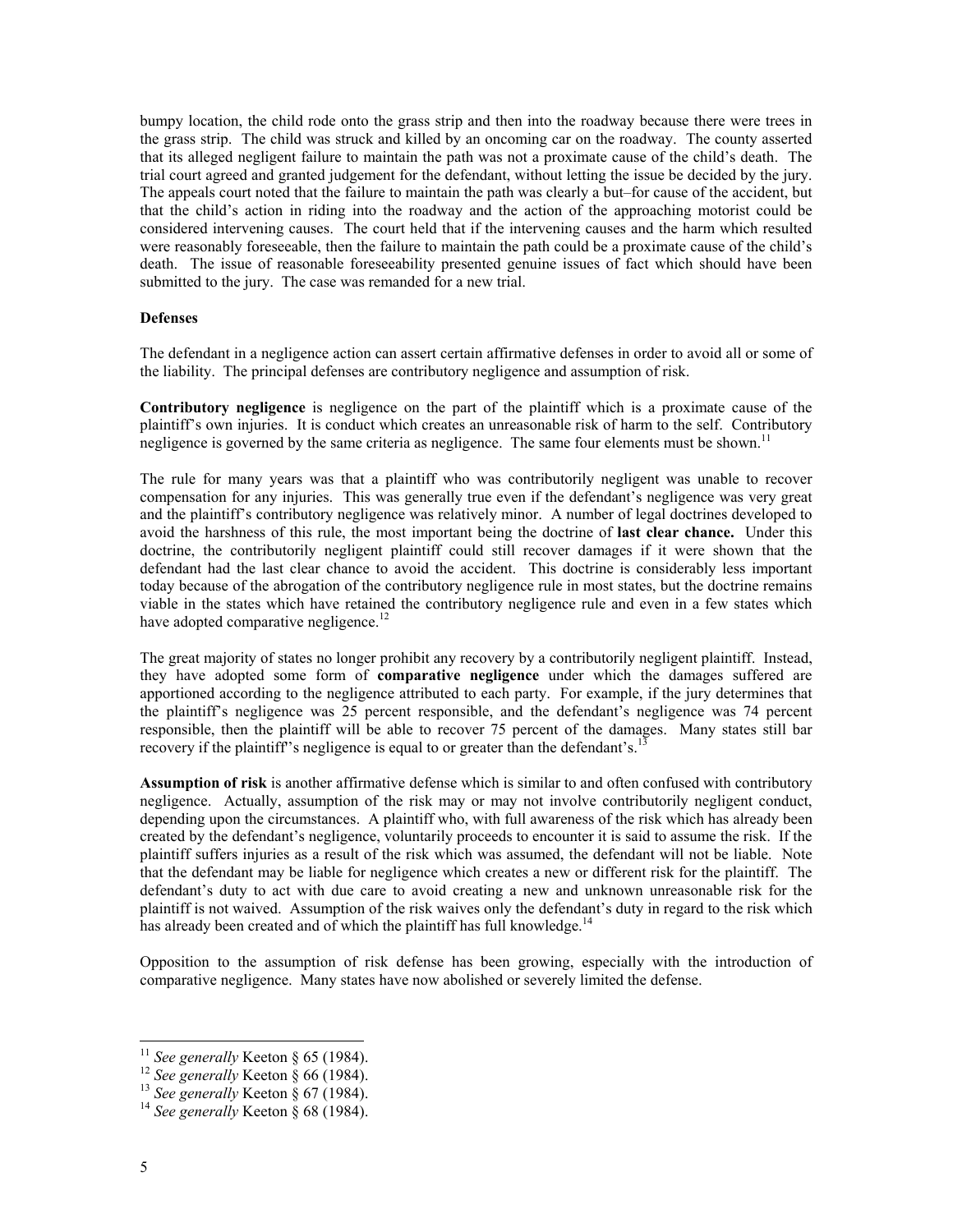#### **Immunity**

For reasons of social policy, some defendants are immune from liability for their torts. Under the doctrine of **sovereign immunity,** for example a sovereign government entity cannot be sued for tort liability, unless it first gives its permission. In the absence of permission, the immunity is absolute.

Various explanations have been offered in support of the sovereign immunity doctrine. Some suggest that it would be inconsistent to permit a claim founded in law to be brought against the very sovereign power which creates and sustains the law. Others suggest that government simply will not work effectively if it must work with the threat of a lawsuit hanging over every decision. Yet another rationale is that judicial scrutiny of the actions of government in a tort liability suit would interfere with the separation of powers concept which is such an integral part of our government structure. For whatever reason, the sovereign immunity concept has been around as long as the nation.<sup>15</sup>

The term "sovereign immunity" normally refers strictly to the immunity of the national and state governments, but a broader doctrine of **governmental immunity** extends to some other governmental or quasi-governmental entities, including county and town governments, municipal corporations, and government officials. In some states the immunity law applicable to each of these specific entities of government differs significantly. In spite of that, we will use the term "governmental immunity" to refer broadly to this whole area of law, including sovereign immunity.<sup>[16](#page-8-1)</sup>

The law of governmental immunity has changed dramatically in the last few decades in several ways. First, the immunity of government has been significantly reduced either through abrogation of the immunity doctrine or through legislation which gives the government's permission for some or all lawsuits. Second, the law, which was formerly almost entirely case law (written judicial decisions), has taken on a significant statutory law (enacted by the legislature) element. The federal government and nearly all of the states now have some statutory law relevant to the matter of governmental immunity.<sup>[17](#page-8-2)</sup>

In spite of these changes, the general rule remains that one can sue the government for a tort only under terms and conditions specified by the government. The following three important patterns of immunity have relevance for this paper and will be discussed in greater detail later:

- 1. Many governmental entities are liable in tort for **ministerial functions** performed by government employees, but remain absolutely immune for **discretionary functions.** This distinction in functions developed in the case law, became part of the Federal Tort Claims Act, and is now part of the statutory or case law of many of the states. It is the most commonly applied test of immunity.<sup>[18](#page-8-3)</sup>
- 2. Some governmental entities, especially municipal corporations, are liable in tort for acts which are performed as part of a **proprietary function** but remain immune as to acts which are part of a **governmental function.** This distinction developed in municipal law. Its rationale is that municipal corporations perform some governmental functions and should enjoy the same immunity as the state for these functions, but municipalities also perform many functions similar to those performed by private business entities and should not be immune in regard to those.<sup>1</sup>
- 3. Some governmental entities, especially highway departments in some states, are generally immune from liability, but are subject to liability for highway defects which cause injury. The details of this liability are specified in the statutes of the states.

<span id="page-8-0"></span>

<span id="page-8-1"></span>

<span id="page-8-3"></span><span id="page-8-2"></span>

<sup>&</sup>lt;sup>15</sup> See generally Keeton § 131 (1984).<br><sup>16</sup> See generally Keeton § 131, 132 (1984).<br><sup>17</sup> See generally Shepard's (1982).<br><sup>18</sup> See generally Shepard's §§ 2.45 to 2.50 (1982).<br><sup>19</sup> See generally Shepard's §§ 2.36 to 2.44 (

<span id="page-8-4"></span>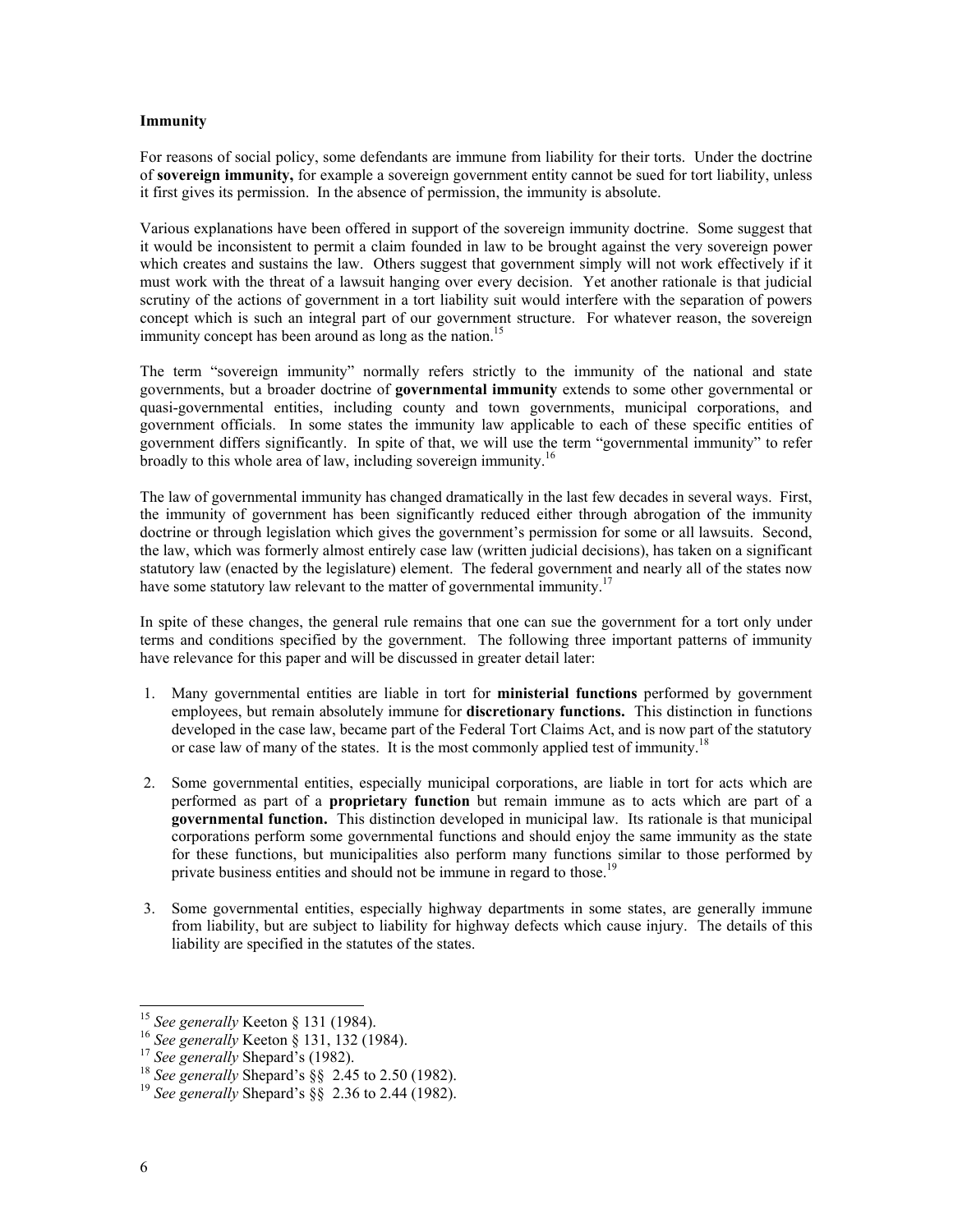### **Final Comment on Liability—Compensation**

Recent years have shown considerable evidence of a changing attitude regarding tort liability and the need for victim compensation. As we noted above, government immunity has been greatly curtailed, allowing many successful suits against governmental entities which would not have been permitted in earlier years. The harshness of the contributory negligence rule has been widely abated by the adoption of some form of comparative negligence. The adoption of no-fault automobile accident compensation programs and compulsory automobile liability insurance programs in many states are yet further examples of this trend toward compensating victims. Clearly our legal system is seeking to find sources of compensation for injured persons so that the burden of the injury is borne by those most able to pay, and ultimately by society as a whole rather than by the accident victim alone. $20$ 

<span id="page-9-0"></span> <sup>20</sup> *See generally* Keeton §§ 4, 82, 83, 84, 85 (1984).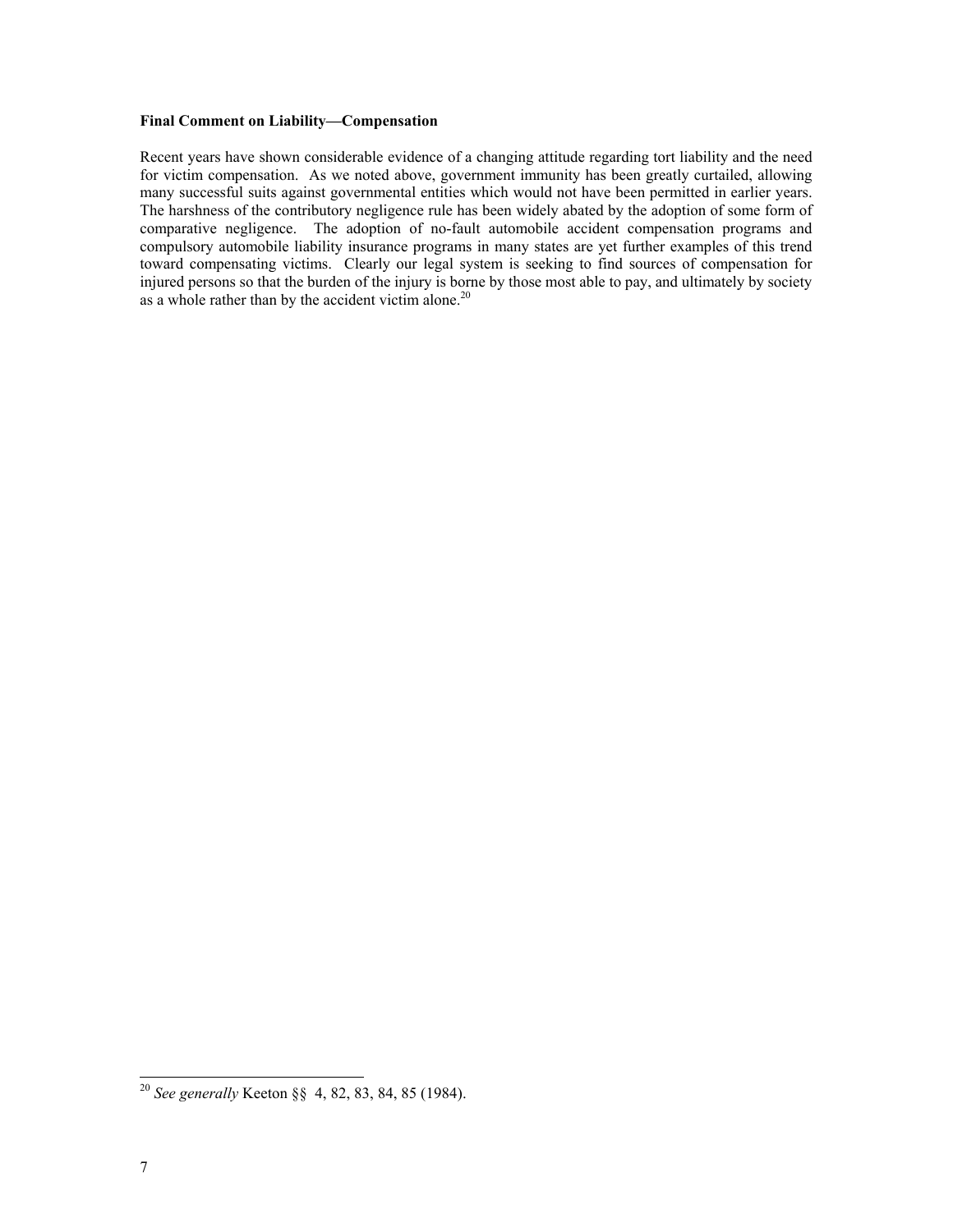### **Liability Relating to Highways**

There have been few appellate court cases specifically dealing with liability to persons injured while using a bikeway. There are many cases, however, which involve liability to persons injured while using the highways. Most of what we can learn about bikeway liability will come from an analysis of these highway liability cases.

While most of the highway liability cases involve motorists, many involve pedestrians, and some involve bicyclists operating on the roadway, shoulder, or sidewalk. The issues treated in these cases are identical to, or closely parallel, the issues presented by a bikeway liability case. This is true because most bikeways are designated as a part of an existing highway. In other cases, the bicycle facility may itself constitute a highway, depending upon how the term "highway" is defined in the applicable law. Even if a bikeway is not a highway, they are still sufficiently analogous that any liability issues are very similar. Highways and bikeways are both public ways for vehicular traffic.

Therefore, if we are to understand how the designation of a facility for bicycle travel affects liability of the designating agency, we need first to understand highway liability. We need to assess the liability of highway agencies for injuries to highway users in general. More specifically, we need to assess the liability for injuries to bicyclists who are operating on highways which have not been specifically designated as bikeways. That is the purpose of this section of the paper.

Two of the legal concepts discussed in the previous section will play an extensive role in this analysis. First, the question of duty will be critical. Does the highway agency have a duty toward the highway user generally? What about the bicyclist highway user? If there is a duty, to what standard of conduct must the agency conform, and what will this require in terms of highway design, planning, construction, operation, and maintenance activities? Second, since the agencies which concern us are virtually always government entities, to what extent does government immunity shield them from liability?

The analysis will be facilitated by splitting the highway agency's functions into two categories, a design category which encompasses all design, planning, and construction activities, and a maintenance category which includes maintenance and operational functions. Liability for each of these categories can vary significantly.

### **Highway Design**

This is the area which is least likely to produce liability, primarily because governmental immunity often shields this activity. Nevertheless, there are many cases where government entities have been held liable for injuries to highway users which result from defective highway design.<sup>[21](#page-10-0)</sup>

### *Standard of Conduct*

It is generally held that highway agencies have a duty to exercise ordinary or reasonable care in highway planning and designing. The government has a duty to construct highways which are reasonably safe, but the government is not an insurer of the safety of highway users. Highways should be safe for persons who are themselves exercising reasonable care in their use.<sup>22</sup> Where a highway is designed in accordance with generally accepted engineering practices and standards existing at the time, this will satisfy the government's duty of reasonable care. This is true even if prevailing engineering standards have changed since the highway was designed. $^{23}$  $^{23}$  $^{23}$ 

On the other hand, where circumstances have changed in such a way that the highway has become hazardous in actual operation, the government cannot ignore the hazard on the grounds that the highway

<span id="page-10-0"></span><sup>&</sup>lt;sup>21</sup> *See, e.g.,* the cases listed at 45 ALR3d 875, §§ 10(a), 11(a), 12(a), 13, 14(a), 15 (a), and 16.<br><sup>22</sup> *See generally* 45 ALR3d 875 at 892.<br><sup>23</sup> *Id* at 893–4; NCHRP, *RRD 129* at 10–11 (1981).

<span id="page-10-1"></span>

<span id="page-10-2"></span>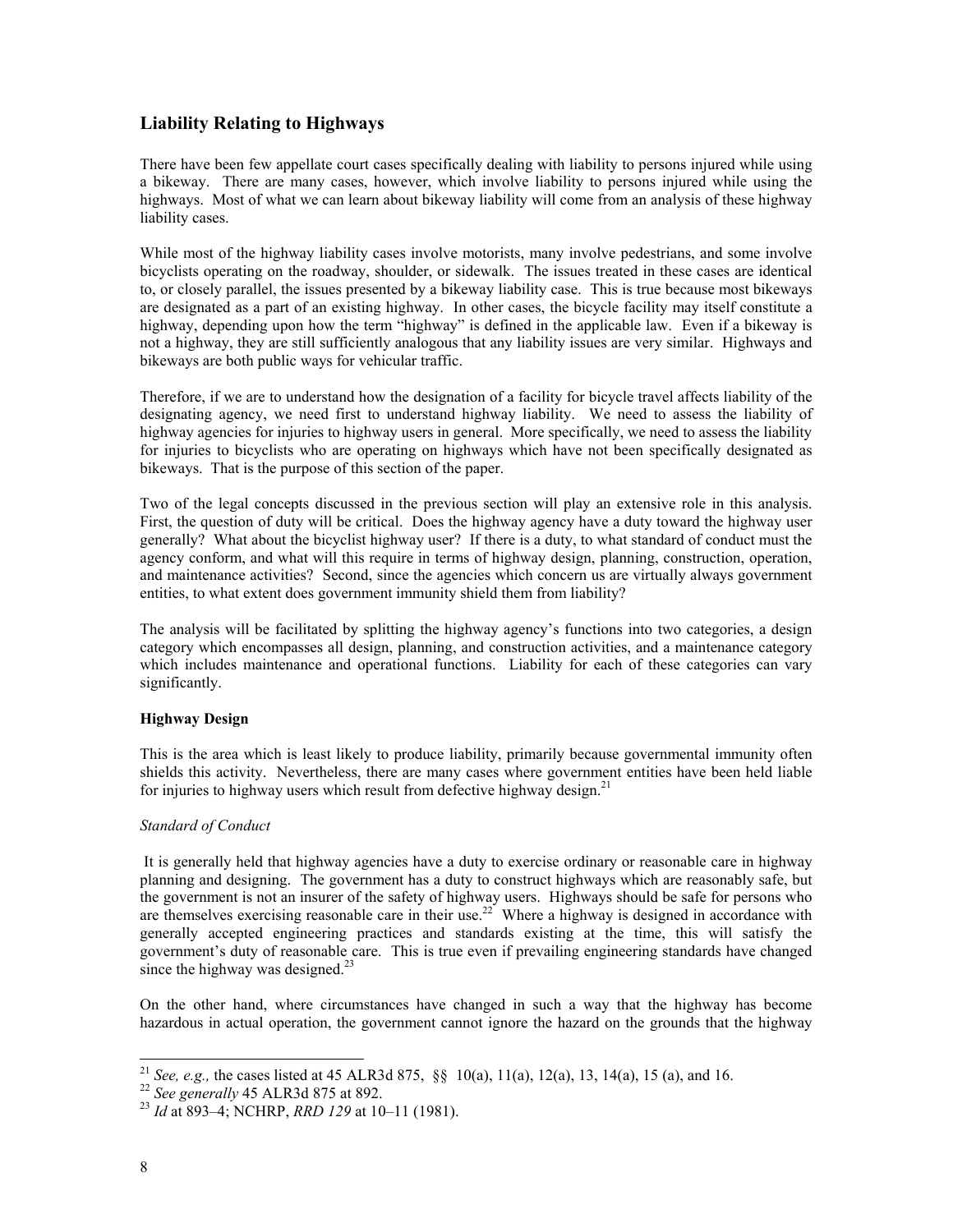was designed according to the prevailing standards of its time. The government has a continuing duty to review a design in light of actual operation and changed circumstances, and if it appears that the design has become hazardous, the government must act reasonably to correct or alleviate the hazard, or to give adequate warning of its presence. $^{24}$ 

Thus, in a 1945 bicycle case in which a child was killed on a bicycle which fell off a bridge which had no side rail, the court ruled that traffic conditions had radically changed in the 27 years since the bridge was built. Due to the increase in traffic, the state had a duty to erect a railing on the bridge. Having failed to do so, it was liable for the death.<sup>25</sup> A more recent case involved a pedestrian injured on a bridge which had been designed with an incomplete sidewalk system in contemplation that the bridge would carry only limited pedestrian traffic. The court held that the state was under a continuing duty to review its plan in light of actual operation after the bridge was constructed. Had the state fulfilled this obligation, it would have discovered that pedestrian use of the bridge was frequent and regular, and that the sidewalk system was inadequate and unsafe. The state should have erected sign or barriers to warn of the dangers. Having failed to do so, the state was liable.<sup>26</sup>

As evidence of the standard of conduct which should apply to highway design, many courts admit published documents, such as safety codes, standards, or guidelines, which are sponsored or issued by government agencies or voluntary associations, even though such documents lack the force and effect of law. The documents are accepted as being objective, reliable, and representing a consensus of opinion on the subject. Other courts reject this kind of evidence (under the "hearsay" evidence rule) because it merely represents the opinions of its authors who are not present in court and thus not subject to cross-examination.<sup>[27](#page-11-3)</sup>

Sometimes a statute or regulation defines or contributes to definition of the standard of conduct applicable to the design of a highway. If relevant, these laws would always be admissible. As we noted earlier, if a law is passed which protects the plaintiff from a particular harm, a violation of that law which causes that harm to the plaintiff will be considered negligence *per se*. The potential significance of this matter should not be underestimated.

There are *many* different federal and state laws and regulations which are relevant to the matter of highway design. Often the provisions of these laws are only permissive or advisory. These provisions would be taken as evidence of the appropriate standard of conduct, much like the documents which lack the force and effect of law discussed above. But many of the provisions of these laws are mandatory. These provisions may provide the basis for a finding of negligence *per se*. [28](#page-11-4)

Consider, for example, the Manual on Uniform Traffic Control Devices (MUTCD). The MUTCD is developed by the Federal Highway Administration, with the cooperation of the National Advisory Committee on Uniform Traffic Control Devices (a private voluntary association), as a national standard.<sup>29</sup> Further, almost all of the states have statutes which adopt the manual by reference as the state standard, or which require the state highway department to adopt the manual.<sup>30</sup> As a result of these federal and state laws, the MUTCD has, to some extent, the force and effect of law in every state. At least one court has

<span id="page-11-0"></span> <sup>24</sup> Breed v. Shaner (Hawaii 1979); Baldwin v. State (Cal. 1972); NCHRP, *RRD 80* at 30–31 (1975); NCHRP, *RRD 141* at 8–9 (1983). *See also* the *dictum* (a statement in a judicial opinion which is not

<span id="page-11-1"></span>

<span id="page-11-3"></span><span id="page-11-2"></span>

necessary to the decision) in *Weiss v. Fote* (N.Y. 1960) at 67.<br><sup>25</sup> Garrow v. State (N.Y. 1945).<br><sup>26</sup> Sanford v. State (N.Y. 1983).<br><sup>27</sup> For two excellent papers exploring this matter in detail, see 58 ALR3d 148 and NCH (1981).<br><sup>28</sup> See generally NCHRP, *RRD 110* at 10–12 (1979).

<span id="page-11-4"></span>

<span id="page-11-5"></span><sup>&</sup>lt;sup>29</sup> FHWA, *MUTCD* (1978). The MUTCD has been approved by the Federal Highway Administrator as the national standard for all highways and bicycle trails open to public travel in accordance with 23 U.S.C. §§ 109(d) and 402(a) (1983); *See* 23 CFR 655.603 (1985); the MUTCD is also incorporated by reference at 23

<span id="page-11-6"></span><sup>&</sup>lt;sup>30</sup> These state laws are collected in NCUTLO, *TLA*  $\S$  15–104 (1979, Supp. 1983).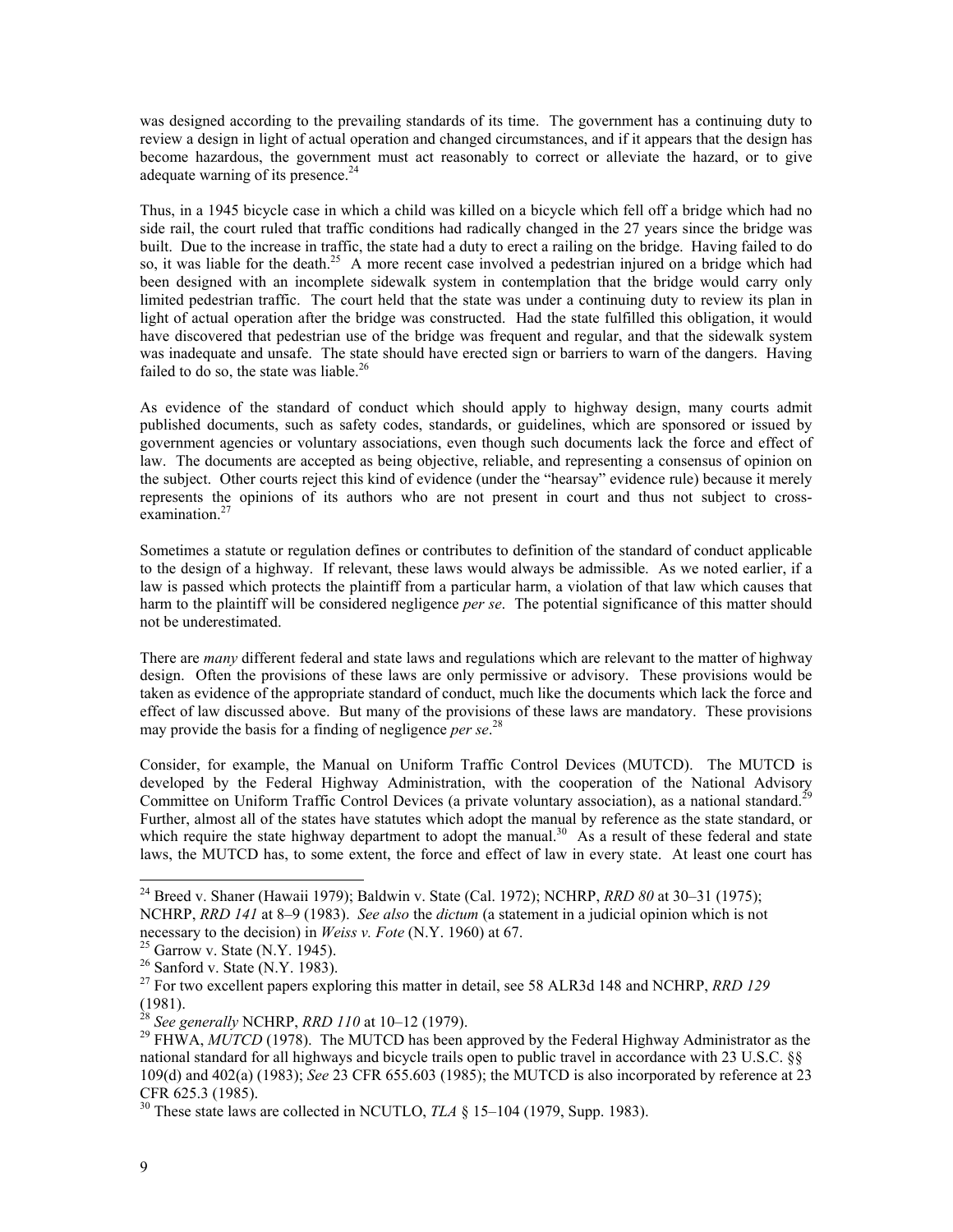already ruled that a violation of the MUTCD constitutes negligence *per se*. [31](#page-12-0) There are many other cases in which the MUTCD has been used as evidence of the appropriate standard of conduct.<sup>[32](#page-12-1)</sup>

#### *Governmental Immunity*

As noted above, highway design functions are often shielded from liability by some form of governmental immunity. The status of the law of governmental immunity varies greatly in each state. We will identify certain patterns of immunity which are commonly found in the law, and assess liability for highway design in terms of each pattern.

*Discretional Function Immunity.* The most common pattern in governmental immunity is the distinction between discretionary functions, which are protected by immunity, and ministerial functions, which are not. Discretionary functions involve the exercise of independent judgement, often in a policy-making role. Ministerial functions are guided by established policy and permit a minimum of independent judgement.<sup>[33](#page-12-2)</sup>

This distinction developed in the law of immunity of public officials. Courts seeking to trim the absolute immunity formerly enjoyed by government entities extended the distinction to the law of governmental immunity. In 1946 it became part of the Federal Tort Claims Act (FTCA), and thereafter it was incorporated into the tort claims acts or other relevant statutory law of many states.<sup>34</sup> It also continues to be widely used in the judicial case law of states which have not made it part of their statutory law.<sup>[35](#page-12-4)</sup>

The statutory provision which is typical follows the language of the FTCA, combining the discretionary function immunity with an immunity for functions relating to the execution of laws and regulations. The Iowa law, for example, provides that the state retains immunity with respect to:

Any claim based upon an act or omission of an employee of the state, exercising due care, in the execution of a statute or regulation, whether or not such statute or regulations be valid, or based upon the exercise or performance or the failure to exercise or perform a discretionary function or duty on the part of a state agency or an employee of the state, whether or not the discretion be abused.[36](#page-12-5)

Recognizing that all human activity involves the exercise of some discretion, the courts have narrowed the concept of discretionary functions to encompass only those activities which involve considerations of public policy. Where there is room for a policy judgement, the activity involves a discretionary function.<sup>37</sup>

In a further narrowing, the courts have developed what is called the "operational–planning level" test of discretionary functions. The gravamen of this test is how high up in the government structure the decision was made. If the decision was made at the planning level of government, the level where policy decisions are generally made, it is probably a discretionary function. Once the planning decision has been made,

<span id="page-12-1"></span><span id="page-12-0"></span>

<sup>&</sup>lt;sup>31</sup> Jorstad v. City of Lewiston (Idaho 1969).<br><sup>32</sup> State v. Watson (Ariz. 1967); other cases are gathered and discussed in NCHRP, *RRD 129* (1981) and NCHRP, *RRD 110* (1979).

<span id="page-12-3"></span><span id="page-12-2"></span>

<sup>&</sup>lt;sup>33</sup> *See generally* NCHRP, *RRD 80* at 22–27 (1975).<br><sup>34</sup> FTCA, 28 U.S.C. § 2680(a) (1983). *See, e.g., Alaska Stat.* § 09.50.250(1) (1982) (re state immunity), and  $\S 09.65.070(d)(2)$  (1982) (the law covers both state and municipal immunity; it defines "discretionary function" in terms of "fundamental government policy"); Hawaii Rev. Stat. §§ 662–2, –15 (1976); Idaho Code §§ 6–903, –904 (1979, Supp. 1985); Indiana Stat. Ann. § 34–4–16.5–3 (Supp. 1984); Iowa Code Ann. § 25A.14 (1978, Supp. 1985) (state immunity), and § 613A.4 (Supp. 1985) (municipal immunity);<br>Kansas Stat. Ann. § 75–6104(d) (Supp. 1983).

<span id="page-12-5"></span><span id="page-12-4"></span>

<sup>&</sup>lt;sup>35</sup> Shepard's §§ 2.45 to 2.50 (1982).  $\frac{36}{36}$  Iowa Code Ann. § 25A.14 (1978, Supp. 1985). For an excellent discussion of the discretionary function immunity doctrine in regard to highway design, construction, and maintenance, with particular reference to the Iowa statute, see Bennett and Sather (1969). 37 Dalehite v. United States (1953); Shepard's § 2.46 (1982); NCHRP, *RRD 80* at 23–25 (1975).

<span id="page-12-6"></span>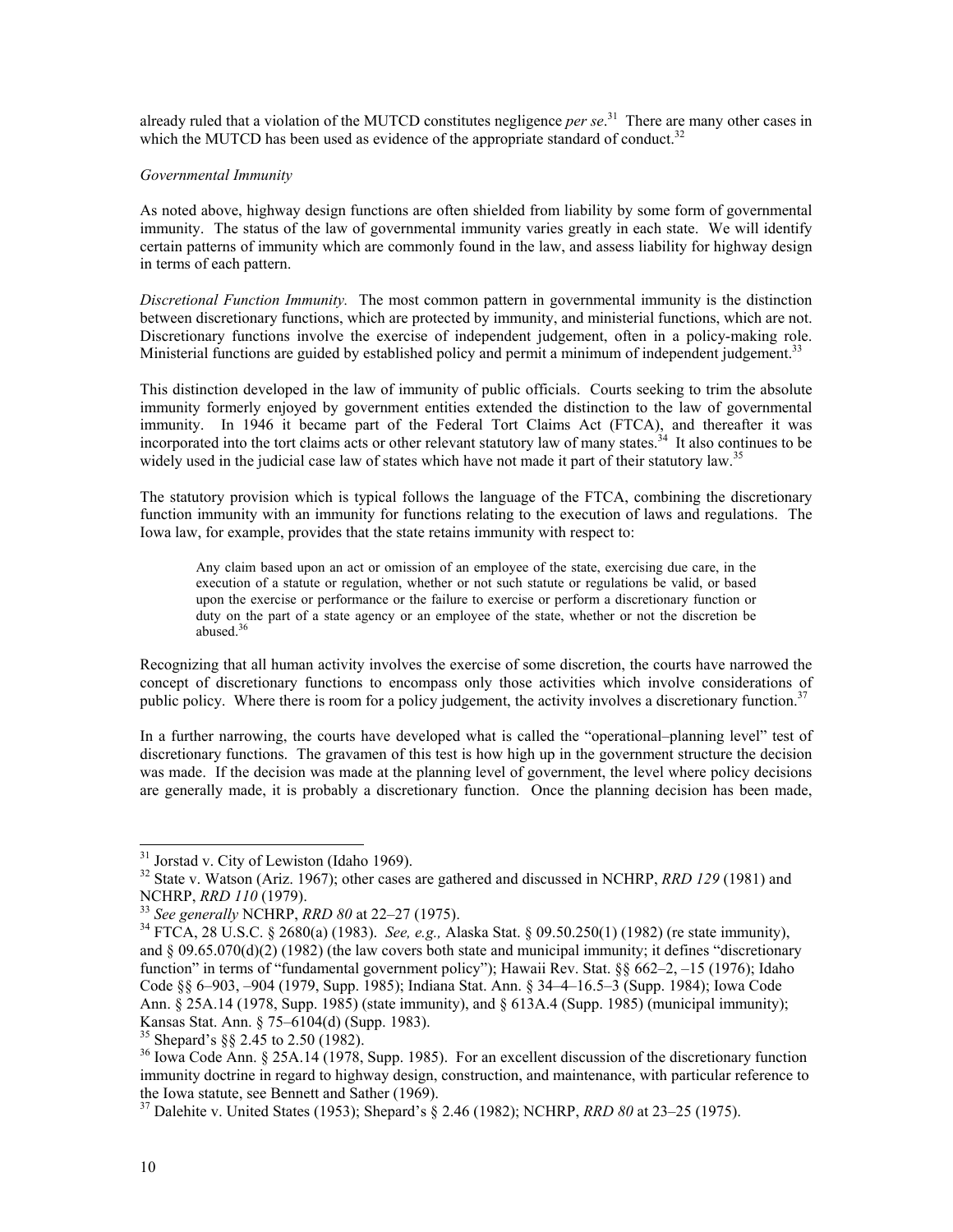however, decisions involved in execution of the plan at the operational level are ministerial.<sup>38</sup> On the other hand, the fact that a decision is made at a relatively high level of government will not alone cause it to be considered a discretionary function. It is also important whether the decision makes policy or simply follows existing policies or standards. The courts recognize that even high-level officials can make operational-level decisions.[39](#page-13-1)

In determining whether a discretionary function is involved, many courts look to the separation of powers concept which is the basis for the immunity. Government agency decisions which weigh competing interests and alternative courses of action, and which involve a conscious balancing of risks and advantages in determining how the public interest can best be served with the available resources are considered discretionary functions. These are precisely the kind of decisions which are committed to the executive and legislative branches of government, and the courts cannot substitute their judgement in place of that of the coordinate branch of government. [40](#page-13-2)

The effect of all this on highway design is generally to provide immunity. Both the decision to construct or reconstruct a highway and the approval of the highway design are usually considered to be high-level exercises of policy judgement which constitute discretionary functions.<sup>41</sup>

One of the leading cases is *Weiss v. Fote*, wherein the issue was the reasonableness of the clearance interval in a traffic light system. The clearance interval had been approved by the responsible board after appropriate engineering and traffic investigations. The court held this was a planning level decision involving the exercise of discretion, and protected by immunity. To hold otherwise, the court observed, would be to submit to the discretion of an untrained jury a matter which the legislature had entrusted to experts in the government.<sup>[42](#page-13-4)</sup>

This design immunity is not absolute, however. Where the design is obviously or inherently dangerous or defective, the courts have not attached immunity.<sup>43</sup> If the government acted to approve the design in an arbitrary or capricious manner, or if the design was so clearly defective that no reasonable person could have approved it, then the approval is not immune from judicial scrutiny.<sup>44</sup> The purpose of the immunity is to allow the government entity to govern, that is, to make choices between reasonable alternatives as to public policy. It is not the purpose of the immunity to allow the government entity to act arbitrarily, unreasonably, and irresponsibly.

Note that it is the *approval* of the highway design, rather than the actual designing of the highway, which is considered a discretionary function. Where the design has not been approved by the appropriate governing body or administrative agency, or at the very least by a higher-level employee exercising policy-making authority, the courts have held that the design is not immune.<sup>45</sup> This is consistent with the decisions discussed above which require policy judgement to be exercised before immunity will attach. There are many decisions made in highway design which do not involve policy judgement.<sup>46</sup> Immunity for highway design under the discretionary function test is grounded in the approval of the design by a policy-level body or employee, and not in the complex judgements made by the design engineer.

<span id="page-13-0"></span><sup>&</sup>lt;sup>38</sup> Indian Towing Co. v. United States (1955); Shepard's § 2.47 (1982); NCHRP, *RRD 80* at 25–26 (1975).<br><sup>39</sup> Griffin v. United States (3d Cir. 1974); Costa v. Josey (N.J. 1980); Stevenson v. State Department of Transport

<span id="page-13-1"></span>

<span id="page-13-2"></span><sup>&</sup>lt;sup>40</sup> Butler v. State (Iowa 1983); Costa v. Josey (N.J. 1980); Baldwin v. State (Cal. 1972); State v. Abbott

<sup>(</sup>Alaska 1972); Johnson v. State (Cal. 1968). *See also* the four-part test of discretionary functions set forth

<span id="page-13-3"></span>

<span id="page-13-4"></span>

<span id="page-13-5"></span>

<span id="page-13-6"></span>

<span id="page-13-8"></span><span id="page-13-7"></span>

<sup>&</sup>lt;sup>41</sup> See 45 ALR3d 875 at 885; NCHRP, *RRD 80* at 27 (1975).<br><sup>42</sup> Weiss v. Fote (N.Y. 1960).<br><sup>43</sup> See 45 ALR3d 887–89.<br><sup>44</sup> Sanford v. State (N.Y. 1983); Hall v. State (N.Y. 1981).<br><sup>45</sup> See 45 ALR3d 875 at 889–90.<br><sup>45</sup> See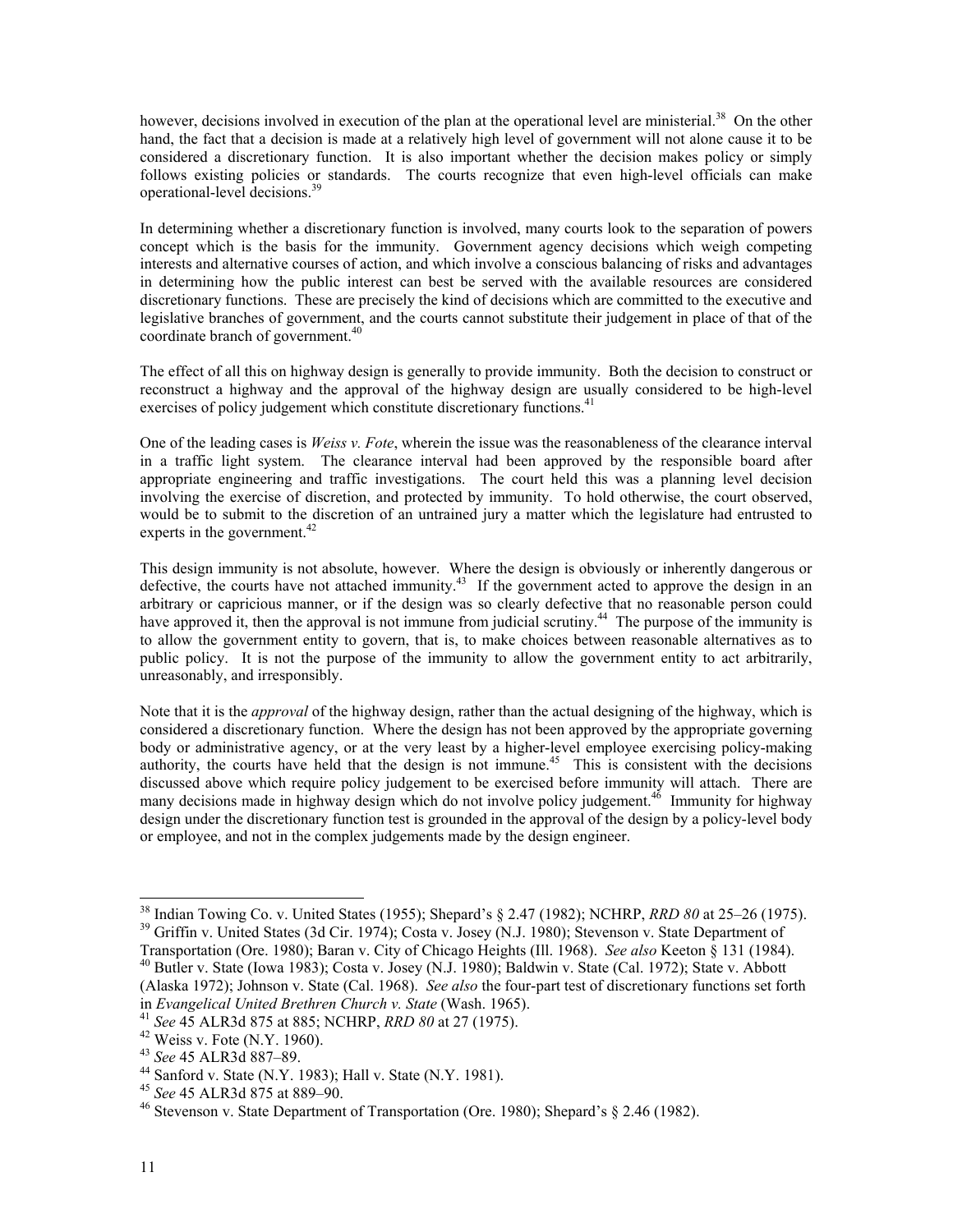In order for design immunity to attach, it is also important that discretion was actually exercised in regard to the governmental action which is alleged to be negligent. Some courts require a showing that a policylevel official or body, faced with alternative approaches, weighed the competing policy considerations and made a conscious choice.<sup>47</sup> Similarly, courts have held that there is no design immunity unless the particular aspect of the design which caused the accident was specifically considered and approved. Thus, in a case where the uneven superelevation (banking) of a curve caused an accident, the court held that there was no design immunity because the original plans, as approved, contained no specifications for the superelevation of the roadway.<sup>[48](#page-14-1)</sup>

It is also clear that design immunity is not perpetual. As we noted in the discussion of duty, the government has a continuing duty to review its design in light of actual operation and changed circumstances. If the design is shown by experience to be hazardous or has become hazardous due to changing conditions, the government must take reasonable steps to alleviate the hazard or to give warning of its presence. In *Baldwin v. State*, a high-speed highway was designed without a left-turn lane at a particular intersection because there was virtually no left-turning traffic. The court held that when later development in the area and changing traffic conditions resulted in a significant increase in left-turning traffic and a large number of accidents, the state was obligated to either construct a left-turn lane or prohibit left turns to alleviate the hazard.<sup>49</sup>

The concept of immunity for approved highway designs has been incorporated into statutory law in many states. These laws are discussed below under the heading, Design Immunity Statutes.

*Governmental Function Immunity.* Another common pattern of governmental immunity is the distinction between governmental functions, which are protected by immunity, and proprietary functions, which are not immune. Governmental functions are activities which are uniquely governmental in their nature in the sense that only the government can effectively accomplish their purpose. They are the kinds of functions for which government is created. Proprietary functions, on the other hand, are those which could just as well be carried on by a private entity.<sup>50</sup>

This distinction developed in the law of municipal corporations and it still has its greatest impact there, although it has found some application to state government.<sup>51</sup> Sovereign immunity originally applied only to the state governments. Municipal corporations were created by the state government, but were separate entities, just like other corporations. It was not immediately clear that they should enjoy the same immunity from suit as the state. Municipalities performed some governmental functions, just like the state, but also performed some nongovernmental functions. Ultimately the courts extended the states' immunity to cover the municipalities' governmental functions, but not its other functions, which came to be known as proprietary functions.

Distinguishing governmental and proprietary functions has been an onerous task for the courts, and one which has not led to any satisfactory conclusion. There are many incongruous and confusing decisions. The same task is labeled governmental in one jurisdiction and proprietary in another. The United States Supreme Court has called the distinction a "quagmire" and an "inherently unsound" rule of law.<sup>52</sup> Some courts have simply abrogated the immunity rather than to continue to try to reconcile their decisions under the distinction.<sup>[53](#page-14-6)</sup>

<span id="page-14-5"></span>

<span id="page-14-0"></span>

<span id="page-14-2"></span><span id="page-14-1"></span>

<sup>&</sup>lt;sup>47</sup> Costa v. Josey (N.J. 1980); Johnson v. State (Cal. 1968).<br><sup>48</sup> Cameron v. State (Cal. 1972). *See also*, Anderson v. City of Thousand Oaks (Cal. 1976).<br><sup>49</sup> Baldwin v. State (Cal. 1972). *See also*, Wyke v. Ward (Pa. Idaho Supreme Court, however, has reached the opposite conclusion, deciding that its design immunity statute was intended to provide perpetual immunity. See Leliefeld v. Johnson (Idaho 1983).<br><sup>50</sup> See generally NCHRP, *RRP 80* at 19–21 (1975).<br><sup>51</sup> See 40 ALR2d 927; also, the Michigan tort claims statute incorporates the

<span id="page-14-3"></span>

<span id="page-14-4"></span>doctrine. *See* Mich. Stat. Ann. §§ 3.996(107), 3.996(113) (Supp. 1985). For further analysis of the Michigan governmental function immunity doctrine, see Collins (1982).<br><sup>52</sup> Indian Towing Co. v. United States (1955) at 65.<br><sup>53</sup> Hargrove v. Town of Cocoa Beach (Fla. 1957).

<span id="page-14-6"></span>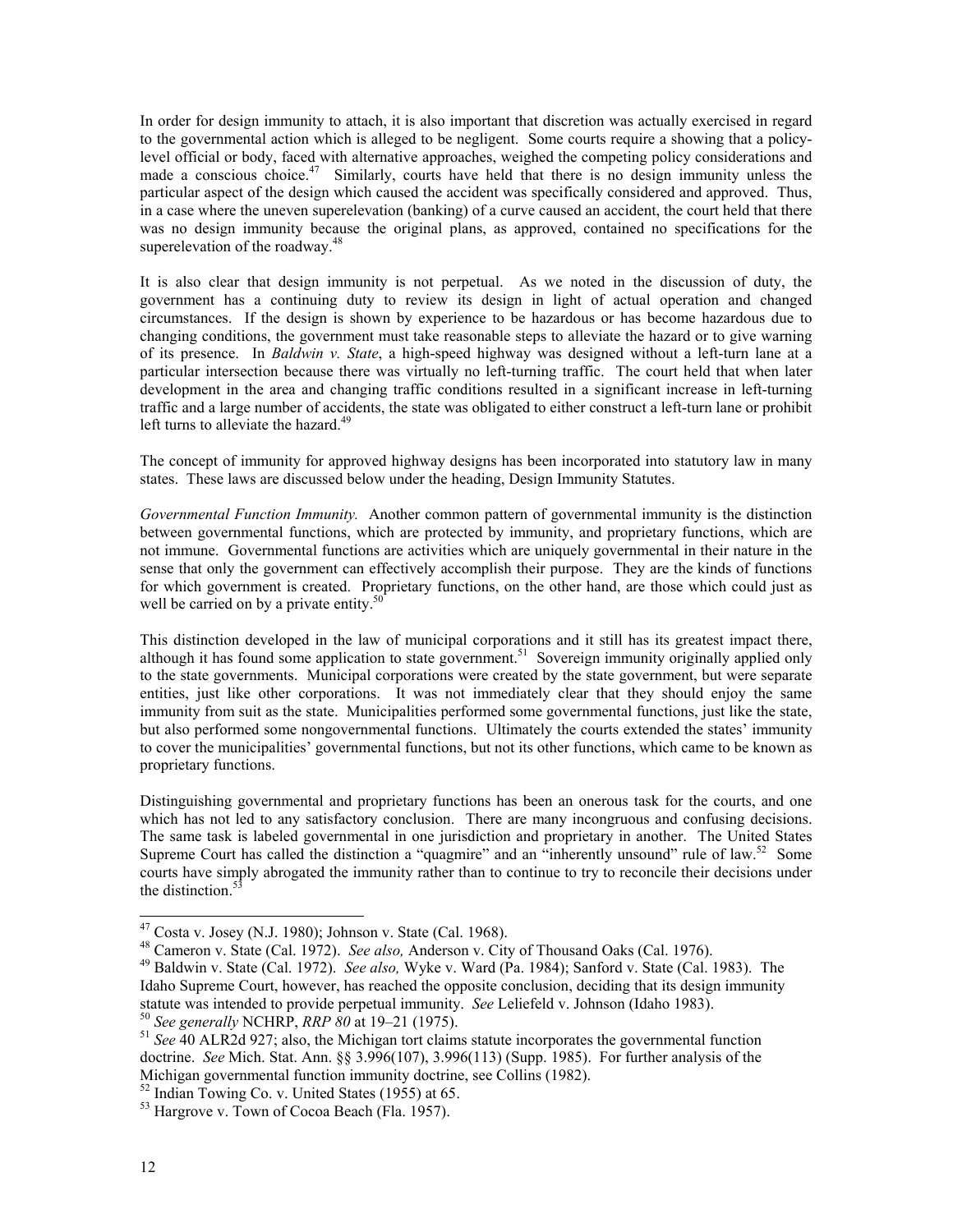Tests which are used by the courts in distinguishing governmental and proprietary functions include whether the activity can only be done by a government entity or can also be done by a private entity, whether the activity is necessary in order for the government to execute a duty imposed by statute or constitution, whether the activity is undertaken for the common good of all, and whether a charge is imposed on those who benefit from the activity.<sup>[54](#page-15-0)</sup>

Is the governmental function immunity doctrine simply a different way of expressing the discretionary function immunity doctrine? Clearly it is not, but there are cases in which the two doctrines are mixed and confused. How do they differ? The principal difference is that the governmental function doctrine looks at the overall function of which the activity is part in order to determine whether immunity applies. The discretionary function doctrine looks specifically at the activity which is alleged to be negligent. For example, if highway construction is deemed to be a governmental function, then all aspects of that operation are immune, from the decision by the road commission to build the highway all the way down to the activities of the construction crew. With the discretionary function doctrine, however, only those aspects of the operation which involve policy judgements would be protected by immunity.<sup>[55](#page-15-1)</sup>

The effect of all this on highway design is not very clear. Common sense would suggest that highway design is a governmental function, but the governmental function immunity doctrine does not always yield to common sense. There are cases holding that highway design is a governmental function, and others holding that it is a proprietary function. If there is any majority view, it may be in favor of the proprietary designation where a city government is involved, and the opposite where a state is involved.<sup>[56](#page-15-2)</sup>

*Design Immunity Statutes.* A number of states have incorporated the concept of immunity for highway design functions into statutory law.<sup>57</sup> Typically, these statutes provide that a government entity is not liable for any claim arising out of a plan or design for construction or improvement of a highway, provided that the plan or design was prepared in conformity with generally recognized and prevailing standards in existence at the time the plan was prepared, or that the plan or design was approved by the legislative body or by some other body or employee exercising discretionary authority. Some of the laws require both approval of the plan and conformity with prevailing standards; some require one or the other. Some have additional provisions relating to dangerous conditions which become apparent in use of the highway.

### **Highway Maintenance**

This is the area which is most likely to produce liability. The highway maintenance function is one for which the protection of government immunity has traditionally been limited. As in the prior section on highway design, we will first consider the standard of conduct applicable to highway maintenance, and then the matter of governmental immunity.

### *Standard of Conduct*

Just as with the highway design, it is generally held that highway agencies have a duty to exercise ordinary and reasonable care in highway maintenance. Although the government is not the insurer of the safety of

<span id="page-15-1"></span><span id="page-15-0"></span>

<sup>54</sup> *See* 60 ALR2d 1198 at 1203; Shepard's §§ 2.37 to 2.40 (1982). 55 See the dissent in *Thomas v. State Highway Dept.* (Mich. 1976) which argues that the Michigan governmental function immunity doctrine should be interpreted as if it were a discretionary function test. This difference is also discussesd in the concurring opinion of Judge Wright in *Spencer v. General Hospital*

<span id="page-15-2"></span><sup>&</sup>lt;sup>56</sup> *See generally* Keeton § 131, note 29 and accompanying text (1984); Shepard's § 2.44 (1982); Thomas v. State Highway Dept. (Mich. 1976); Knotts v. State (Ind. 1971); Houston v. Glover (Tex. 1962); Smith v. State (Idaho 1969); Chavez v. Laramie (Wyo. 1964); Fonseca v. State (Tex. 1957).<br><sup>57</sup> *See, e.g., Arizona Rev. Stat.* § 12–820.03 (Supp. 1984); California Govt. Code § 830.6 (1980); Idaho

<span id="page-15-3"></span>Code § 6–904(8) (1979); Illinois Ann. Stat. ch. 85 § 3–103 (1966) (local government only); Iowa Code Ann. § 25A.14(8) (Supp. 1985) (state government), § 613A.4(7) (Supp. 1985) (local government); Kansas Stat. Ann. § 75-6104(1) (Supp. 1983); *see generally* NCHRP, *RRP 80* at 28–29 (1975).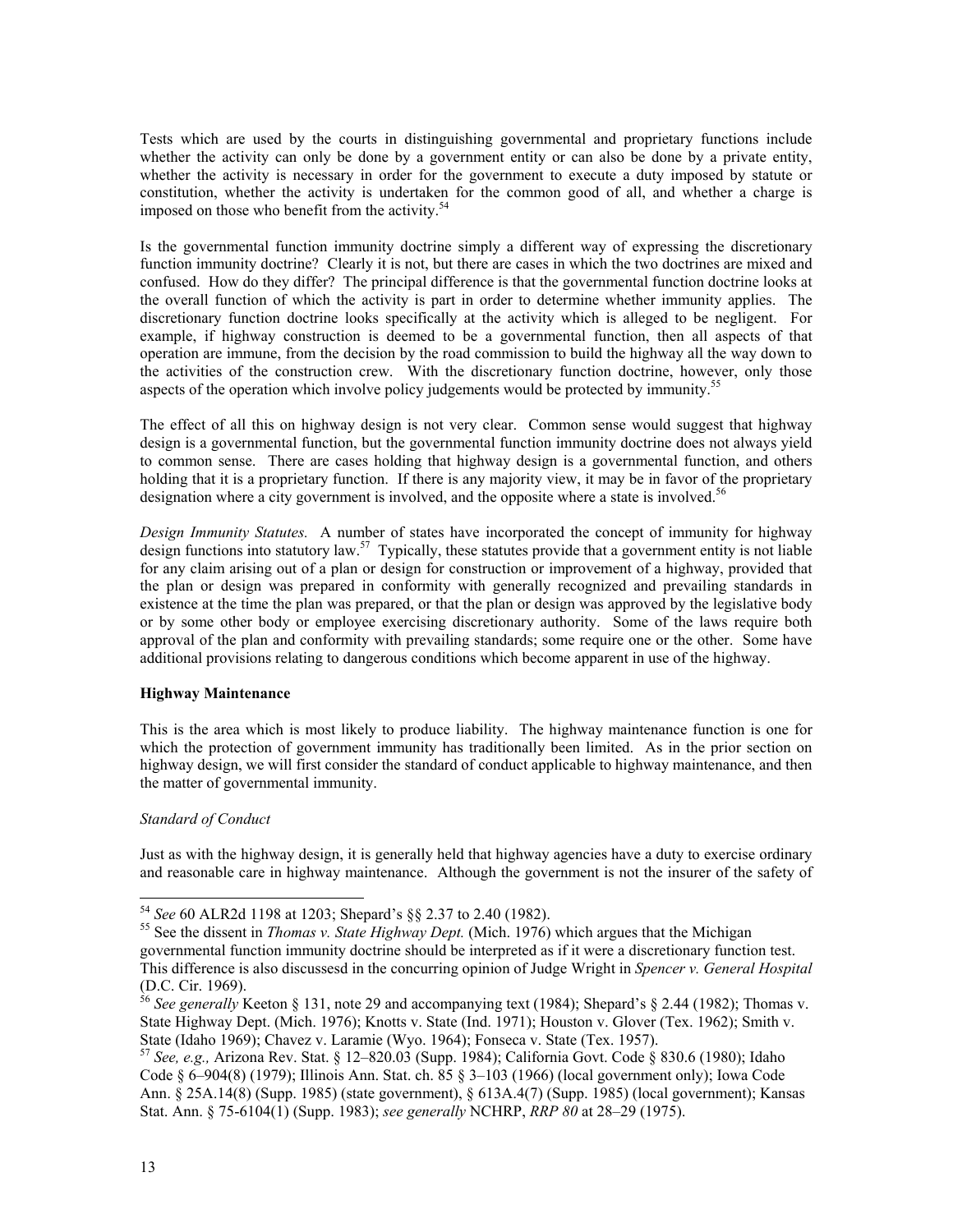highway users, it nevertheless must keep the highways under its control in reasonably safe condition for the use for which they were intended. The highway agency must take reasonable measures to inspect for defects and hazards, and to either alleviate the hazard or to give adequate warning to highway users so they can protect themselves.<sup>[58](#page-16-0)</sup>

The measure of what is required to maintain the facility in reasonably safe condition may be limited by the intended and lawful use of the facility. For example, a highway agency would not generally have a duty to maintain limited-access highways in a condition safe for bicycle use because such use is prohibited by law.<sup>59</sup> The duty to maintain the right-hand edge of the roadway in reasonably safe condition for bicycle travel is somewhat greater because that is the position generally required for bicyclists operating on the roadway in most states.<sup>60</sup> Therefore, the highway agency must anticipate that bicyclists will operate in that position.<sup>[61](#page-16-3)</sup> The highway agency is not required to make the highway safe for a bicyclist who is riding on the wrong side of the road. There is no requirement to remove or trim a bush which creates a visual obstruction at an intersection for a bicyclist operating on the wrong side, but which creates no such obstruction for a bicyclist operating on the right side of the roadway.<sup>[62](#page-16-4)</sup>

In the same vein, courts in some states hold that roadway shoulders are intended only for emergency and incidental use, and must be maintained reasonably safe for that use only. [63](#page-16-5) Thus it has been held that the government was not negligent when a bicyclist riding on the shoulder of the roadway slipped and fell in loose sand which had been spread by the highway agency for traction and had not yet been removed. The shoulder of the road is intended for emergency use and not for general travel. Riding a bicycle on the shoulder is not unlawful, but it is also not the intended use of the shoulder. The government is only required to maintain the shoulders as necessary to fulfill their intended function.<sup>64</sup> The same idea was expressed in a case where the bicyclist was riding on the sidewalk (in violation of a very old and never enforced ordinance). The court ruled that the city was not required to keep its sidewalks safe for bicyclists, but must keep them reasonably safe for pedestrians.<sup>65</sup>

When the government becomes aware of a hazardous condition on a highway, it has a duty to take reasonable action to alleviate the hazard. In some cases, correcting the problem may not be feasible. Correction might require extensive repair or reconstruction, and the application of more resources than the government has available. Whether or not to undertake a major corrective project is one of those discretionary, policy-making decisions so often protected by governmental immunity. On the other hand, installing a warning or protective device to reduce the hazard without necessarily correcting the problem is much more feasible, and much more likely to be required by the courts.<sup>[66](#page-16-8)</sup>

Three recent bicycle cases discuss this duty to warn. Two of the cases involved highway–railroad crossings, and the third involved a sewer drain grate. In all three cases, the bicyclists' front wheels were

<span id="page-16-1"></span><span id="page-16-0"></span>

<sup>&</sup>lt;sup>58</sup> See Oliver, *HRR 347* at 124 (1971); NCHRP, *RRD 80* at 12–14 (1975); NCHRP, *RRD 135* (1982).<br><sup>59</sup> The laws (which generally authorize the state highway commission to prohibit bicycles on limited-access highways) ar

<span id="page-16-2"></span><sup>&</sup>lt;sup>60</sup> The laws which require bicyclists to generally keep to the right on roadways are collected in NCUTLO, *TLA* § 11–1205 (1979, Supp. 1983).<br><sup>61</sup> The law requiring bicyclists to generally keep to the right side of the roadway is discussed in several

<span id="page-16-3"></span>cases. *See* DeWaters v. City of Atlanta (Ga. 1983); Johnson v. State (Alaska 1981); Goldblatt v. State (N.Y. 1979); Townsend v. State Department of Highways (La. 1975); Gargano v. Hanington (N.Y. 1972).<br>
<sup>62</sup> See Coburn v. City of Tucson (Ariz. 1984).<br>
<sup>63</sup> See 19 ALR4th 532. *Compare* McKee v. Dept. of Transportation (Mich

<span id="page-16-5"></span><span id="page-16-4"></span>concluded that "the shoulders of a highway are designed for vehicular use and, thus, the state is obligated to maintain them in reasonable repair so that they are reasonably safe for their intended use as adjuncts of the

<span id="page-16-7"></span><span id="page-16-6"></span>

 $\frac{64}{64}$  Viggiano v. State (N.Y. 1965).  $\frac{65}{65}$  Surprisingly, the court ruled that the duty to keep the sidewalks safe for pedestrians was a duty owed to the bicyclist, and it was left to the jury to decide whether the city had breached that duty and whether that breach proximately caused the injuries. *See* City of Winchester v. Finchum (Tenn. 1957). 66 Dept. of Transportation v. Neilson (Fla. 1982); *See also* Oliver, *HRR 347* at 124 (1971).

<span id="page-16-8"></span>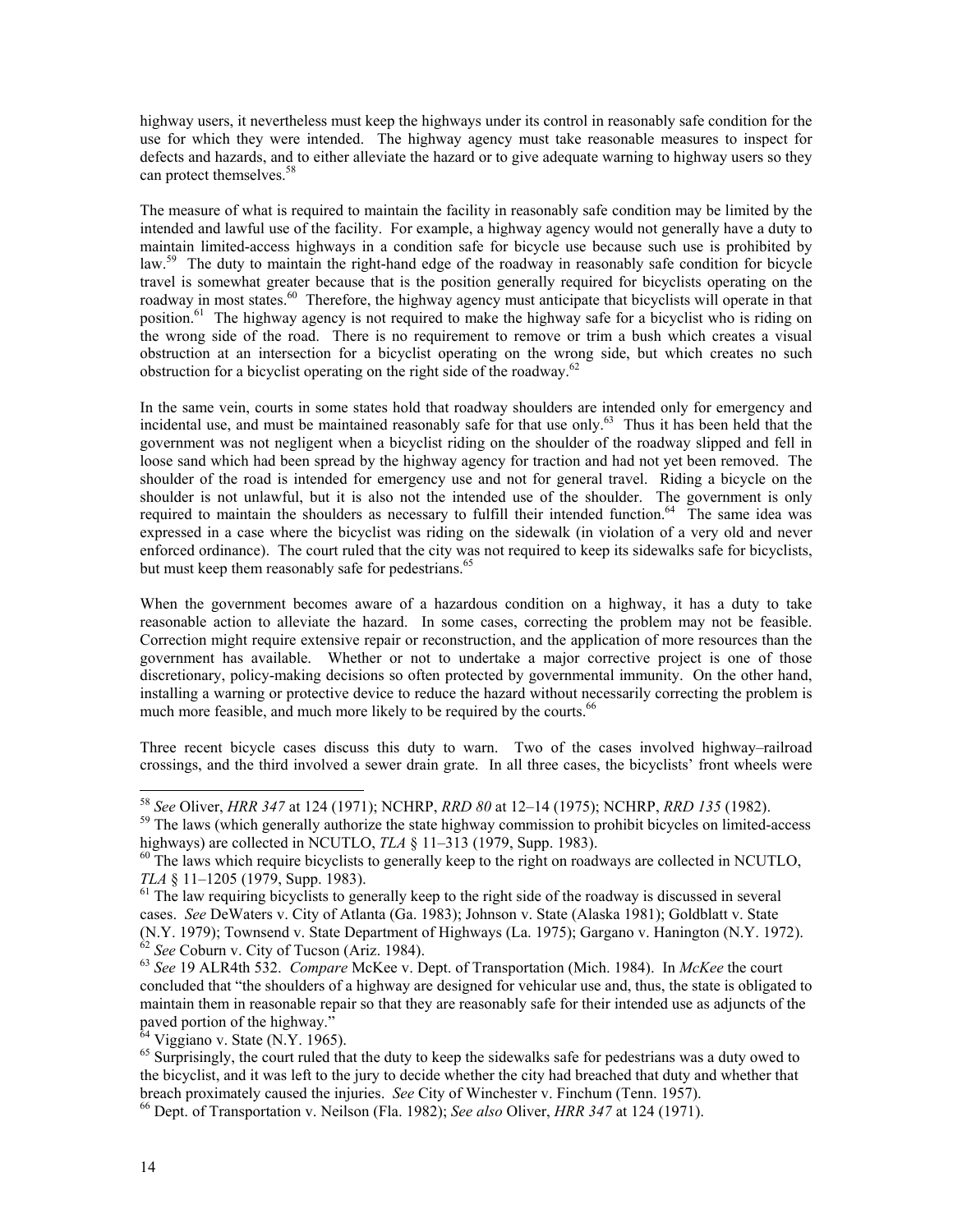trapped by the devices involved, and the bicyclists were pitched forward over the handlebars. In all three cases the courts noted that while a decision to undertake corrective action (reconstructing the crossings; replacing all of the city's existing sewer grates) would be a function within the protection of governmental immunity, the matter of providing barriers or warning devices was a simple maintenance matter not protected by immunity. All three courts held that there was a duty and that the jury could determine the government was negligent for failing to fulfill it.<sup>67</sup>

The duty to take reasonable steps to alleviate a hazard arises only when the responsible highway agency has notice that a defect exists. Of course where the highway agency itself created the hazard, notice is assumed. In other cases, the agency will not be liable for injuries resulting from the hazard unless it had notice of the existence of the hazard and a reasonable time following notice in which to alleviate the hazard. The burden of proving that the agency had notice is on the plaintiff.<sup>68</sup>

Notice can be either actual or constructive. Actual notice means that the agency really had knowledge of the hazard, and that this can be proven in court. Constructive notice is a legal fiction, a presumption that the agency did have notice because in the exercise of ordinary diligence it should have had notice. Constructive notice is often based upon proof that the hazard existed for a length of time prior to the accident, and a determination that, given the nature of the hazard, the agency should have become aware of it in that length of time.

Some recent bicycle cases illustrate different aspects of the notice problem. One case involved a railroad track crossing a highway at a severe angle. The injured bicyclist alleged that the state was negligent in the design of the crossing, in failure to place signs to warn of the danger, and in failure to properly maintain the crossing. The trial court held that the state was not liable because it had no notice of the existence of the hazard, in spite of evidence that the condition had existed for a long period of time, that there were numerous prior bicycle accidents at the crossing, and that complaints about the danger of the crossing for bicyclists had been made to the city manager and to the railroad, although not to the state highway agency. The state Supreme Court ruled that as to the allegations of design negligence and failure to erect warning signs, no notice was required because the state itself created the hazard. As to the allegation of negligent maintenance, it was for the jury to determine whether the state had constructive notice of a maintenance  $defect.$ <sup>[69](#page-17-2)</sup>

In another severe-angle railroad crossing case, the court had even less trouble finding that the highway agency had notice. Again there were numerous prior accidents, some reported to the city or railroad, but apparently not to the state which had maintenance responsibility. Nevertheless, the plaintiff was able to show that the state had notice. An interdepartmental memo from the state highway agency was introduced in evidence. It recognized the existence of a hazard at the crossing for some years prior to the accident. It recited that seventeen two-wheeled vehicle accidents had occurred at the crossing in a three-year period, and noted, "this office deems the current situation as hazardous."<sup>70</sup>

A third case involved a bicyclist who was injured by riding into an uncovered drain hole hidden by weeds and grass at the edge of the roadway. Evidence showed the cover had been missing from the hole for at least four months, and that during the four-month period the highway agency had engaged in grass cutting operations in the area of the hole. The court found that the agency had constructive notice.<sup>71</sup> Yet another case involved a depression in the pavement at the side of the roadway caused by the breaking away of a piece of concrete. No evidence of the duration of the defect was shown. Observing that the concrete piece could have been dislodged by a passing vehicle at any time, the court ruled that the highway agency had no notice of the defect and thus no opportunity to repair it prior to the accident.<sup>72</sup>

<span id="page-17-0"></span> <sup>67</sup> DeWaters v. City of Atlanta (Ga. 1983); Reinhart v. Seaboard Coast Line RR (Fla. 1982); Johnson v. State (Alaska 1981).<br>
<sup>68</sup> *See generally* NCHRP, *RRD 135* at 4–7 (1982); 98 ALR3d 101.<br>
<sup>69</sup> Johnson v. State (Alaska 1981).<br>
<sup>70</sup> Reinhart v. Seaboard Coast Line RR (Fla. 1982).<br>
<sup>71</sup> Broussard v. Parish of Jefferson (

<span id="page-17-1"></span>

<span id="page-17-2"></span>

<span id="page-17-3"></span>

<span id="page-17-4"></span>

<span id="page-17-5"></span>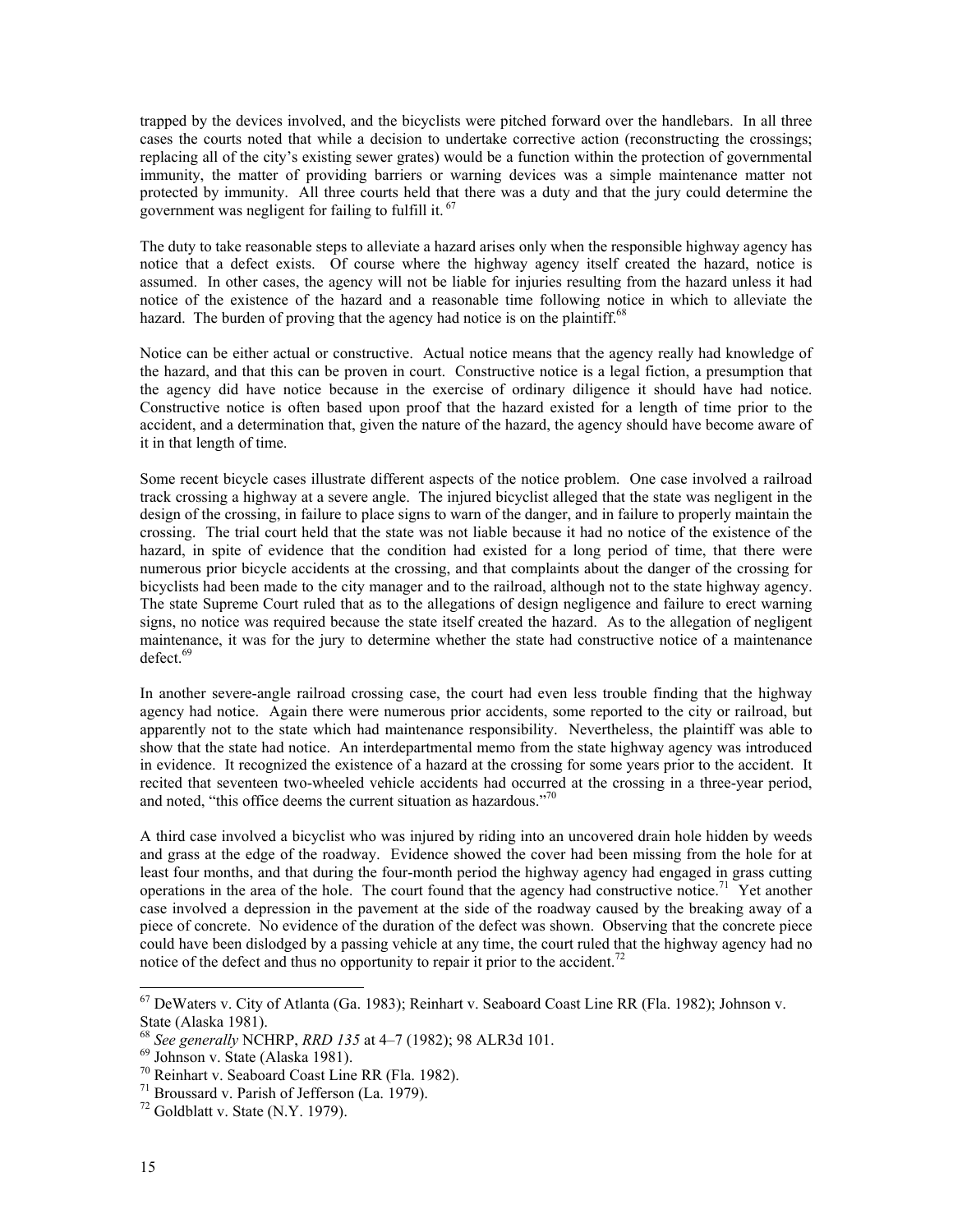<span id="page-18-4"></span>Just as with highway design, many courts will admit certain documents as evidence of the standard of conduct which should apply to highway maintenance operations. We can divide those documents into three categories, laws, external guidelines, and internal standards.<sup>7</sup>

As we noted previously, there are many different federal and state laws and regulations which are relevant to the matter of highway design and maintenance. Georgia, for example, has a law requiring local governments to install bicycle-safe grates whenever grates are installed at a new location on a roadway, except on roadways where bicycle traffic is prohibited.<sup>[74](#page-18-1)</sup>

Where the provisions of an applicable law or regulations are mandatory and are intended to protect highway users, as the provisions of the Georgia bicycle grate law are, a violation by the highway agency may well constitute negligence *per se*. Even where the provisions are not mandatory, they may provide strong evidence of the standard of maintenance conduct which should be required. We already discussed the potential significance of the Manual on Uniform Traffic Control Devices (MUTCD) in this context.

The third category, internal standards, is one we have not previously discussed. The reference here is to documents which do not have the status of law, but which are internal to the highway agency which is charged with negligent maintenance, and which contain the rules or procedures which the agency applies to its own maintenance operations. Policy manuals or standard operating procedures (S.O.P.'s) would be examples. Such documents have been admitted in several cases.

Note that all of these documents are two-edged swords. For example, the highway agency's S.O.P.'s may be admitted in evidence to show that the agency failed to comply with its own maintenance procedures, which would be strong evidence of negligence. But the same S.O.P.'s can also be used to show that the agency did follow its procedures, which can be strong evidence that the agency used reasonable care. The importance of compliance with all applicable laws, regulations, internal procedures, and significant external guidelines is clear.

#### *Governmental Immunity*

Although there are exceptions, the rule in most states is that highway maintenance operations are not protected by governmental immunity.

One interesting exception to this statement comes from a case regarding alleged negligent maintenance of a bicycle path. The path was under the jurisdiction of the city park and recreation board. That board enjoyed a special statutory immunity for claims of negligence arising out of its operation of a system of public recreation facilities and playgrounds. The injured bicyclist was unable to recover.<sup>76</sup>

*Discretionary Function Immunity.* As previously noted, the most common pattern in governmental immunity is the distinction between discretionary and ministerial functions. The former are protected by immunity while the latter are not.

In jurisdictions where governmental immunity is based on this distinction, it is always held that highway maintenance operations are ministerial in nature and are not protected by government immunity.<sup>[77](#page-18-4)</sup>

<span id="page-18-1"></span><span id="page-18-0"></span>

<sup>73</sup> *See generally* NCHRP, *RRD 129* (1981). 74 Georgia Code Ann. § 36–60–5 (1982). The law applies to all "newly located grates." This phrase has been construed to apply only to a grate which is established in a location where there was not previously a grate, rather than to a grate which has been adjusted due to a resurfacing of the street. In other words, it does not require the replacement of any existing grates. DeWaters v. City of Atlanta (Ga. 1983).<br><sup>75</sup> See the discussion and the cases cited at NCHRP, *RRD 129* at 14 (1981).<br><sup>76</sup> Grosz v. City of Sioux Falls (S.D. 1984).

<span id="page-18-2"></span>

<span id="page-18-3"></span>

at 32–35 (1975); Shepard's § 2.50 (1982). Several bicycle cases illustrate the same rule. *See* Bjorkquist v.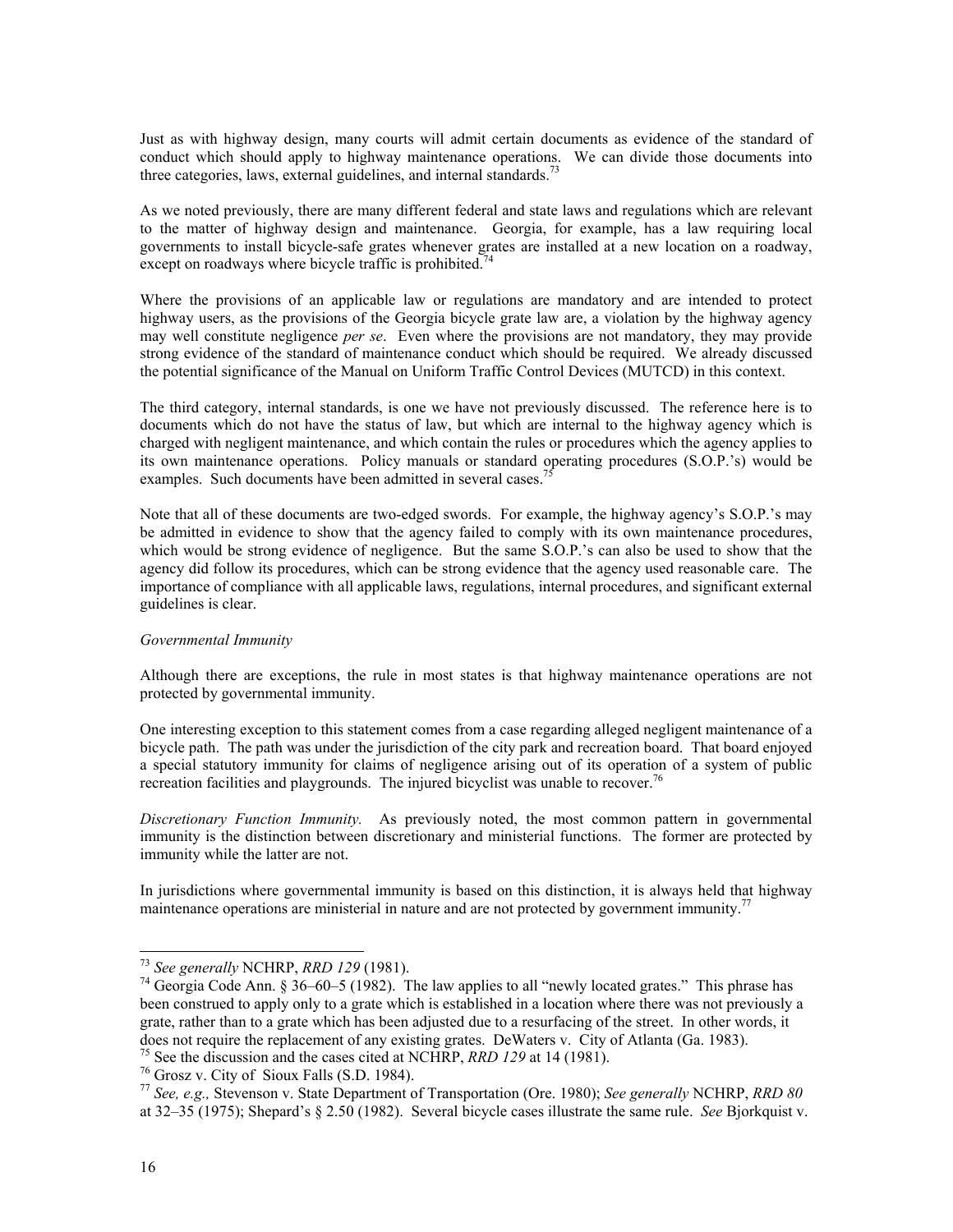*Governmental Function Immunity.* Under this pattern of immunity, also previously discussed in detail, functions which are governmental in nature are immune, while functions which are proprietary in nature are not immune. This distinction has its primary application in the law of immunity of municipal corporations.

Common sense would suggest that highway maintenance is a governmental function, but as we noted before, common sense has little application to the law of governmental function immunity. Many cases hold that highway maintenance is a proprietary function, not protected by governmental immunity; others find that highway maintenance is an immune governmental function[.78](#page-19-0)

A ruling that highway maintenance is a proprietary function appears to reflect a sense that it is just and proper to hold the highway agency liable for negligent maintenance in spite of the immunity law. Such rulings may also reflect the intrusion of discretionary–function–immunity analysis into the governmental– function–immunity area.

#### **Other Basis of Liability**

Two more aspects of the highway liability picture need to be discussed, waiver of immunity statutes, and highway defect statutes. The waiver statutes allow the injured plaintiff to proceed with a negligence action. The highway defect statutes create a special remedy for the person injured by a hazardous condition on the highway.

#### *Waiver of Immunity Statutes*

Quite a few states now have statutory provisions waiving governmental immunity to some extent. These laws would apply to cases arising out of injuries due to the hazardous condition of a highway, and would allow the injured plaintiff to proceed with a negligence action. Beyond that, they have little in common. Here are brief descriptions of a few examples:

Maryland and Colorado have provisions which specifically waive immunity for injuries resulting from hazardous conditions on the highways. The Maryland law covers "a defective, unsafe, or dangerous condition" of a highway, provided that the state or local agency which controls the highway had either constructive or actual notice of the condition. The Colorado law covers "a dangerous condition which interferes with the movement of traffic" on a roadway, shoulder, curb, or sidewalk. Both laws include a maximum allowable claim; above the specified limit, immunity is not waived.<sup>[79](#page-19-1)</sup>

Florida and Idaho have provisions which waive immunity for tort claims generally. Both include a maximum allowable claim. The laws also include notice requirements, time limitations, and administrative claims procedures which must be complied with as a prerequisite to bringing an action in court.<sup>[80](#page-19-2)</sup>

Delaware and Georgia have provisions which simply waive immunity for any claim which would be covered by the state's insurance program. The Georgia provision, which is in the state Constitution, waives immunity only to the extent of the coverage, but the Delaware law does not impose any maximum.<sup>[81](#page-19-3)</sup>

Because these laws generally waive immunity, they would allow actions based on negligence at the planning and design level as well as at the operational or maintenance level, unless some other law provides otherwise. As we already noted, one of these states, Idaho, also has a design immunity statute.

 $\overline{\phantom{a}}$ 

City of Robbinsdale (Minn. 1984); DeWaters v. City of Atlanta (Ga. 1983); Reinhart v. Seaboard Coast Line RR (Fla. 1982). 78 *See generally* Shepard's § 2.44 (1982); *See also* City of Winchester v. Finchum (Tenn. 1957) (a bicycle

<span id="page-19-0"></span>case).

<span id="page-19-2"></span>

<span id="page-19-1"></span><sup>&</sup>lt;sup>79</sup> Maryland Code Ann. § 12–104 (1984); Colorado Rev. Stat. § 24–10–106 (1982).<br><sup>80</sup> Florida Stat. Ann. § 768.28 (1984); Idaho Code §§ 6–903 to 6–926 (Supp. 1985).<br><sup>81</sup> Delaware Code Ann. tit. 18 § 6511 (1975); Georgia Co

<span id="page-19-3"></span>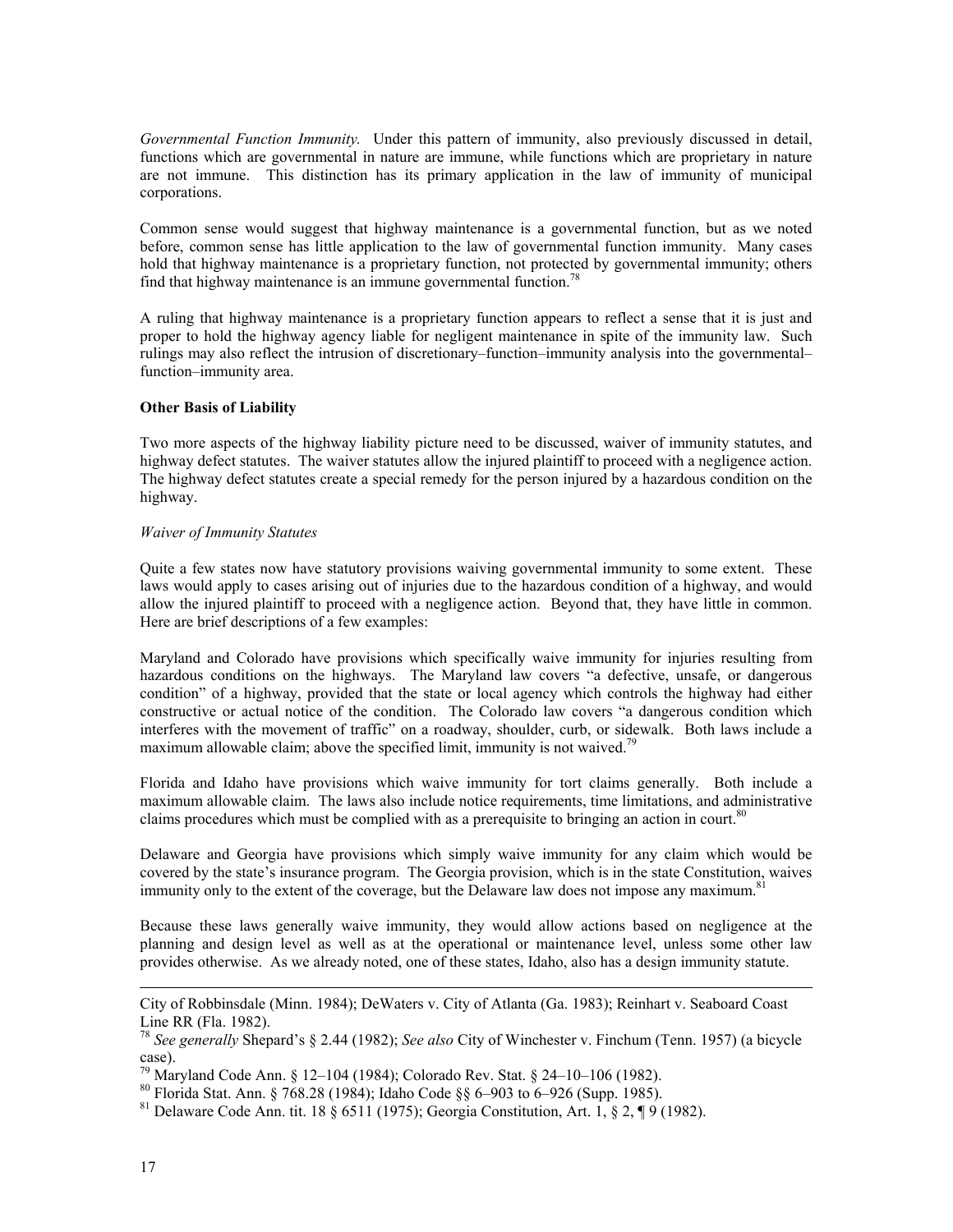#### *Highway Defect Statutes*

Some states have adopted statutes which provide a separate cause of action for injuries resulting from hazardous highway conditions instead of waiving immunity and allowing a negligence action to proceed. The statutory cause of action created by these laws looks a lot like a negligence action, in most cases, but it is an action based entirely in the statute and is not a negligence action. Most of the defect statutes specify the standard of conduct which the government is required to maintain, and the remedy for an injury resulting from a failure to maintain that standard.

Some of these laws have been around for a long time. They represent one of the earliest intrusions of liability into the concept of governmental immunity. Many of them are limited in terms of the defects covered.

For example, in a 1963 case, a bicyclist tried to recover under a highway defect statute which required the town to keep its highways, "[I]n repair and amended, from time to time, so that the same may be safe and convenient for travelers with their teams, carts and carriages at all seasons of the year . . ." The court held that the town was not required to keep its highways safe for bicyclists, but only for teams, carts, and carriages.<sup>[82](#page-20-0)</sup>

Below are brief descriptions of several examples of the highway defect laws:

Connecticut law provides that a person injured through the neglect or default of the state or its employees by means of any defective highway, bridge, or sidewalk, which it is the duty of the state to keep in repair, or by reason of the absence of a railing or fence on the side of a bridge or elevated roadway, may bring a civil action for damages. The law imposes a time limit and certain procedural requirements. Another section provides for a similar cause of action against local governments.<sup>8</sup>

Massachusetts law provides that the state is liable for injuries sustained by a person traveling on state highways if they are caused by defects within the limits of the "constructed traveled roadway," except for injuries caused by the lack of a railing on the highway, injuries sustained on a sidewalk, or injuries sustained during construction or repair of the highway. The law limits the amount which can be recovered to, "one-fifth of one percent of the valuation of the town in which the injury was received" or \$4,000, whichever is less. $84$ 

Michigan has a highway defect law which requires the government entity with control over a highway to maintain it in reasonable repair so it is reasonably safe and convenient for public travel. A person injured by a failure to comply with this duty can recover damages. The law specifies that the duty of state and county governments does not apply to sidewalks. The government entity is not liable for injuries caused by a defect unless the entity knew or should have known about the defect and had a reasonable time to repair it before the injury occurred. Knowledge of the defect and time to repair it is conclusively presumed if the defect existed so as to be readily apparent for a period of 30 days or more prior to the accident.<sup>85</sup>

California has an extensive law which is in the nature of a highway defect law, though it covers much more than highways. The basic provision specifies that a public entity is liable for injury caused by a dangerous condition of its property (including highways) if the injury was proximately caused by the dangerous condition, if the condition created a reasonable foreseeability of the kind of injury which occurred, and either that the condition was caused by a negligent or wrongful act or omission of an employee of the public entity acting within the scope of employment, or that the public entity had actual or constructive

<span id="page-20-1"></span><span id="page-20-0"></span>

<sup>&</sup>lt;sup>82</sup> Ferretti v. Berry (R.I. 1963).<br><sup>83</sup> Connecticut Gen. Stat. Ann. §§ 13a–144, -149 (Supp. 1985).

<span id="page-20-2"></span><sup>&</sup>lt;sup>84</sup> Massachusetts Gen. Law ch.  $\overline{81}$  § 18 (1958). Massachusetts also has a statute which incorporates the discretionary function immunity test, and provides for liability as to ministerial functions. Mass Gen. Law, ch. 258 §§ 1–10 (1958, Supp. 1985).

<span id="page-20-3"></span><sup>85</sup> Michigan Stat. Ann. §§ 3.996 (102), 3.996 (103) (1977).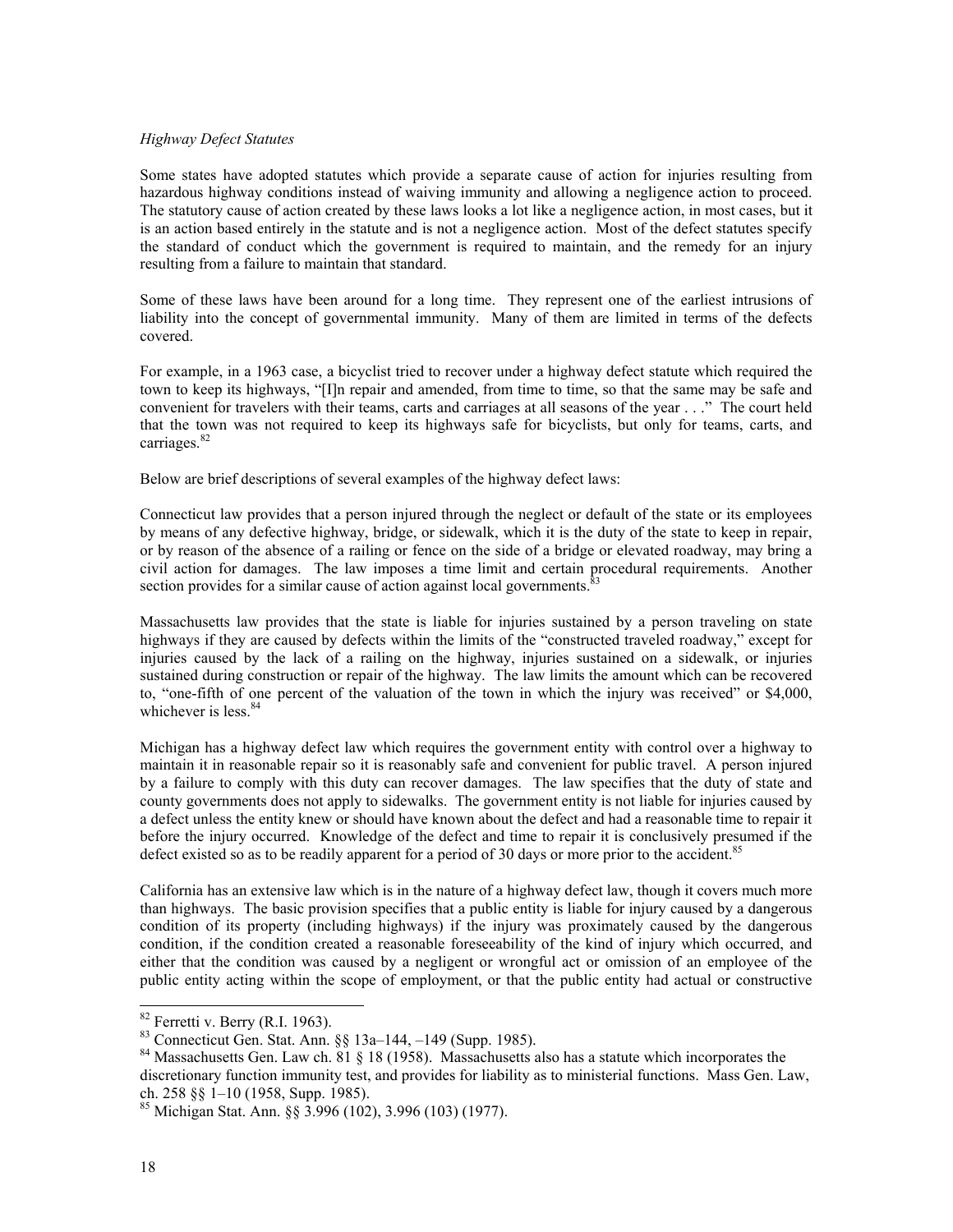notice of the condition and adequate time to protect against it. The law also defines what constitutes a dangerous condition.<sup>[86](#page-21-0)</sup>

### **Liability to Bicyclists on Highway**

At this point we need to step back and assess just what all this means with respect to bicyclists now operating on the highways. To what extent is the highway agency potentially liable to bicyclists using the highways? The answer is that the liability situation for bicyclists is the same as it is for other highway users.

That bicyclists have the right to use the highways is a rule so long and so well established that most modern cases don't even discuss the question. It was resolved even before the advent of the automobile.<sup>87</sup> Modern cases simply accept without comment that the bicyclist is entitled to be on the highway.

In unusual circumstances, the court may comment on the matter. In one recent case, a bicyclist was on a multi-laned highway with a 55 mph speed limit and was moving into the left lane (apparently preparing for a left turn) when struck and killed. At the trial, the defendant asserted a defense called the "choice of paths" rule, a variant on the assumption of risk defense. In holding that the defense had no application in this case, the court noted that the bicyclist was legally on the highway and had a right to be there.<sup>88</sup>

In a similar case where the defendant's dog bit the bicyclist, the defendant attempted to assert the assumption of risk defense. The defendant argued that the bicyclist knew the dog was vicious and was allowed to run loose, and assumed the risk of being bitten by riding on the street in front of the defendant's house. The court rejected the argument, noting that the bicyclist had a legal right to ride on a public street, and that the law does not require a person to surrender a valuable right because of another person's negligence.<sup>[89](#page-21-3)</sup>

We have already discussed the somewhat unusual New York case in which the bicyclist was injured while riding on the shoulder, and the court held that the only proper riding position was on the roadway.<sup>[90](#page-21-4)</sup>

The right of bicyclists to use the highway and roadway is also a part of the statutory traffic laws, the rules of the road, of every state. All have provisions specifically regulating bicycle traffic to some extent. Most of the states also define a bicycle as a "vehicle," and many also have a specific provision to the effect that bicyclists on the roadway have the same rights and duties as the drivers of other vehicles.<sup>91</sup>

Since bicyclists have a clearly established right to use the highways, it follows that the government entity which controls the highway owes the same duty to bicyclists as to other highway users. That duty is to exercise ordinary and reasonable care to provide highways which are reasonably safe for their users.

As in all cases, the precise standard of conduct which this duty entails varies with the circumstances. In assessing the circumstances, the following bicycle-specific factors must be considered:

First, bicycles have greater susceptibility to certain roadway conditions than some other vehicles. Thus potholes and other openings in the roadway, drainage grates, railroad tracks, pavement expansion joints, manhole covers, steel construction cover plates, oil slicks, wet pavement, ice and snow, loose sand or gravel, broken glass and other debris, broken or uneven pavement edges, a drop-off between the roadway

<span id="page-21-0"></span> <sup>86</sup> California Govt. Code § 835; *see generally* §§ 830 to 840 (1980). This law was analyzed in a bicycle case where the court found no evidence of the existence of a dangerous condition. *See* Mittenhuber v.

<span id="page-21-1"></span>Herrera (Cal. 1983).<br><sup>87</sup> *See, e.g., Holland v. Bartch (Ind. 1889)*; Thompson v. Dodge (Minn. 1894); City of Chicago v. Collins (Ill. 1898).

<span id="page-21-2"></span>

<span id="page-21-3"></span>

<span id="page-21-5"></span><span id="page-21-4"></span>

<sup>&</sup>lt;sup>88</sup> Parnell v. Taylor (Pa. 1979).<br><sup>89</sup> Bell v. Chawkins (Tenn. 1970).<br><sup>90</sup> Viggiano v. State (N.Y. 1965).<br><sup>91</sup> These laws are collected in various sections of NCUTLO, *TLA* (1979, Supp. 1983).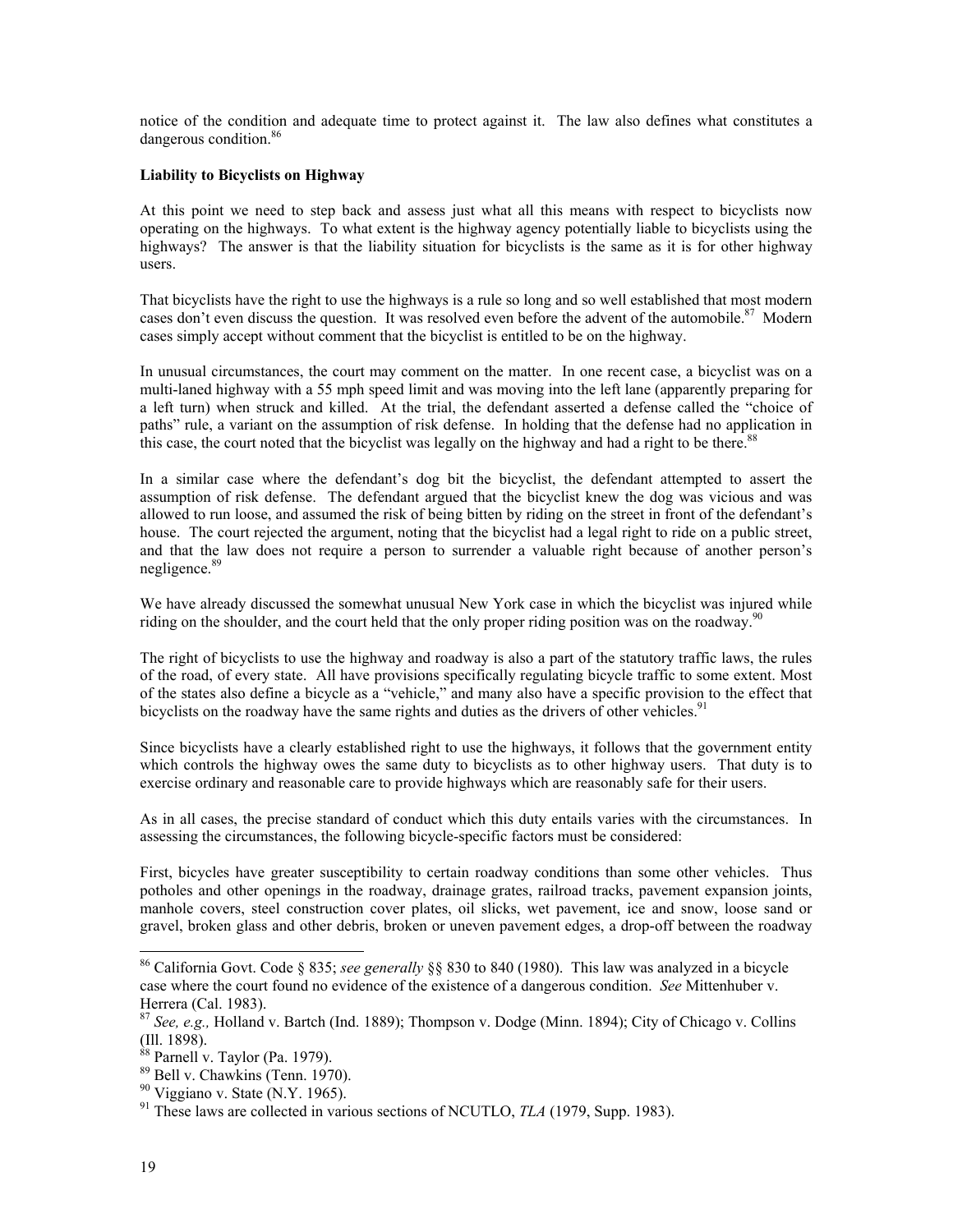and the gutter or shoulder, and many other factors, all of which might have little impact on the passage of most traffic, can constitute serious hazards for bicycles.

Second, bicycle presence and position on a roadway is somewhat predictable, due to a number of factors. Bicycles are prohibited by law on some roadways, and this is certainly a factor which affects the standard of conduct applicable to that roadway. On the other hand, heavy bicycle traffic may be anticipated on certain roadways for a number of reasons, including the possibility that the roadway has been designated as a bike route. Furthermore, bicycle position on the roadway is somewhat predictable. As a general rule, due to legal requirements in most states, and undoubtedly also due to bicyclists' fear or respect for the heavier motorized traffic on the roadway, most bicycle travel takes place near the right edge of the roadway. Also, bicycles are often trapped in that position by other traffic and cannot maneuver around hazards. Because bicycles often ride at the right edge of the roadway, the highway agency must anticipate bicycle traffic in this position.

These are realities which may contribute, in a particular case, to defining the appropriate standard of conduct which the highway agency owed the bicyclist.

A word of caution is perhaps in order. Just because most bicycle traffic on a particular street is positioned near the right edge of the roadway does not mean that a highway agency would not be held liable for a dangerous drainage grate in some other position. It simply means that a greater degree of care will be required with respect to hazards at the right edge of the roadway.

Even the fact that bicycles are prohibited on a particular roadway does not relieve the highway agency from its duty to bicyclists who ride there. Such a prohibition, if clearly signed, would be a factor in determining the standard of care which the highway agency owed to the bicyclists, but not the only factor. For example, if there is significant bicycle traffic on the roadway in spite of the prohibition, the standard of care owed by the highway agency might well be the same as it would be without the prohibition. The violation by the bicyclist might (or might not) be considered contributory negligence, but the duty of the highway agency would be unaffected by the violation.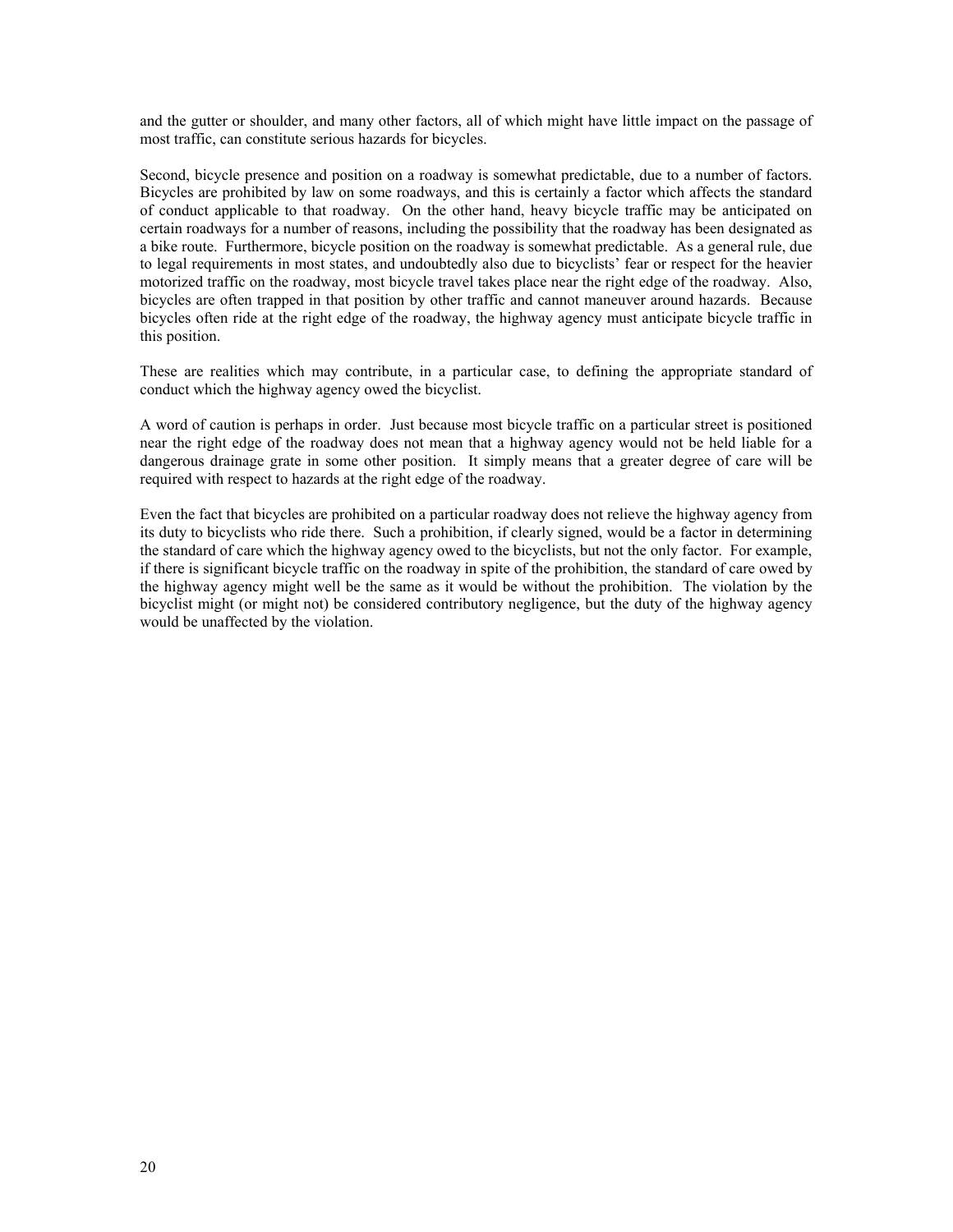### **Liability Relating to Bikeways**

Having assessed the liability of highway agencies to highway users, including bicyclists, who are injured while using the highways, we can finally turn our attention to the central issue. How does the designation of a facility especially for bicycle use affect the liability picture?

We will first briefly discuss what bikeways are, and how they are designated as such. Then we will deal with the questions regarding liability which were presented in the introduction.

### **Bikeway Designation**

We are not going to attempt to reinvent the wheel here. The Manual on Uniform Traffic Control Devices contains a chapter dealing with "bicycle facilities." It defines five different kinds of bicycle facilities as follows: [92](#page-23-0)

- 1. **Bikeway**—Any road, street, path, or way which in some manner is specifically designated as being open to bicycle travel, regardless of whether such facilities are designated for the exclusive use of bicycles or are to be shared with other transportation modes.
- 2. **Bicycle Trail**—A separate trail or path from which motor vehicles are prohibited and which is for the exclusive use of bicycles or the shared use of bicycles and pedestrians. Where such trail or path forms a part of a highway, it is separated from the roadways for motor vehicle traffic by an open space or barrier.
- 3. **Designated Bicycle Lane**—A portion of a roadway or shoulder which has been designated for use by bicyclists. It is distinguished from the portion of the roadway for motor vehicle traffic by a paint stripe, curb, or other similar device.
- 4. **Shared Roadway—**A roadway which is officially designated and marked as a bicycle route, but which is open to motor vehicle travel and upon which no bicycle lane is designated.
- 5. **Bicycle Route**—A system of bikeways designated by appropriate route markers, and by the jurisdiction having authority.

To provide additional clarification, the following two definitions are needed:

**Highway**—The entire width between the boundary lines of every way publicly maintained when any part thereof is open to the use of the public for purposes of vehicular travel.<sup>[93](#page-23-1)</sup>

**Roadway**—That portion of a highway improved, designed, or ordinarily used for vehicular travel, exclusive of the berm or shoulder. In the event a highway includes two or more separate roadways the term "roadway" as used herein shall refer to any such roadway separately but not to all such roadways collectively.<sup>[94](#page-23-2)</sup>

These definitions constitute a quite adequate explanation of bicycle facilities. There are several different kinds, with the term "bikeway" encompassing all the others. Some bikeways are located on existing

<span id="page-23-1"></span><span id="page-23-0"></span>

<sup>&</sup>lt;sup>92</sup> FHWA, *MUTCD* Part IX (1978).<br><sup>93</sup> NCUTLO, *UVC* § 1–122 (1968). The UVC definitions are incorporated by reference by MUTCD § 1A– 9.

<span id="page-23-2"></span><sup>94</sup> FHWA, *MUTCD* § 1A–9 (1978). The Manual contains its own definition of "roadway." The UVC definition is the same except that the exclusion clause reads as follows: "[E]xclusive of the sidewalk, berm or shoulder even though such sidewalk, berm or shoulder is used by persons riding bicycles or other human powered vehicles." NCUTLO, *UVC* § 1–158 (Supp. 1984).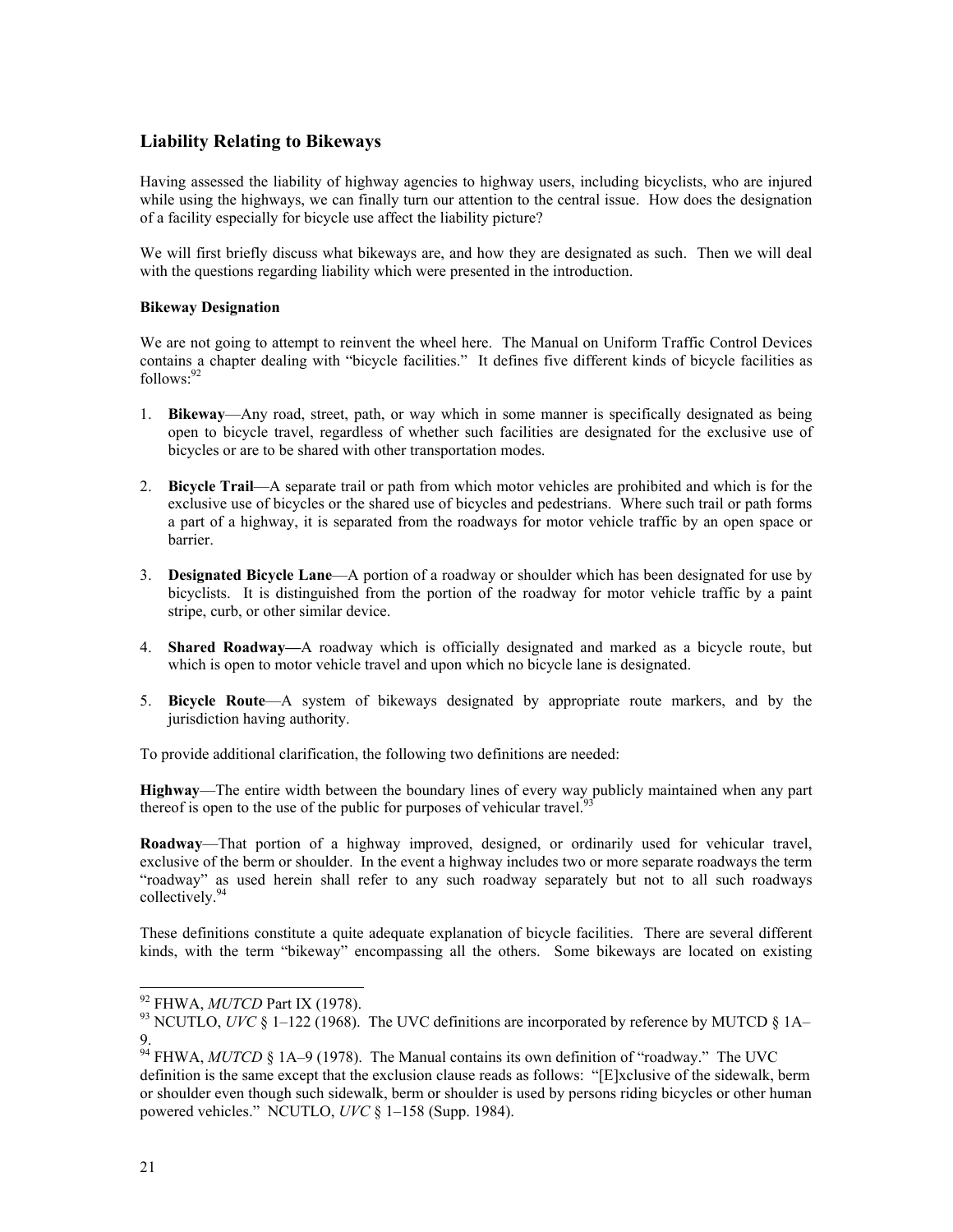highways or roadways; a "bicycle trail" may be separate from existing highways, however. Some bikeways mix bicycle and motor vehicle traffic; others provide for some degree of separation of the traffic.

The matter of a bikeway being separate from an existing highway needs further consideration. Is it possible to have a bicycle facility which is not itself a highway? The question is very important because the traffic laws of all the states are generally applicable only on the "highways," and some duties apply only to a person on a "roadway." If a bikeway which is separate from an existing highway is not itself a highway, then the traffic laws of the state would not apply on that bikeway. Many people may believe that a trail owned and maintained by a park department, for example, is not a highway because highways are under the control and maintenance of the highway department. Such reasoning is erroneous. A highway must be publicly maintained, but it matters not what government agency has that responsibility.

Definitions of "highway" and "roadway" which conform substantially with those set out above are part of the traffic laws of many states.<sup>95</sup> Also, as previously noted, many states define the term "vehicle" to include bicycles. Given these definitions, a bikeway which is publicly maintained and open to the use of the public for bicycle (vehicular) travel is a highway. The paved or improved portion of that bikeway which is normally used for bicycle travel would be a roadway.

The last question which needs to be addressed in this section relates to how bikeways get designated as such. What is the procedure by which a facility becomes a "designated" bikeway?

There are many ways in which a bikeway could be designated. The most obvious is by erecting signs which announce that the facility is for bicycles. But who can put up such signs and what kind of signs should they be? A private group which wishes to encourage bicycle commuting may print and distribute a map on which they have identified certain streets as "bicycle commuter routes." Would this constitute designation? The state highway commission may act officially, through an order entered on its minutes, to declare a particular highway to be a bikeway, but if they do not erect signs to identify the bikeway, would this constitute designation? Would it matter if they had their minutes published in several newspapers?

The matter of how a bikeway *should* be designated is not our primary concern here, but we offer these brief observations. Obviously some official action should be taken by the controlling agency. It is hard to conceive of that not happening given the fact that public funds would be expended in creating the bikeway. Whatever legislation controls the funding will probably also control the designated use of the facility. It is also clear that the designation should be implemented by the installation of traffic control devices, signs, signals, and markings, to guide, warn, and regulate the traffic using the trail. Official devices described in the MUTCD should be used for this purpose. Given the existing legal status of the MUTCD, that may well be required for most projects.

Our concern with how bikeways are designated is with the liability issue, and more specifically with the liability of the government entity which controls and maintains the bikeway. An identification of recommended routes or "bikeways" by a private group, such as a bicycle club, would not constitute a designation of a bikeway which would affect the liability of the government entity with control of the recommended facility. It is possible but unlikely that the private group itself would be liable for the negligent recommendation of a hazardous route, but the issues involved in that question of liability differ significantly from those which we are discussing here.

Only a designation by the government entity which has responsibility for the bikeway will have any potential impact on liability. The only kind of designation which may be significant is one which gives notice to the public that the facility is open for bicycles, and which invites or encourages such bicycle use, especially if it includes a claim that the bikeway is safe. This matter will be discussed extensively in the next section.

### **Discussion of the Issues**

<span id="page-24-0"></span> <sup>95</sup> The laws are collected in NCUTLO, *TLA* §§ 1–122, –158 (1979, Supp. 1983).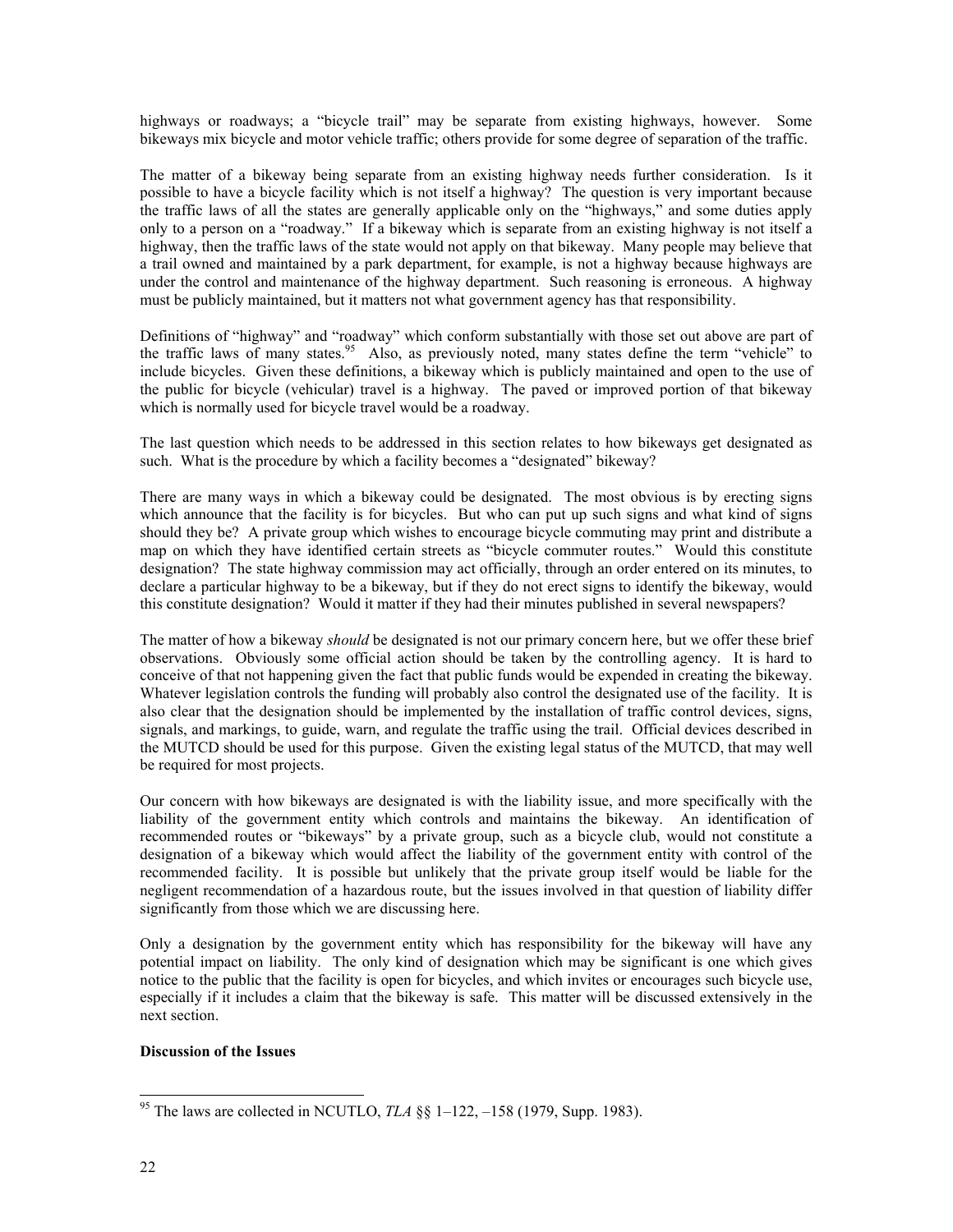It is now possible to discuss the three questions posed in the Introduction, and to offer some answers.

#### **1. How does designation of a bikeway affect the potential liability of the governmental entity which controls the facility?**

It is our opinion that designation of a bicycle facility will have virtually no effect on the potential liability of the government entity which controls the facility.

That conclusion may seem surprising. We are not suggesting that there is no liability involved with bikeways. Quite the contrary is true. What we do conclude is that the liability already exists. It exists with respect to bicyclists who are injured as a result of hazardous conditions on the highways. The standard of conduct required of the government entity with respect to a bicyclist on a bikeway does not differ significantly from the standard of conduct already required of the government entity with respect to bicyclists on the highways. On balance, the potential liability should be the same for bicyclists on bikeways or highways.

Obviously, our conclusion takes a broad governmental perspective. From the standpoint of particular government agencies, designation of bikeways may affect potential liability by shifting it from one agency to another. Thus, for example, if the park department designates a system of bikeways on land under its jurisdiction, bicycle traffic may be shifted from the highways onto the bikeways, and some potential liability may be shifted form the highway department to the part department, although from a broad governmental perspective potential liability remains unchanged. This should not be a serious problem for agencies for two reasons. First, most bikeways are designated on existing highways, so there is no shifting of liability. Second, as we will discuss below, it is possible through an appropriate risk management program to minimize bikeway liability, keeping it at an acceptable level.

It is important to distinguish two areas of potential liability in regard to a bikeway designation. First, there is potential liability for negligent designation or design. Second, there is potential liability for defects or hazardous conditions on the designated route. Each of these requires some discussion.

A claim of negligent designation or design might be based upon an allegation that a dangerous route was selected, or that the facility was improperly designed. This kind of claim is not likely to be successful. It questions governmental decisions which involve the exercise of discretion and policy judgement at the planning level. Such decisions are still protected by governmental immunity in most jurisdictions. Where the route selection and the design plans were approved by the appropriate legislative or administrative body (the city council or the highway board, for example) or by a high-level administrative official, it is most unlikely that the courts will find negligence. This is often referred to as "design immunity."

Design immunity is not absolute, however. If the government acted to approve the design or route selection in an arbitrary manner, or if the design or route was so clearly defective that no reasonable person could approve it, then it is not immune to judicial scrutiny. A bikeway which clearly did not conform to bikeway design standards which were contemporary at the time the bikeway was designed will probably not be protected by design immunity in spite of the fact that the plans were approved by the highway board.

It is also important that the particular aspect of the design or route selection which is alleged to be negligent was approved. The city council may have approved the route and the design for the bike lane on main street, but if nothing in the design plans or the council's deliberations refers to the parallel-bar sewer grates which are in the road where the bike lane will be, then design immunity will not cover that aspect of the bike lane, and the city may well be liable to a bicyclist injured by that hazard.

The second area of potential liability is for defects or hazardous conditions on the designated route. A claim of this type, which alleges negligent maintenance or failure to warn of a hazard, is more likely to succeed. It questions governmental decisions at the operational level which are generally not protected by governmental immunity.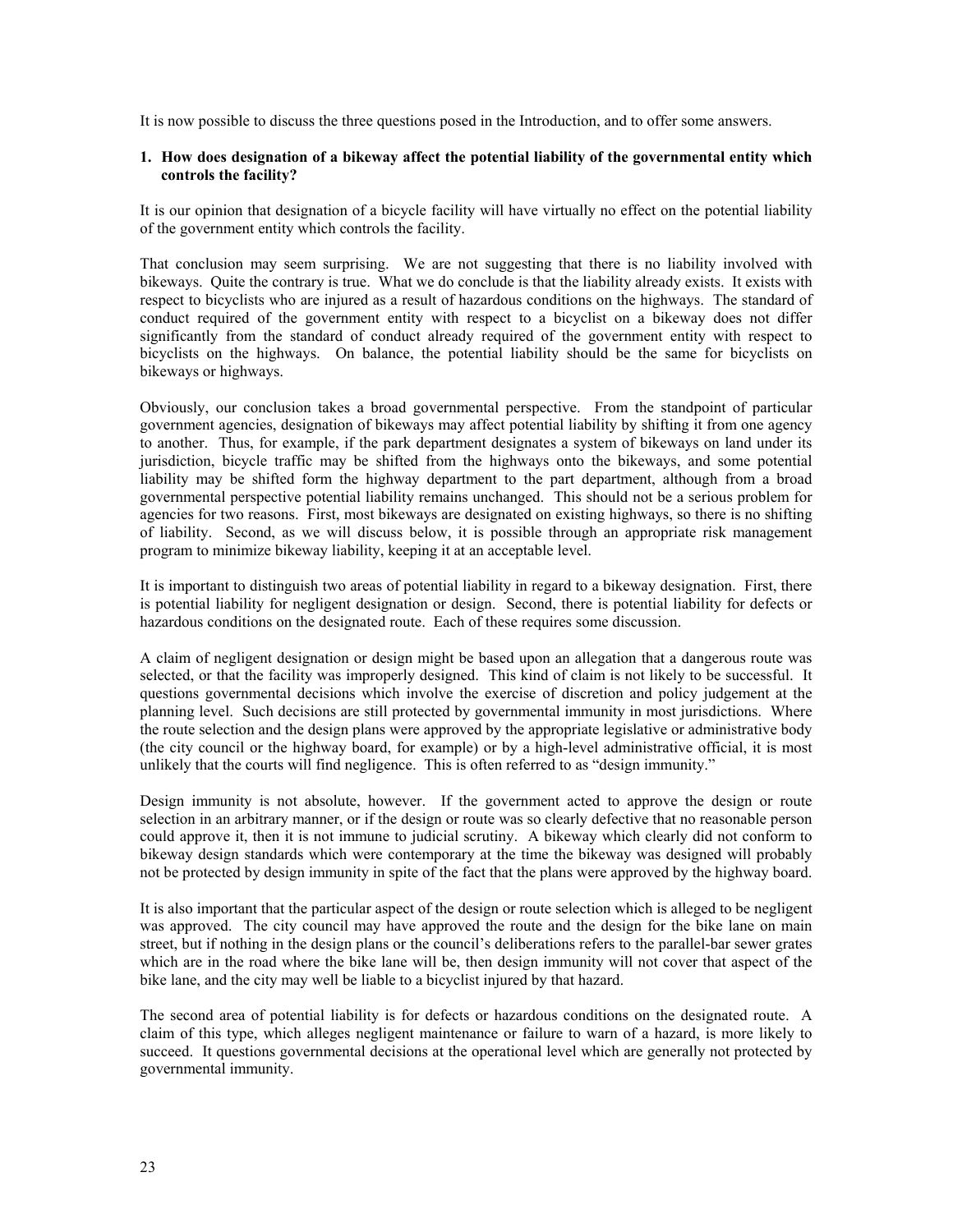Examples of conditions which could be the basis of a negligent maintenance claim would include a failure to remove loose gravel or a fallen tree limb, to fill in a pothole, or to replace or repair a missing or malfunctioning traffic-control device. The government agency must have notice of the condition before there is any duty to correct it, but notice will be presumed when the condition has existed for such a period of time that the agency should have known about it.

Hazardous conditions can also arise out of design factors which would normally be protected by design immunity. For example, a bikeway which was reasonably safe when it was designed may be rendered hazardous by changed traffic conditions. It may also be that the bikeway was poorly designed and was always hazardous. In either case, design immunity will not protect the government from liability in perpetuity. The government cannot ignore a continuing and unusual record of accidents on a bikeway evidencing that it is hazardous in actual operation. Once the government has notice that a hazardous condition exists, it has a duty to take reasonable steps to alleviate it.

Just what is the government required to do to alleviate the hazard? The courts are unlikely to find the agency negligent for failing to make a major renovation or reconstruction of the bikeway to correct the problem. That kind of action would invariably involve a high-level policy decision, a discretionary function. What the courts will generally require is corrective action of the type which can be undertaken at the operational level, the kind of work which can be performed by the agency's maintenance department. The primary obligation would be to give warning of the hazardous condition to persons using the bikeway.

All of this suggests that there certainly is potential liability associated with bikeways, especially in the area of maintenance operations. Is this potential liability the same as that which the government already bears with respect to bicycles operating on the highway? Does the government's responsibility for maintenance and hazard removal increase when a facility is designated as a bikeway? Is the government more likely to be found liable for an injury which occurs on a designated bikeway than for the same occurrence on a nondesignated facility?

We believe there is no significant increase in liability associated with bikeway designation. That is, assuming we have two highways, one including a designated bikeway, and the other without a designated bikeway, with both carrying the same amount of bicycle traffic and all other factors being equal, the potential liability of the government and the maintenance responsibility would be the same for both.

The question with respect to maintenance responsibility should be viewed from both a practical and a legal perspective. We noted earlier that bicycles have greater susceptibility than other vehicles to certain roadway conditions. That fact *should* receive consideration in maintenance operations on any highway which carries bicycle traffic, and certainly on any designated bikeway. From a practical viewpoint, that is probably more likely to be done on bikeways than on nondesignated highways, even those which carry a significant volume of bicycle traffic. If that is true, some people might conclude that designating a bikeway results in increased maintenance responsibility. A more correct conclusion in that case would be that current maintenance practices on facilities which are not specifically designated for bicycles are inadequate, exposing the government to unnecessary risk of liability.

From a legal perspective, maintenance responsibility on a bikeway is the same as on any highway carrying similar bicycle traffic. The primary legal impact of designating a bikeway lies with its potential for focusing bicycle traffic to a particular location. The duty of the government to maintain the way in reasonably safe condition for bicycle traffic is somewhat greater where bicycle traffic can be anticipated. Certainly that would be true for a bikeway. It may, however, be equally true for any other highway carrying bicycle traffic even though it is not a designated facility.

With respect to the overall liability question, there are factors involved with bikeway designation which appear to increase potential liability, but there are other factors which appear to decrease it. The perception that designated routes have been so designated because they are safer than other possible routes, and the fact that designated bikeways may invite and encourage bicycle use are factors which may add to liability. On the other hand, risk of liability can be more easily controlled on designated bikeways than on the highway system as a whole. When appropriate criteria are used for route selection, and care is taken to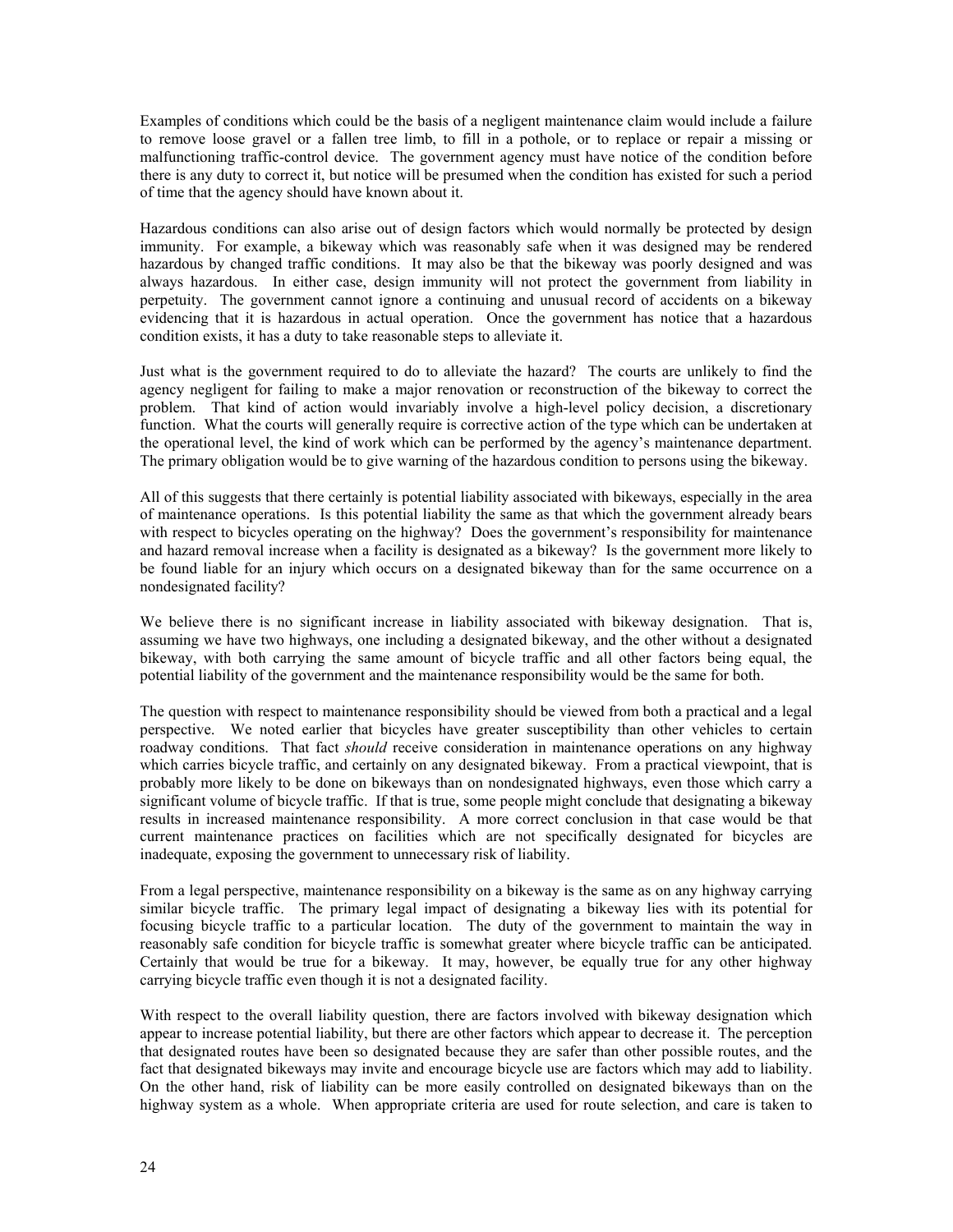eliminate bicycle hazards on the route, the risk of liability could be significantly reduced on the bikeway. Further, designation of a bikeway can result in some diminished responsibility for adjacent roadways because of the reasonable expectation that bicycle traffic will use a safe and well-maintained bikeway in lieu of the adjacent roadway which carries mixed traffic. On balance, designation of bikeways may have more potential for decreasing than for increasing liability.

The number of reported judicial opinions relating to government liability for bikeway injuries is very small. We have found one case where the fact that a bikeway designation was made was considered by the court on the issue of the bicyclist's contributory negligence. Given the facts of the case, it is surprising that the bikeway designation was not much more damaging to the government's case. It should have been. The bicyclist's front wheel dropped into a drainage grate located in the curb lane of a roadway which had been designated as a bicycle path. The trial court directed a verdict for the defendant city on the grounds that the plaintiff bicyclist was contributorily negligent in failing to see the grate and avoid it. The appeals court reversed and remanded for a new trial, noting as follows:

But here we have a situation where the Plaintiff had no prior knowledge, warning, or notice that any permanent part of the roadway was dangerous to bicycle traffic. Indeed, the City had designated the area in question as a bicycle path, and had erected a sign so stating in very close proximity to the dangerous sewer grate itself. Certainly reasonable men could differ as to whether an ordinarily careful person would rely upon the sign and bicycle path designation, and perforce, in his or her mind's eye, not measure the spacing of the grids in the sewer grate in relation to the width of a bicycle tire.<sup>9</sup>

In several cases the courts have noted in their decisions that the roadway on which the bicyclist was injured was *not* designated as a bikeway. The fact was unimportant in the resolution of each case, but such comments could be interpreted to mean that the judges would have considered such a designation significant had there been one.<sup>97</sup>

#### **2. What impact do the various laws, regulations, guidelines, and standards relating to bikeways have on the government entity's potential liability?**

The impact of such documents can be very significant, either as a positive or a negative factor. They are often admissible in court as evidence of the standard of conduct which should be applied to the government entity in the design, construction, operation, or maintenance of highways and bikeways. Laws and regulations with mandatory requirements can serve as a basis for a finding of negligence *per se* if the mandate has been violated.

If the government entity has complied with the requirements and recommendations established in these documents, that will be strong evidence that the government has met the required standard of conduct and is not negligent. The opposite will be true if the government entity has failed to comply with the requirements and recommendations. Obviously it is important for each agency to identify all relevant documents of this type, to assess which are important to that particular agency, and to assure that compliance is maintained.

One of the most important of these documents is the Manual on Uniform Traffic Control Devices (MUTCD). As we noted in earlier discussion, the MUTCD has been adopted as a national standard by the federal government. It has some legal status in every state, and has been adopted, either directly by statute or by regulatory action, as the state standard in many states. The MUTCD contains a chapter dealing with traffic controls for bicycle facilities.<sup>98</sup> It contains extensive provisions regarding signs, markings, and signals used on bicycle facilities. Although most of the provisions are not mandatory, a few are. For

<span id="page-27-1"></span><span id="page-27-0"></span>

<sup>&</sup>lt;sup>96</sup> City of Albuquerque v. Redding (N.M. 1980) at 1159.<br><sup>97</sup> DeWaters v. City of Atlanta (Ga. 1983) at 233; Johnson v. State (Alaska 1981) at 54.<br><sup>98</sup> FHWA, *MUTCD* Part IX (1978).

<span id="page-27-2"></span>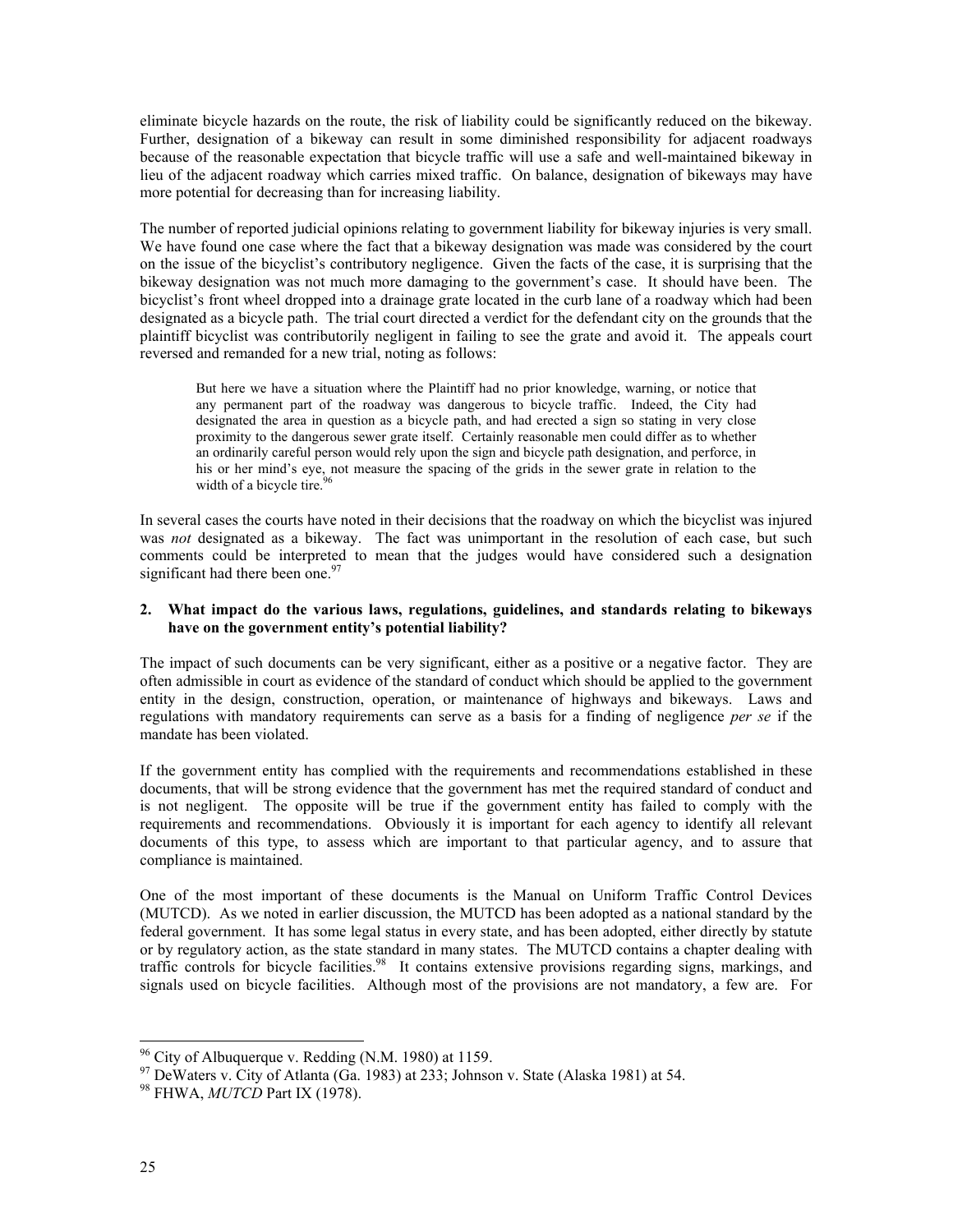example, MUTCD provides that overhead sign clearance on bicycle trails *shall* be a minimum of 8.5 feet.<sup>99</sup> It provides that markings *shall* be reflectorized on bicycle trails.<sup>[100](#page-28-1)</sup>

There are a number of state and federal laws which specify a standard or require development of a standard for the design and construction of bikeways. For example, the federal regulation which provides for bicycle accommodations on federal-aid highway projects specifies that either AASHTO, *Guide for Development of New Bicycle Facilities* (1981), or equivalent guides developed in cooperation with state or local officials and acceptable to the division office of the Federal Highway Administration, shall be used as standards for the construction and design of bicycle routes.<sup>[101](#page-28-2)</sup>

Examples of state laws include the following: Florida law requires the state DOT to establish construction standards and a uniform system of signing for bicycle and pedestrian ways.<sup>102</sup> Delaware and Iowa have similar laws which specify that bicycle routes shall be clearly marked with appropriate signs to guide cyclists and to alert motorists. The signs are to be placed at intervals and designed in such form as prescribed by the state DOT. The laws also specify that the routes shall be designed to maximize the safety of cyclists and motorists.<sup>103</sup> The California bikeway law requires the state DOT to establish recommended minimum general design criteria for the development, planning, and construction of bikeways, including but not limited to, the design speed, space requirements, minimum widths and clearances, grade, radius of curves, surface, lighting, drainage, and general safety.<sup>104</sup>

There are also a number of safety codes, guidelines, or standards which are developed by private organizations or by government agencies. These documents lack any particular legal status, but can provide evidence of the standard of conduct which should be required in any particular case.

#### **3. What can the government entity do to reduce the potential liability related to bikeway designation?**

The single most important step which any government entity can take to reduce potential liability is to reduce accidents. The primary goal should not be to avoid liability but to control the risk of injury to highway users. The time for hiding behind the protection of governmental immunity is past.

The transportation system should provide for the safe and efficient movement of a variety of different personal mobility options, including bicycles and automobiles, among others. Where that system fails and a user is injured as a result, compensation should be provided. Reform in the legal system in the past few decades has moved in the direction of breaking down barriers to the compensation of the injured. One result of that reform is that government entities are encountering an ever-increasing problem with liability. It will be most unfortunate if undue fear of governmental liability impedes desirable progress in the transportation system.

Some liability will be encountered. Proper insurance coverage or budgeting for self-insurance to cover potential liability will do much to alleviate undue concern. A competent risk management program will help to assure that the government entity is doing all that it can do to be responsible stewards of the public treasury.<sup>[105](#page-28-6)</sup> The following are some specific suggestions for managing the liability risk associated with bikeways:

1. It is very important that route selection and bikeway design conform to acceptable standards. Careful compliance with applicable laws, regulations, route selection criteria, and design standards should greatly reduce the risk of injury to bicyclists using the bikeway, and thus also the risk of liability.

<span id="page-28-0"></span>

<span id="page-28-1"></span>

<span id="page-28-2"></span>

<span id="page-28-4"></span><span id="page-28-3"></span>

<sup>&</sup>lt;sup>99</sup> *Id* at § 9B-2.<br><sup>100</sup> *Id* at § 9C-2.<br><sup>101</sup> 23 C.F.R. § 652.13 (1985).<br><sup>102</sup> Florida Stat. Ann. § 335.064 (Supp. 1984).<br><sup>103</sup> Delaware Code Ann. §§ 1001, 1002 (1975); Iowa Code Ann. § 308A.1 (Supp. 1985).<br><sup>104</sup> Califo

<span id="page-28-5"></span>

<span id="page-28-6"></span>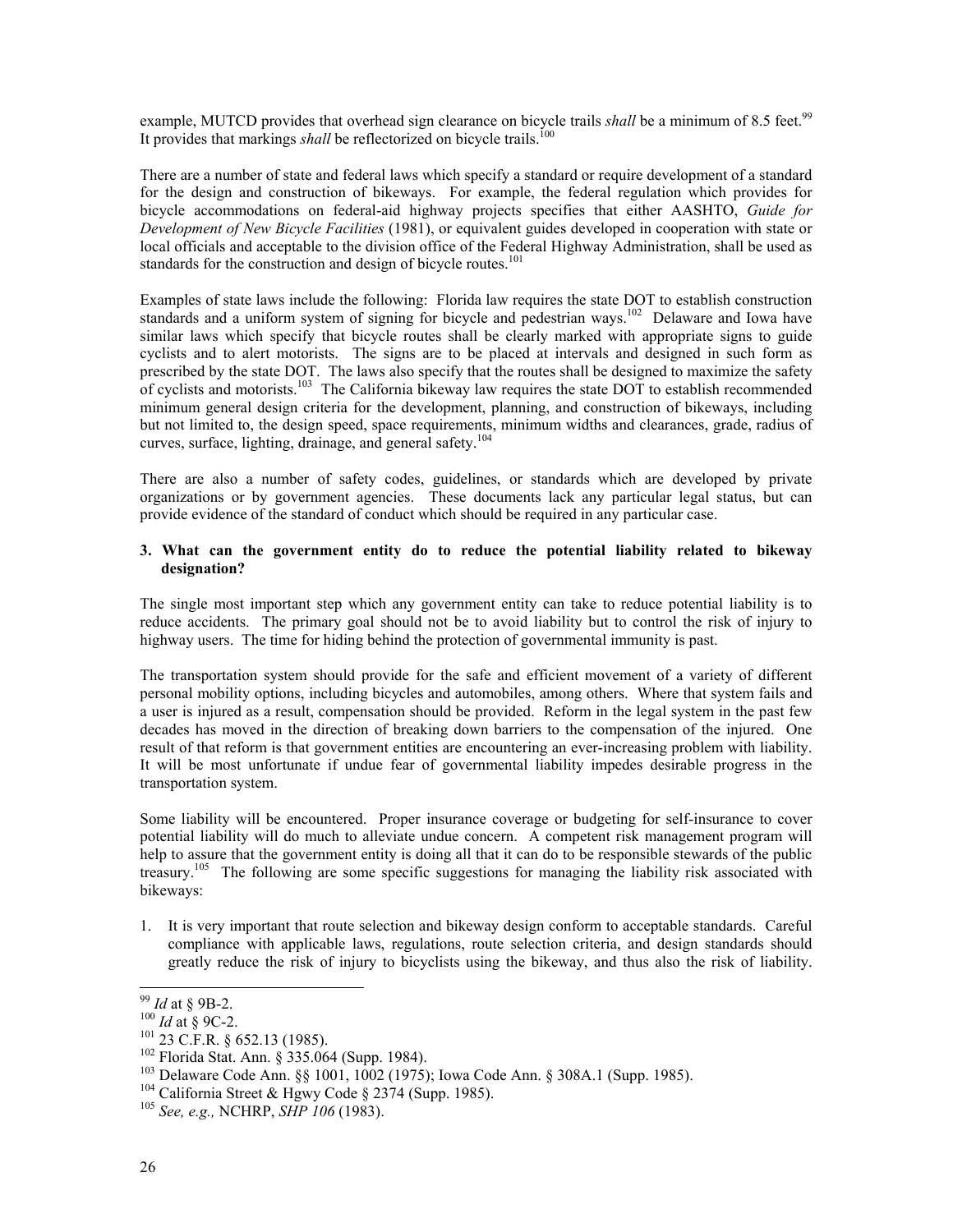Compliance with such standards also provides strong evidence that the agency used reasonable care. Even if a particular city or state government agency is not required to build bikeways to any particular standards, that agency should identify the best prevailing standards and comply with them.

- 2. Maintenance operations should also conform to acceptable standards. The maintenance department should have written procedures to follow in maintaining all highways in reasonably safe condition for bicycle traffic. Certain conditions are known to endanger bicycle traffic. It is very important that all such bicycle hazards be removed, especially from bikeways. The case discussed earlier in which a non-bicycle-safe drain grate was left in the curb lane of a roadway designated as a bikeway represents an incredible lapse in risk management. If a hazard cannot be removed, it must be protected with barriers, or, at least, clear warning signs must be installed.
- 3. The actual experience with bicycle traffic on all highways, and especially on bikeways, should be monitored. Even when the bikeway design is absolutely in compliance with the best available standards, if the bikeway proves hazardous in actual operation, the government must take reasonable steps to alleviate the hazard. Regular inspections of bikeways by maintenance personnel trained to identify bicycle hazards should be made. All reports of hazardous conditions received from bikeway users, police, or other government agencies should be thoroughly investigated. Reports of accidents involving bicycle traffic should be reviewed and the site investigated to determine whether a hazardous condition exists.
- 4. Written records of all of these activities should be made. The fact that the agency took appropriate action in response to a hazardous condition report, or the fact that the maintenance department makes regular bikeway inspections, will avail not at all unless the agency can prove it with a written record in court a decade or more later. Such written records must be more than informal notes kept by one or more agency employees. The records should be part of a formal record-keeping structure designed to chronicle all of the agency's activities which may later be significant in a liability action. The records should be dated and signed by the person making the record and by an appropriate supervisor.
- 5. The agency should carefully avoid making statements that a designated bikeway is "safe," or that it is "safer" than some nondesignated route. We have already noted that there may be a pre-existing public perception that bikeways are designated because they are safer than other routes, and that this perception may increase potential liability. That perception should not be augmented by additional safety claims. We are aware of a number of bikeway system maps which make this mistake. They contain statements that the routes were selected for bicyclist safety, or that use of the designated routes is recommended for safety. Some maps even classify routes for different cyclist skill levels. These maps are often produced by the agency which controls and maintains the bikeways. Statements such as these open the door to a different basis for liability claims, and introduce an element of risk which is difficult to quantify. Such statements should not be made.

With careful attention to risk management, we believe that designation of bikeways will not increase the potential liability of government entities. It is even feasible that a carefully implemented bikeway program could reduce injuries to bicyclists on highways and actually result in an overall reduction in liability experience.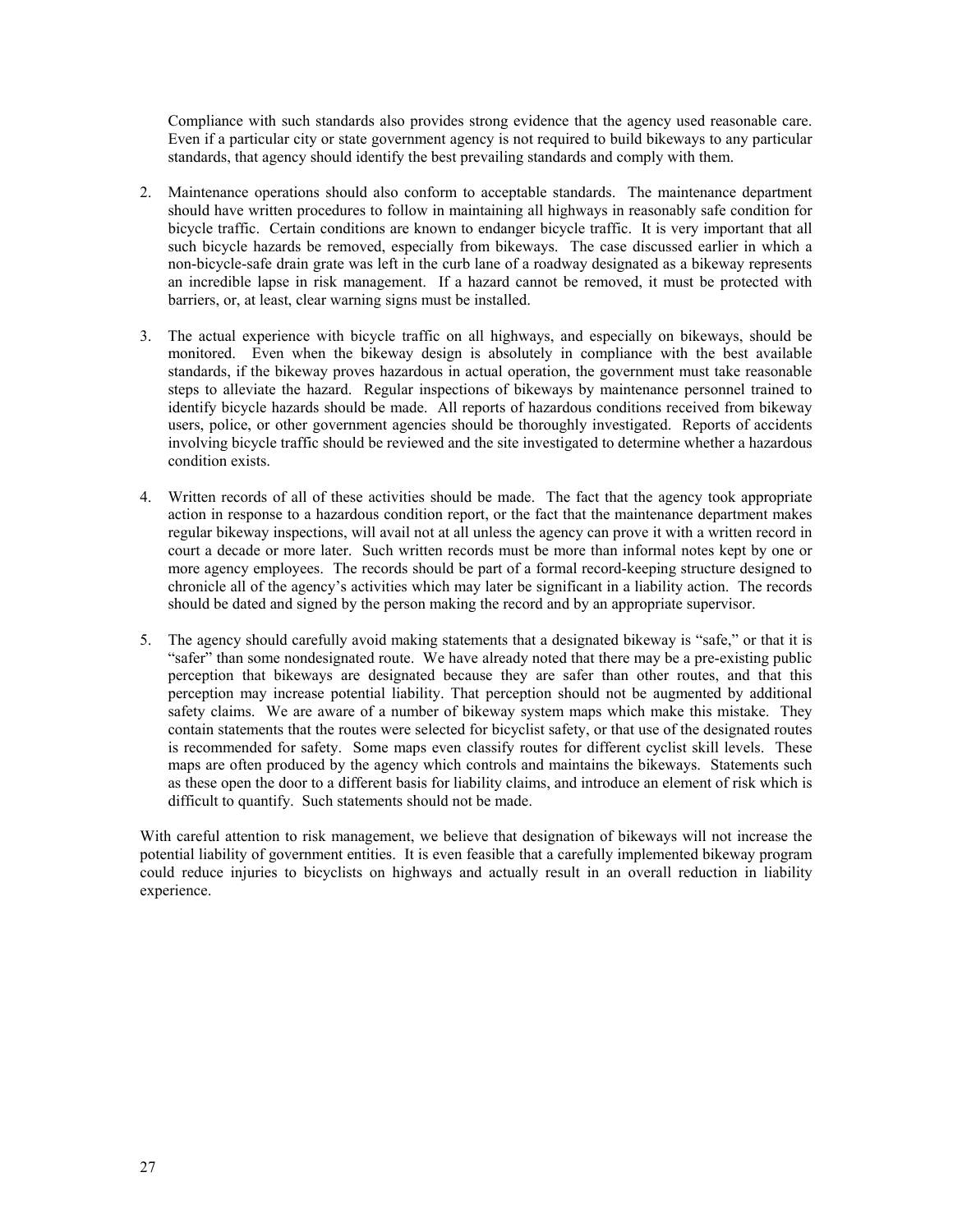### **References**

#### **Cases**

**Anderson v. City of Thousand Oaks,** 135 Cal. Rptr. 127 (Cal. App. 1976). **Baldwin v. State,** 491 P.2d 1121 (Cal. 1972). **\*Baran v. City of Chicago Heights,** (Ill. 1968). **Bell v. Chawkins,** 460 S.W.2d 850 (Tenn. App. 1970). **Bjorkquist v. City of Robbinsdale,** 352 N.W.2d 817 (Minn. App. 1984). **Breed v. Shaner,** 562 P.2d 436 (Hawaii 1979). **Broussard v. Parish of Jefferson,** 375 So.2d 722 (La. App. 1979). **Butler v. State,** 336 N.W.2d 416 (Iowa 1983). **Cameron v. State,** 497 P.2d 777 (Cal. 1972). **Chavez v. Laramie,** 389 P.2d 23 (Wyo. 1964). **City of Albuquerque v. Redding,** 605 P.2d 1156 (N.M. 1980). **\*City of Chicago v. Collins,** (Ill. 1898). **City of Winchester v. Finchum,** 301 S.W.2d 341 (Tenn. 1957). **Coburn v. City of Tucson,** 691 P.2d 1078 (Ariz. 1984). **Costa v. Josey,** 415 A.2d 337 (N.J. 1980). **\*\*Crawford v. Miller,** 566 P.2d 1264 (Wash. App. 1977). **Dalehite v. United States,** 346 U.S. 15 (1953). **Dept. of Transportation v. Neilson,** 419 So.2d 1071 (Fla. 1982). **DeWaters v. City of Atlanta,** 311 S.E.2d 232 (Ga. App. 1983). **Evangelical United Brethren Church v. State,** 407 P.2d 440 (Wash. 1965). **Ferretti v. Berry,** 189 A.2d 344 (R.I. 1963). **Fonseca v. State,** 297 S.W.2d 199 (Tex. Civ. App. 1957). **Gargano v. Hanington,** 336 N.Y.S.2d 114 (1972). **Garrow v. State,** 52 N.Y.S.2d (App. Div 1945). **Goldblatt v. State,** 422 N.Y.S.2d 173 (1979). **Griffin v. United States,** 500 F.2d 1059 (3d Cir. 1974). **Grosz v. City of Sioux Falls,** 346 N.W.2d 446 (S.D. 1984). **Hall v. State,** 435 N.Y.S.2d 663 (Ct. Cl. 1981). **Hargrove v. Town of Cocoa Beach,** 96 So.2d 130 (Fla. 1957). **\*Holland v. Bartch,** (Ind. 1889). **Houston v. Glover,** 355 S.W.2d 757 (Tex. Civ. App. 1962). **Indian Towing Co. v. United States,** 350 U.S. 61 (1955). **Johnson v. State,** 636 P.2d 47 (Alaska 1981). **Johnson v. State,** 447 P.2d 352 (Cal. 1968). **Jorstad v. City of Lewiston,** 456 P.2d 766 (Idaho 1969). **Knotts v. State,** 274 N.E.2d 400 (Ind. 1971). **Leliefeld v. Johnson,** 659 P.2d 111 (Idaho 1983). **McKee v. Dept. of Transportation,** 349 N.W.2d 798 (Mich. 1984). **Mittenhuber v. Herrera,** 190 Cal. Rptr. 694 (Cal. App. 1983). **Parnell v. Taylor,** 403 A.2d 100 (Pa. Super 1979). \*\***Porter v. The Toledo Terminal RR,** 152 Ohio St. 463 (1950). \*\***Puhalski v. Brevard County,** 428 So.2d 375 (Fla. App. 1983). **Reinhart v. Seaboard Coast Line RR,** 422 So.2d 41 (Fla. App. 1982). \*\***Reynolds v. Tyler,** 670 P.2d 223 (Ore. App. 1983). **Sanford v. State,** 463 N.Y.S.2d 595 (App. Div. 1983). \*\***Schaefer v. City of Bloomington,** 244 N.W.2d 45 (Minn. 1976). **Smith v. State,** 473 P.2d 937 (Idaho 1969). **Spencer v. General Hospital,** 425 F.2d 479 (D.C. Cir. 1969). **Stahl v. Metropolitan Dade County,** 438 So.2d 14 (Fla. App. 1983). **State v. Abbott,** 498 P.2d 712 (Alaska 1972).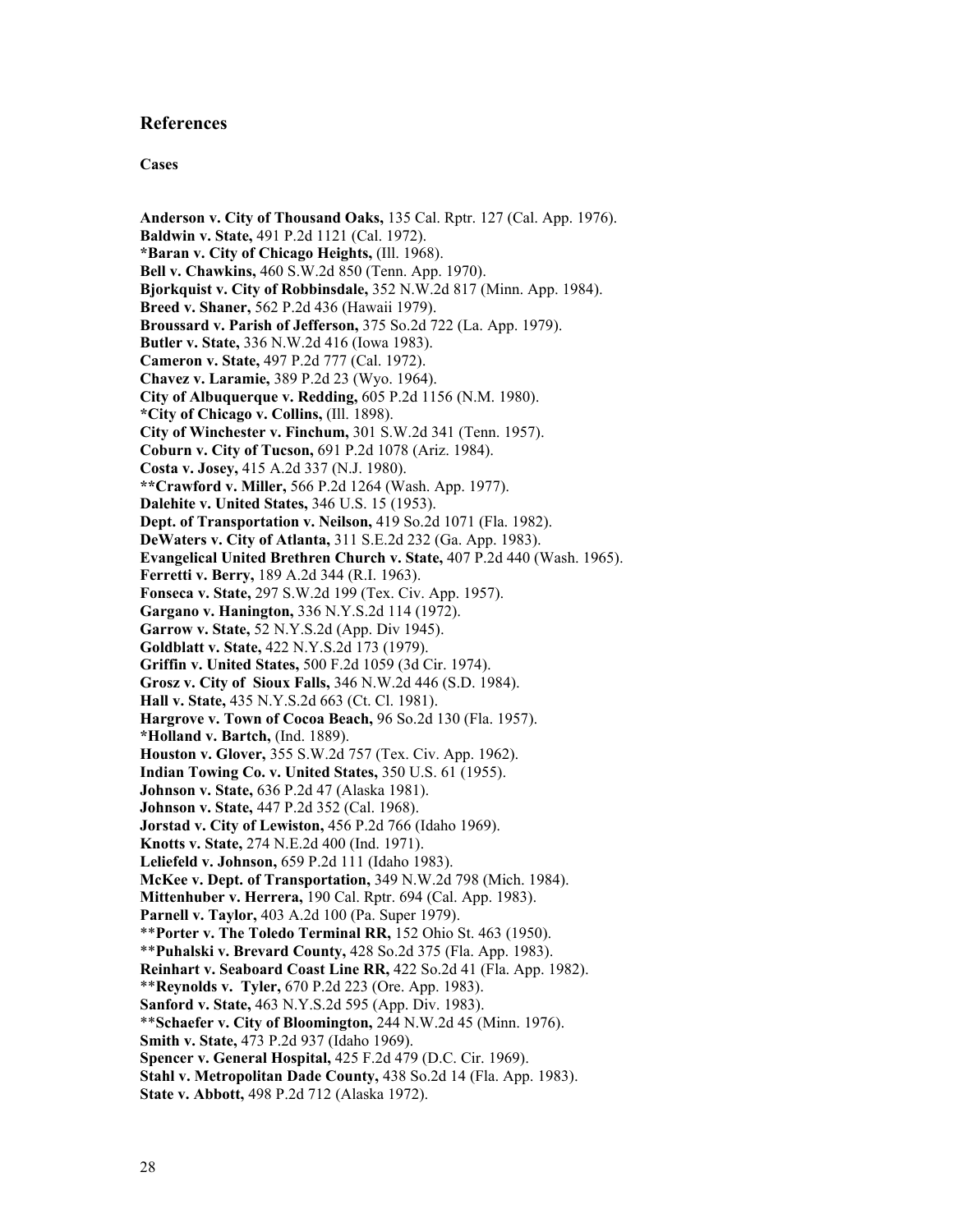**State v. Watson,** 436 P.2d 174 (Ariz. App. 1967). **Stevenson v. State Department of Transportation,** 619 P.2d 247 (Ore. 1980). \*\***Story v. Howes,** 344 N.Y.S.2d 10 (1973). **Thomas v. State Highway Dept.,** 247 N.W.2d 530 (Mich. 1976). **\*Thompson v. Dodge (**Minn. 1894**) Townsend v. State [Department of Highways],** 309 So.2d 887 (La. App. 1975). **Viggiano v. State,** 262 N.Y.S.2d 152 (1965). **Weiss v. Fote,** 167 N.E.2d 63 (N.Y. 1960). \*\***Widefield Homes, Inc. v. Griego,** 416 P.2d 365 (Colo. 1966).

**Wyke v. Ward,** 474 A.2d 375 (Pa. Cmwlth. 1984).

\*Referenced in footnotes but not included in original Reference Case list.

\*\*Not referenced in footnotes.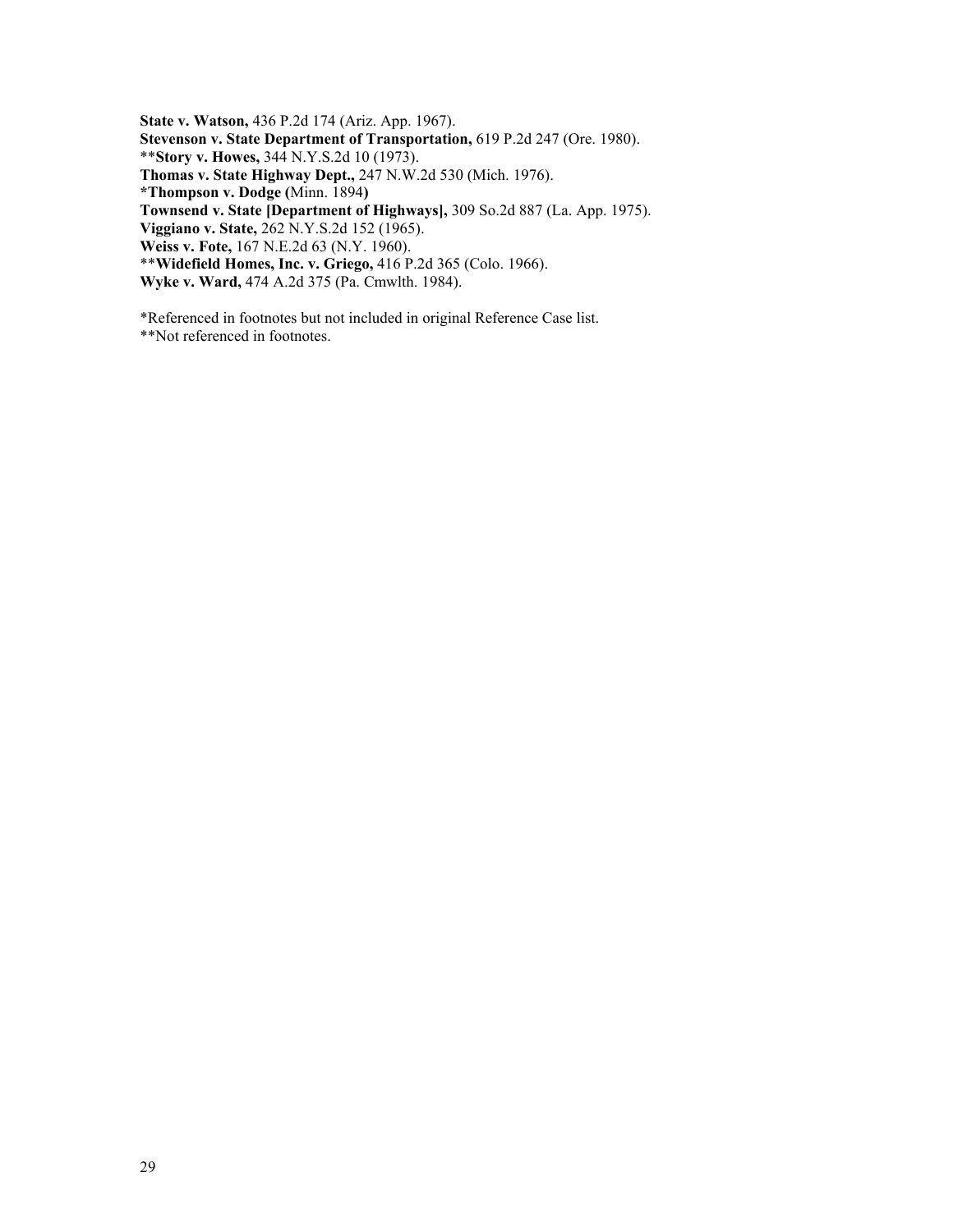### **Bibliography**

#### **19 ALR4th 532**

Annot., *Liability, in Motor Vehicle-Related Cases, of Governmental Entity for Injury, Death, or Property Damage Resulting from Defect or Obstruction in Shoulder of Street or Highway.* 19 ALR4th 532.

#### **34 ALR3d 1008**

Annot., *Liability of Highway Authorities Arising Out of Motor Vehicle Accident Allegedly Caused by Failure to Erect or Properly Maintain Traffic Control Device at Intersection.* 34 ALR3d 1008.

#### **40 ALR2d 927**

Annot. *State's Immunity from Tort Liability as Dependent on Governmental or Proprietary Nature of Function.* 40 ALR2d 927.

#### **45 ALR3d 875**

Annot., *Liability of Governmental Entity or Public Officer for Personal Injury or Damages Arising Out of Vehicular Accident Due to Negligent or Defective Design of Highway*.45 ALR3d 875.

#### **58 ALR3d 148**

Annot., *Admissibility in Evidence, on Issue of Negligence, of Codes or Standards of Safety Issued or Sponsored by Governmental Body or by Voluntary Association.* 58 ALR3d 148.

#### **60 ALR2d 927**

Annot., *Municipal Immunity from Liability for Torts*. 60 ALR2d 927.

#### **98 ALR3d 101**

Annot., *Liability, in Motor Vehicle-Related Cases, of Governmental Entity for Injury or Death Resulting from Failure to Repair Pothole in Surface of Highway or Street.* 98 ALR3d 101.

#### **Bennett and Sather (1969)**

Bennett, D. and Sather, D. State Tort Liability—The Design, Construction and Maintenance of Public Highways–Vehicular Accidents. 19 *Drake Law Review* 34. December 1969.

#### **Collins (1982)**

Collins, T., Governmental Immunity from Tort Liability in Michigan: A Comprehensive Analysis of the Doctrine and Related Statutory and Judicial Exceptions, 28 *Wayne Law Rev.* 1761. 1982.

#### **FWHA,** *MUTCD* **(1978)**

Federal Highway Administration (FHWA). *Manual on Uniform Traffic Control Devices (MUTCD)*. Supplemented through Revision 3 (March 1, 1984). Washington, DC: Govt. Printing Office, 1978.

#### **FHWA,** *TCDH* **(1983)**

Federal Highway Administration (FHWA). *Traffic Control Devices Handbook.* Washington, DC: Govt. Printing Office, 1983.

#### **Hill (Forthcoming)**

Hill, P. *Bicycle Law and Practice*. Forthcoming.

#### **ITE (1980)**

Institute of Transportation Engineers (ITE). *Traffic Improvements—Legal Aspects and Liability*. 2d ed. Washington, DC: ITE Education Foundation, 1980.

#### **Keeton (1984)**

Keeton, W.; Dobbs, D.; Keeton, R.; and Owens, D. *Prosser and Keeton on Torts.* 5<sup>th</sup> ed. St. Paul: West Pub. Co., 1984.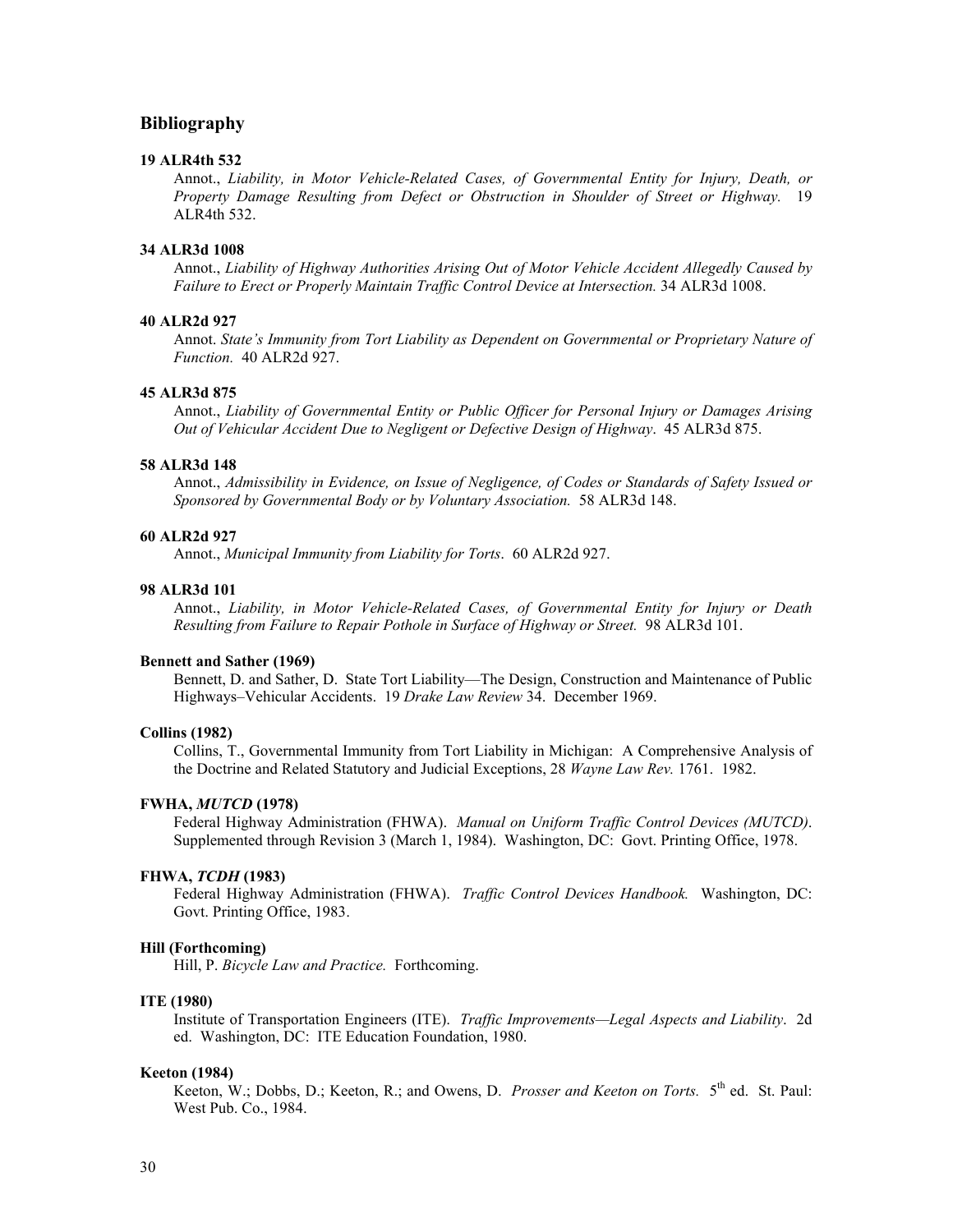#### **NCHRP,** *RRD 129* **(1981)**

National Cooperative Highway Research Program. Legal Implications of Highway Department's Failure to Comply with Design, Safety, or Maintenance Guidelines. *Research Results Digest 129*. Washington, DC: Transportation Research Board, Oct. 1981.

#### **NCHRP,** *RRD 135* **(1982)**

National Cooperative Highway Research Program. Liability of the State for Injury-Producing Defects in Highway Surface. *Research Results Digest No. 135.* Washington, DC: Transportation Research Board, July 1982.

#### **NCHRP,** *RRD 137* **(1982)**

National Cooperative Highway Research Program. The Effects of Federal and State Public Information Acts on Highway and Transportation Department Activities. *Research Results Digest 137.* Washington, DC: Transportation Research Board, Dec. 1982.

#### **NCHRP,** *RRD 141* **(1983)**

National Cooperative Highway Research Program. Liability of State Highway Departments for Defects in Design, Construction, and Maintenance of Bridges. *Research Results Digest No. 141*. Washington, DC: Transportation Research Board, June 1983.

#### **NCHRP,** *RRD 79* **(1975)**

National Cooperative Highway Research Program. Personal Liability of State Highway Department Officers and Employees. *Research Results Digest 79*. Washington, DC: Transportation Research Board, Sept. 1975.

#### **NCHRP,** *RRD 80* **(1975)**

National Cooperative Highway Research Program. Liability of State Highway Departments for Design, Construction, and Maintenance Defects. *Research Results Digest 80.* Washington, DC: Transportation Research Board, Sept. 1975.

#### **NCHRP,** *RRD 83* **(1976)**

National Cooperative Highway Research Program. Liability of State and Local Governments for Snow and Ice Control. *Research Results Digest 83.* Washington, DC: Transportation Research Board, Feb. 1976.

### **NCHRP,** *RRD 95* **(1977)**

National Cooperative Highway Research Program. Legal Implications of Regulations Aimed at Reducing Wet-Weather Skidding Accidents on Highways. *Research Results Digest 95.* Washington, DC: Transportation Research Board, Aug. 1977.

#### **NCHRP,** *RRD 99* **(1978)**

National Cooperative Highway Research Program. Liability of the State for Highway Traffic Noise. *Research Results Digest 99.* Washington, DC: Transportation Research Board, Feb. 1978.

#### **NCHRP,** *RRD 110* **(1979)**

National Cooperative Highway Research Program. Liability of State and Local Governments for Negligence Arising Out of the Installation and Maintenance of Warning Signs, Traffic Lights, and Pavement Markings. *Research Results Digest 110.* Washington, DC: Transportation Research Board, April 1979.

#### **NCHRP,** *SHP 106* **(1983)**

National Cooperative Highway Research Program. Practical Guides for Minimizing Tort Liability. *Synthesis of Highway Practice No. 106.* Washington, DC: Transportation Research Board, Dec. 1983.